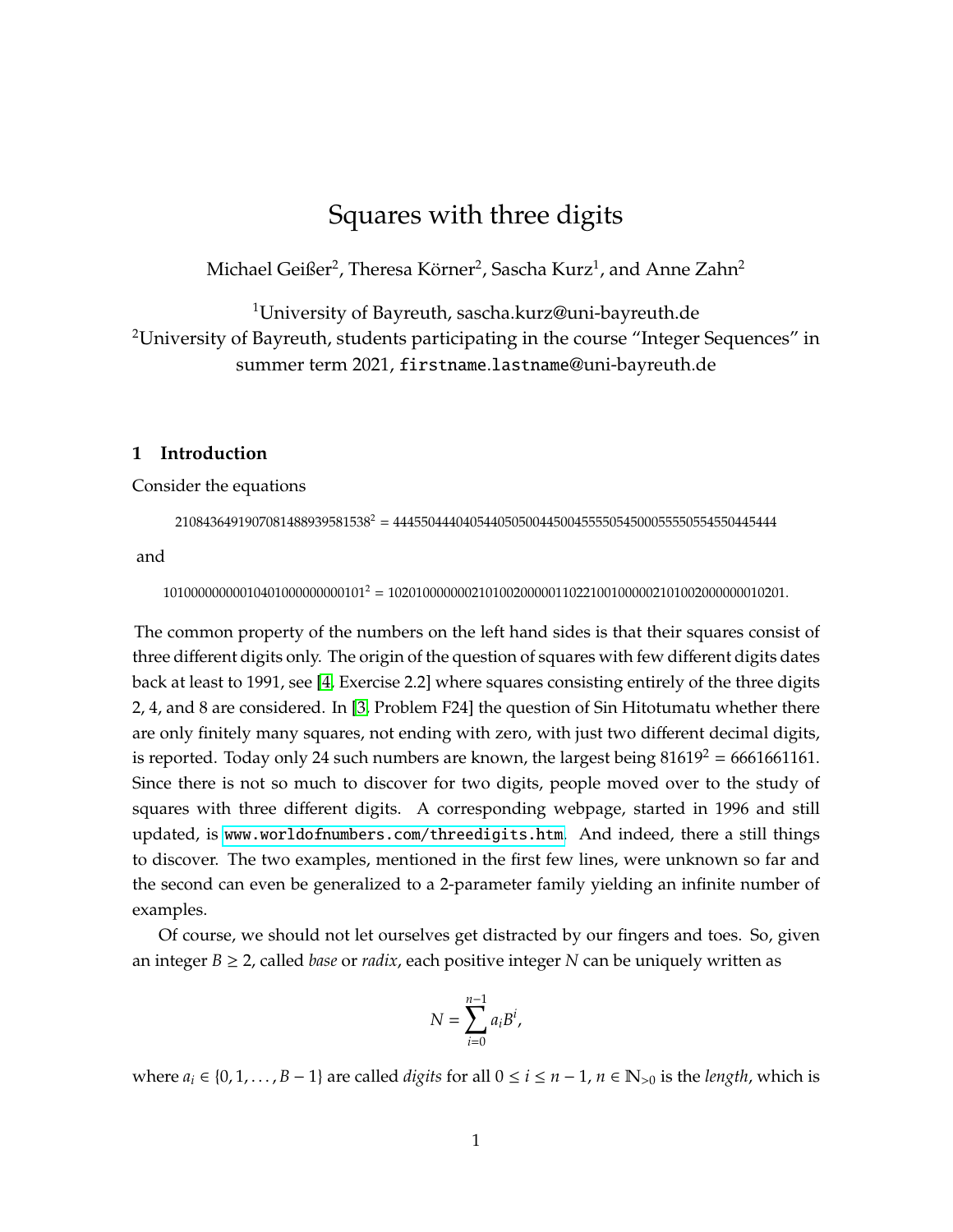determined via the condition  $a_{n-1} \neq 0$ . The *base-B-representation* on *N* is denoted by

$$
\varphi_B(N) := [a_{n-1}, a_{n-2}, \ldots, a_1, a_0]_B,
$$

where we sometimes drop the commas and the square brackets with index *B* whenever the base is clear from the context. The digit  $a_0$  is also called the *last digit* and  $l_B(N) := n$  the *length* of *N* (in base *B*).

Here we are interested in positive integers *N* such that the base-*B*-representation of  $N^2$ contains exactly three different digits, i.e., if  $N^2 = [b_{n-1}, \ldots, b_0]_B$ , then we require  $|\{b_i\}$ :  $0 \le i \le n-1$ || = 3. As an abbreviation we set  $D_B(N) := \{a_i : 0 \le i \le n-1\}$ , where  $N = [a_{n-1}, \ldots, a_0]_B$ . An example in base  $B = 10$  is given by  $N = 130834904430015239$ ,  $N^2$  = 1711777221721122121111721777222712, and  $D_{10}(N^2)$  = {1, 2, 7}. If 0 ∈  $D_B(N^2)$ , then  $D_B((B^m \cdot N)^2) = D_B(N^2)$  for each positive integer *N* and each non-negative integer *m*. So, we restrict ourselves to the cases where *N* is not divisible by *B*.

In principle, for  $B \ge 4$  positive integers *N* with  $|D_B(N^2)| = 3$  are rather rare. However, several "infinite patterns" exist. An example for base  $B = 10$  is given by

<span id="page-1-0"></span>
$$
[1 \underbrace{6...6}_{k \text{ times}} 5]^2 = [2 \underbrace{7...7}_{k \text{ times}} \underbrace{2...2}_{k+1 \text{ times}} 5],
$$
 (1)

where  $k \geq 0$ .

The aim of this paper is to summarize the current knowledge on squares with three digits, scattered around webpages and newsgroup posting, and to add a few new insights. While we will mostly focus on the base  $B = 10$ , several results are presented for general values of  $B$ . The used mathematical tools are completely elementary. However, we give complete proofs of all statements or explicitly state them as conjectures. The closest "research paper", that we are aware of is [\[1\]](#page-38-2). Here the authors determine all integers *N* such that  $N^2$  has at most three non-zero digits in base  $q \in \{2, 3, 4, 5, 8, 16\}$ . For odd primes  $q$ ,  $u > v > 3$ , and  $r^2$ ,  $s, t < q$  they also determine all solutions of the Diophantine equation

$$
N^2 = r^2 + s \cdot q^u + t \cdot q^v.
$$

We are not aware of any number theoretic tools that might be applied if the non-zero digits are not sparse but they attain few distinct values only.

The remaining part of this paper is structured as follows. In Section [2](#page-2-0) we briefly consider the computation of the digits of a square. Infinite patters of integers whose squares consist of just three decimal digits are the topic of Section [3.](#page-4-0) Feasible and infeasible triples of digits are discussed in Section [4.](#page-28-0) We consider the properties of admissible suffixes and prefixes in Section [5](#page-29-0) before we briefly summarize the known enumeration algorithms in Section [6.](#page-35-0) A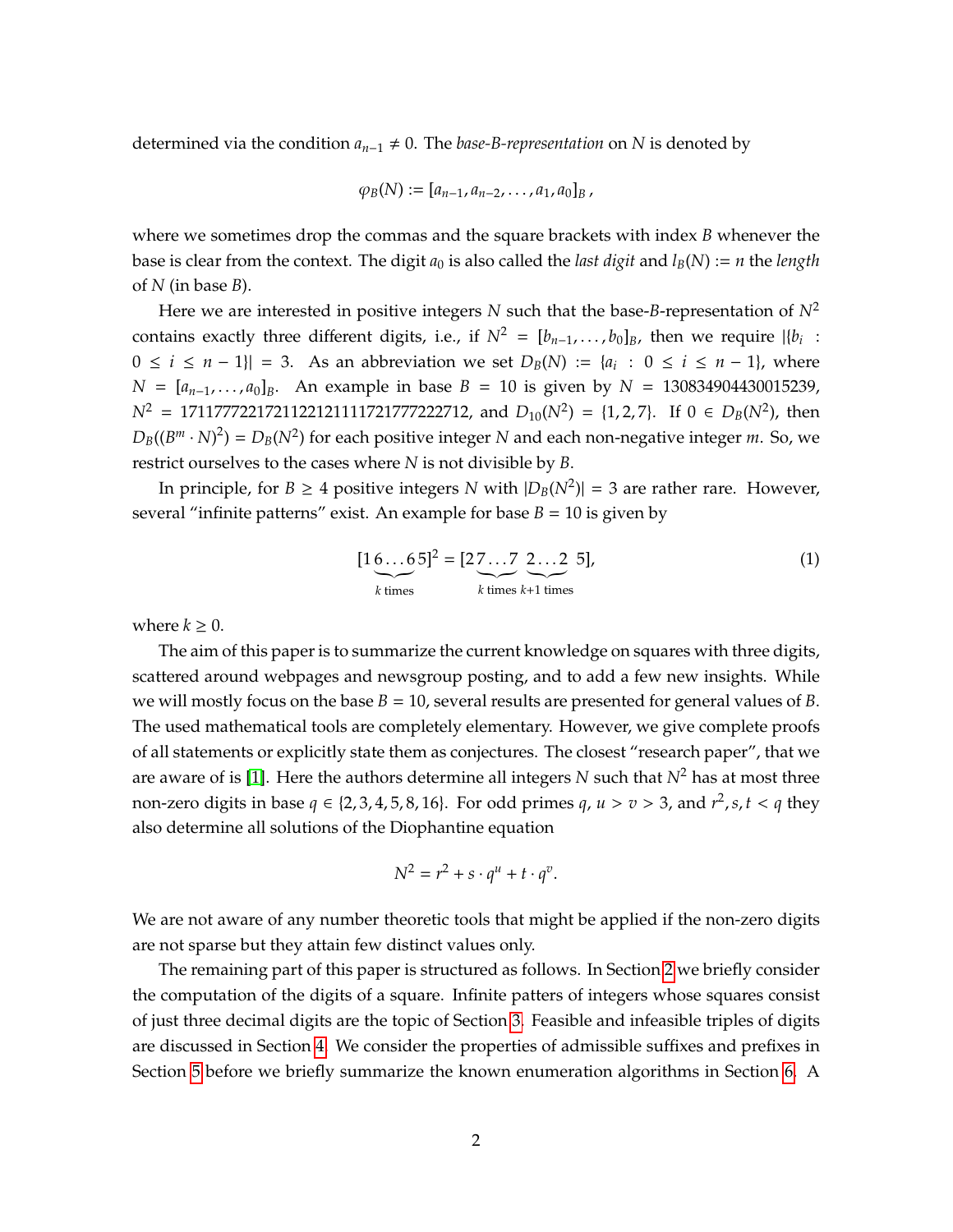few preliminary results for base  $B = 9$  are given in Appendix [A.](#page-38-3)

## <span id="page-2-0"></span>**2 Computing the sequence of digits of squares**

By *a* rem *b* we denote the remainder of the division of *a* by *b* and by *a* div *b* we abbreviate  $\lfloor a/b \rfloor$ whenever  $a, b \in \mathbb{N}_{>0}$ . With this we have

$$
(a \operatorname{div} b) \cdot b + (a \operatorname{rem} b) = a.
$$

Surely, we all learned in elementary school how to perform long multiplication. So, the following lemma is just a more formal statement settling notation for the case of squaring.

<span id="page-2-1"></span>**Lemma 1.** *Let B* ≥ 2 *be a base and*  $a_0$ *,*  $a_{n-1}$  ∈ {0, . . . , *B* − 1} *be arbitrary digits. If* 

$$
[b_{m-1},\ldots,b_0]_B=\big(\,[a_{n-1},\ldots,a_0]_B\,\big)^2,
$$

*then we have*

$$
b_{j} = \left(c_{j-1} + \sum_{i=0}^{j} a_{i} \cdot a_{j-i}\right) \text{rem } B
$$
 (2)

*for all*  $0 \le j \le n - 1$ *, where*  $c_{-1} := 0$  *and* 

$$
c_j := \left( c_{j-1} + \sum_{i=0}^{j} a_i \cdot a_{j-i} \right) \text{div } B
$$
 (3)

*for all*  $0 \le j \le n - 1$ *. For all*  $n \le j \le 2n - 2$  *we have* 

$$
b_j = \left(c_{j-1} + \sum_{i=j-n+1}^{n-1} a_i \cdot a_{j-i}\right) \text{rem } B,\tag{4}
$$

*where*

$$
c_j = \left(c_{j-1} + \sum_{i=j-n+1}^{n-1} a_i \cdot a_{j-i}\right) \text{div } B. \tag{5}
$$

*For*  $j = 2n - 1$  *we have*  $b_j = c_{j-1}$  *and*  $c_j = 0$ *.* 

For the carryovers  $c_j$  we have the following bounds.

<span id="page-2-2"></span>**Lemma 2.** *With the notation and conditions from Lemma [1](#page-2-1) we have*

$$
0 \le c_j \le (j+1)B - (j+2) = (j+1)(B-1) - 1 \tag{6}
$$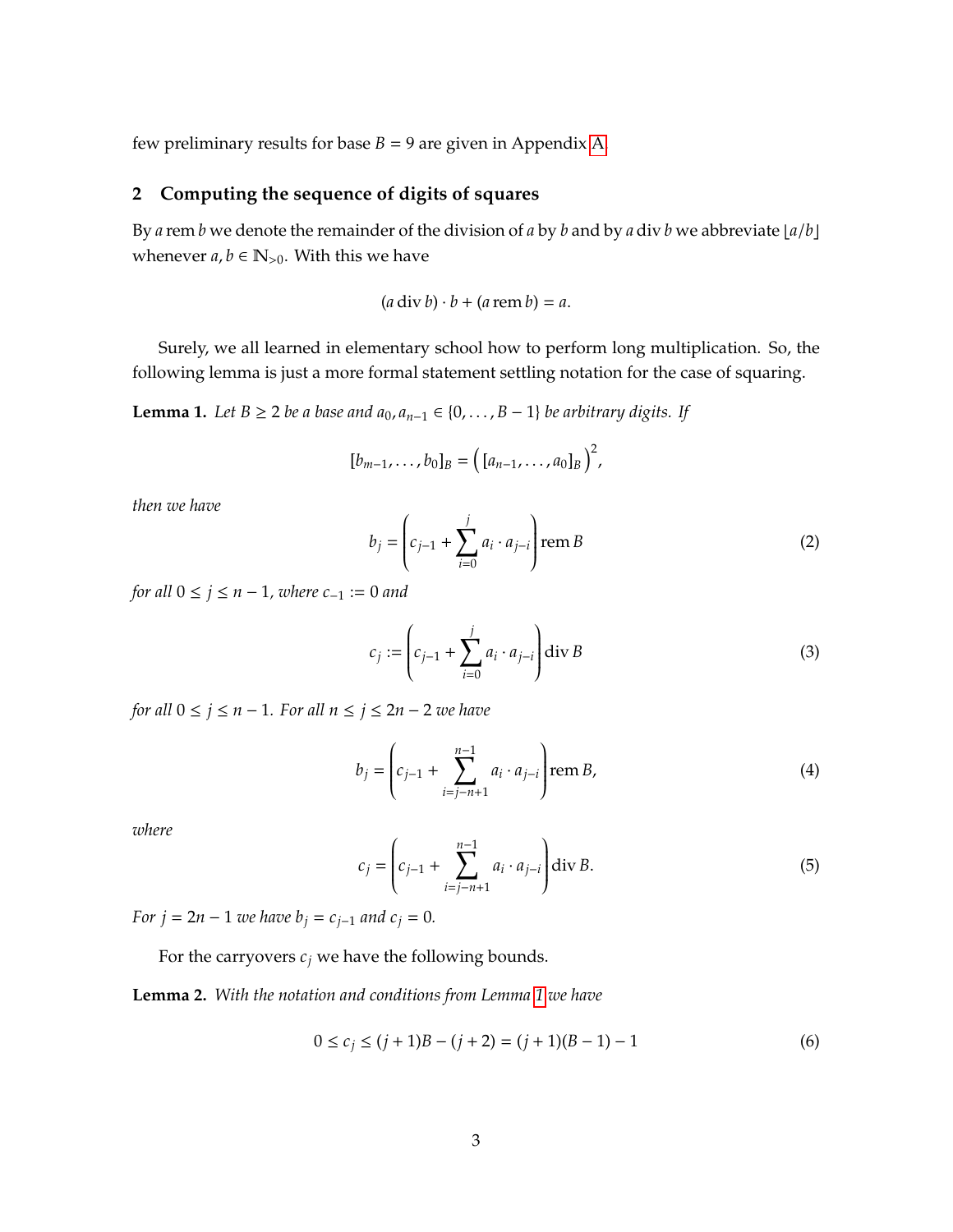*for all*  $0 \le j \le n - 1$  *and* 

<span id="page-3-0"></span>
$$
0 \le c_{n-1+j} \le (n-j)B - (n-j) = (n-j)(B-1) \tag{7}
$$

*for all*  $1 \leq j \leq n-1$ *.* 

*Proof.* For the first part we consider

$$
0 \le \sum_{i=0}^{j} a_i \cdot a_{j-i} \le (j+1)(B-1)^2,
$$

so that, obviously,  $c_j \geq 0$  for all  $0 \leq j \leq n-1$  and

$$
c_0 = \left| \left( c_{j-1} + \sum_{i=0}^{j} a_i \cdot a_{j-i} \right) / B \right| \le \left[ (B-1)^2 / B \right] = B - 2.
$$

Using induction we compute

$$
c_j = \left| \left( c_{j-1} + \sum_{i=0}^j a_i \cdot a_{j-i} \right) / B \right| \le \left[ \left( (j+1)(B-1)^2 + jB - j - 1 \right) / B \right] = (j+1)B - (j+2).
$$

The second part can be treated analogously.

We remark that  $b_{2n-1} \leq B-1$  can be concluded from Equation [\(7\)](#page-3-0), reflecting the fact that squaring an *n*-digit number gives a number with at most 2*n* digits.

Assume that you want to compute just the 189th digit of the square of an 100-digit number. The previous two lemmas can be used to accomplish this task without computing the last 190 digits. More generally, let us assume that we want to compute *b<sup>j</sup>* . To end we start by bounding the carryover  $c_{j-\alpha}$ , for some suitably large value of  $\alpha$ , by  $c_{j-\alpha} \le c_{j-\alpha} \le \overline{c}_{j-\alpha}$ . Here we can choose *c j*−α = 0 and take *cj*−<sup>α</sup> according to Lemma [2.](#page-2-2) Starting from there we can compute the values  $\underline{b}_i$ ,  $\underline{c}_i$ ,  $\overline{b}_i$ ,  $\overline{c}_i$  for all  $j - \alpha + 1 \le i \le j$  according to the formulas in Lemma [1.](#page-2-1) We can easily check that

$$
\overline{c}_i - \underline{c}_i \le \left\lceil \frac{\overline{c}_{i-1} - \underline{c}_{i-1}}{B} \right\rceil,\tag{8}
$$

i.e., the estimates for the carryovers  $c_i$  are getting better and better. Once we reach  $\bar{c}_{i^*} = \underline{c}_{i^*}$ , we have  $\underline{b}_i = b_i = \overline{b}_i$  for all indices  $i > i^*$ . While the differences decrease logarithmically in the first steps, they can nevertheless stay at 1 for a long time. As an example consider the computation of the digit *b*<sup>24</sup> in

$$
123123999999999999^2 = 1515951937599999753752000000000001,
$$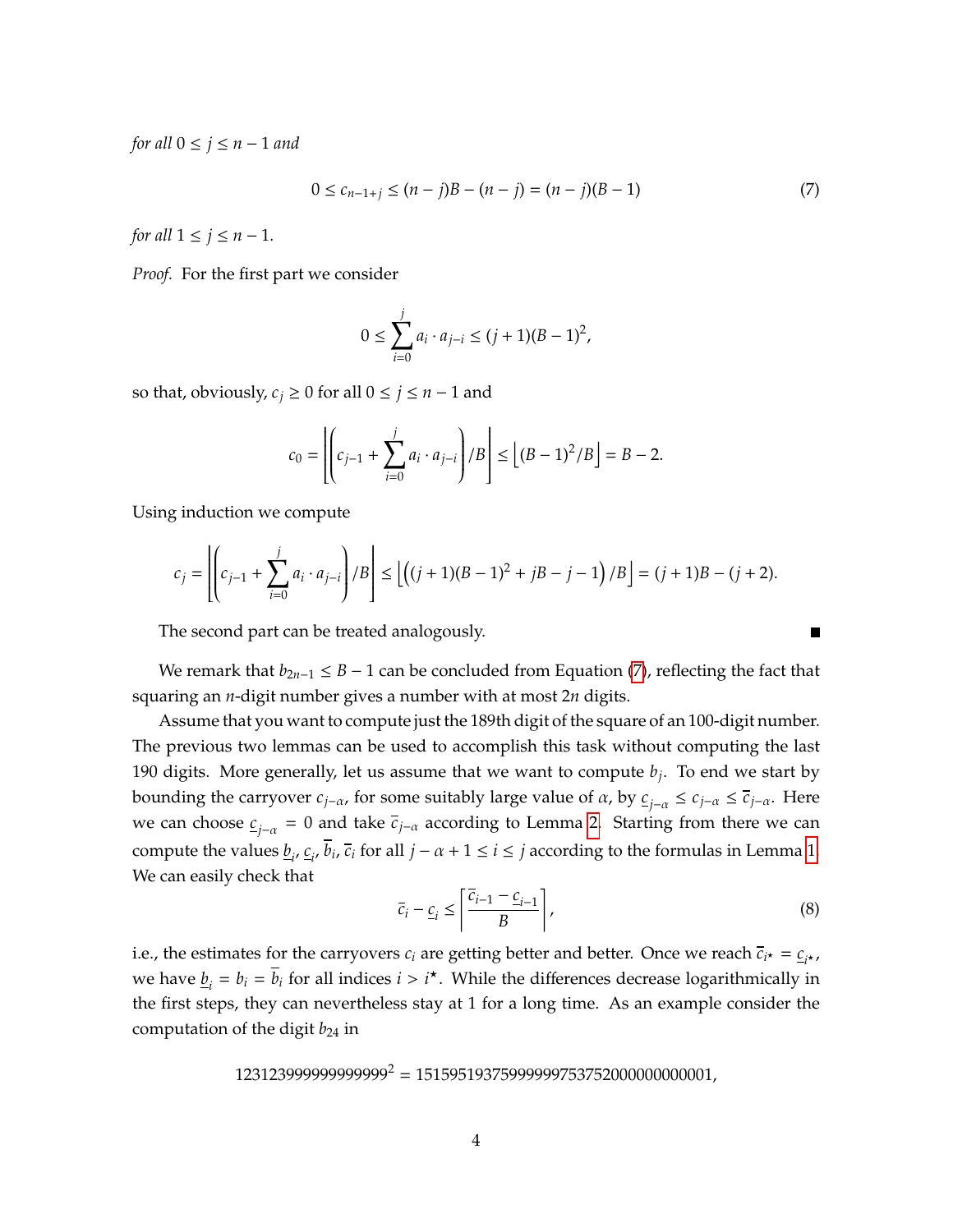where the root consists of *n* = 18 digits. Choosing  $\alpha = 7$ , we set  $c_{17} = 0$  and  $\bar{c}_{17} = 18.9 - 1 = 161$ . With this, we compute:

|  |  |  |  | n 18 19 20 21 22 23 24 25 26 27<br>$\underline{b}_n$ 1 2 9 9 9 9 9 5 7 3 9<br>2 8 0 0 0 0 6 7 3 9<br>$c_n$ 62 60 51 42 33 24 19 15 13 8<br>$\overline{c}_n$ 78 61 52 43 34 25 19 15 13 8 |
|--|--|--|--|------------------------------------------------------------------------------------------------------------------------------------------------------------------------------------------|

So, even choosing the relatively large value  $\alpha = 7$ , we only get the information  $b_{24} \in \{5, 6\}$ . Of course, the long sequence of digits *B* − 1 in the square causes this effect. However, all subsequent digits are computed correctly (and a much smaller value of  $\alpha$  would be sufficient to this end).

If  $n \le j < 2n$ , then for the computation of  $b_j$  choosing  $\alpha = \left[1 + \log_B(2n - j + 1)\right]$  is sufficient in most cases, so that  $O((2n - j) \log_B(2n - j + 1))$  additions and multiplications for single digits are needed. If *j* is close to 2*n*, then this significantly improves upon the running time  $O(n \log n \log \log n)$  of the Schönhage-Strassen algorithm for the multiplication of two *n*-digit numbers.

However, we will use the recursion from Lemma [1](#page-2-1) mainly in the case when  $1 \le j \le n - 1$ . If we assume that *cj*−<sup>1</sup> is stored, then we can compute *b<sup>j</sup>* and *c<sup>j</sup>* in *O*(*j*) additions and multiplications, which saves us factor of log *j* log log *j* at the very least. This can be used if we build up a list of *n*-digit numbers whose last *n* digits of the square are contained in some set *M* from (*n* − 1)-digit numbers whose last *n* − 1 digits of the square are contained in *M*, see Section [6.](#page-35-0)

#### <span id="page-4-0"></span>**3 Infinite patterns**

In Equation [\(1\)](#page-1-0) we have given an example of a 1-parametric family of integers whose square consists of the decimal digits 2, 5, and 7 only. Later on we will see examples with more than one parameter. So, by an *infinite pattern* we may understand a function  $f: \mathbb{N}^k \to \mathbb{N}$ such that  $f(x)^2$  consists of at most three different digits in a given base *B* for all  $x \in \mathbb{N}^k$  or a suitable infinite subset of N*<sup>k</sup>* . However, we are not interested in functions *f* repeating the very same values again and again. Also defining *f*(*n*) as the *n*th number whose square consists of (at most) three different digits is not what we have in mind. So, we are not able to give a precise definition of an "infinite pattern" and leave its meaning at the intuitive level and state examples of certain more structured types in the subsequent subsections. In Subsection [3.1](#page-5-0) we consider integers *N* consisting of some fix prefix, an increasing chain of digits all equal to a fix number  $x \neq 0$ , and a fix suffix. In Equation [\(1\)](#page-1-0) the prefix is 1, the repeating digit is  $x = 6$ , and the suffix is 5. The special case where the repeating digit equals zero is treated in Subsection [3.2.](#page-11-0) Here we can also have several different blocks of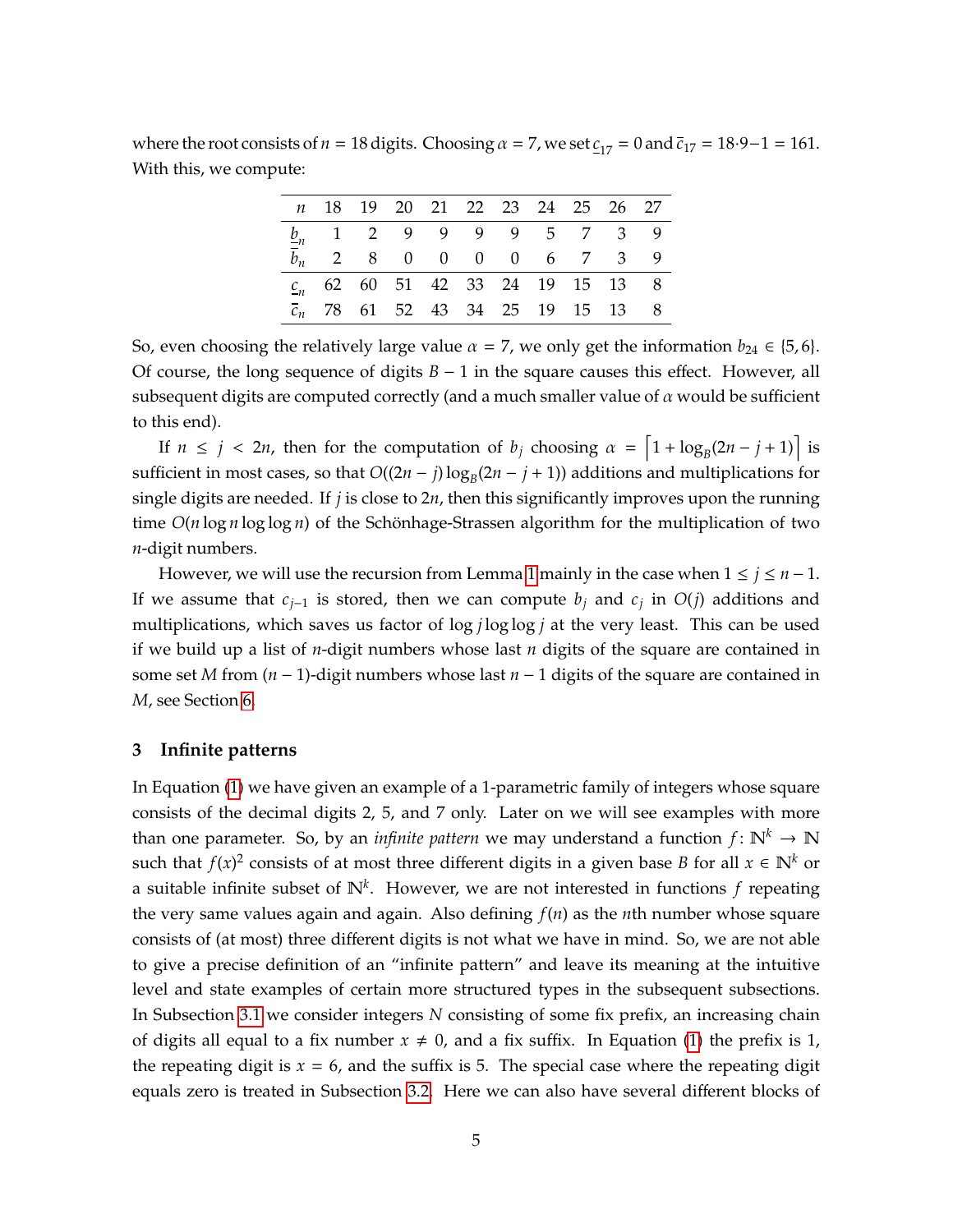increasing sequences of zeroes, of the same or different lengths. In the latter case we obtain infinite families with more than one parameter. There are some constructions where a certain pattern is repeated by not just copying but in a more intricate way, see Subsection [3.3.](#page-23-0) In Subsection [3.4](#page-28-1) we summarize our findings and refer to the respective general results from the previous subsections for all known and newly discovered infinite patterns for base  $B = 10$ mentioned at <http://www.worldofnumbers.com/threedigits.htm>.

Numbers *N* such that *N*<sup>2</sup> contains at most three digits in a given base *B* and that do not belong to one of the (known) infinite patterns are called *sporadic solutions*. Of course, all √  $1 \leq N < \sqrt{B^3}$  result in numbers that have at most 3 digits in total. These will also be called *trivial solutions.* For  $B \in \{2, 3\}$  the square  $N^2$  of every positive integer N consists of at most three different digits in base *B* representation. Here we will also speak of trivial solutions and will mainly focus on  $B \geq 4$  in the following. For sporadic solutions with many digits we refer to Subsection [3.5.](#page-28-2)

## <span id="page-5-0"></span>**3.1 Infinite patterns with sequences of non-zero digits**

In order to explain our first type of an infinite pattern we first provide a few auxiliary results.

<span id="page-5-1"></span>**Lemma 3.** Let  $B \in \mathbb{N}_{\geq 2}$  and N be a positive integer whose last three digits end with the same integer  $0 \le x \le B - 1$  *in base B representation, i.e., a*<sup>0</sup> =  $a_1 = a_2 = x$  *using the notation from Lemma* [1.](#page-2-1) If the *last three digits of*  $N^2$  *are identical in base B, i.e.*  $b_0 = b_1 = b_2$ *, then*  $x = 0$ *.* 

*Proof.* We uniquely write  $x^2 = aB + b$  with integers  $0 \le a, b \le B - 1$ , so that the last digit of  $N^2$ equals *b* and the carryover is *a*. Next we compute

$$
2x^2 + a = 2aB + (2b + a),
$$

so that using Lemma [1](#page-2-1) and its notation yields  $b_1 \equiv 2b + a \pmod{B}$ . From  $b_1 = b$  and  $0 ≤ a + b ≤ 2B - 2$  we then conclude either  $a = b = 0$ , so that  $x = 0$ , or

$$
a + b = B. \tag{9}
$$

In the following we only consider the latter case, where  $c_1 = 2a + 1$ . With this we compute

$$
c_2B + b_2 = 3x^2 + 2a + 1 = 3aB + 3b + 2a + 1 = (3a + 2)B + (b + 1).
$$

Since  $b_2 = b$ , this is impossible.

Note that for  $B \geq 5$  it is possible that the last two digits of *N* in base *B* are equal to 1 ≤ *x* ≤ *B* − 1 and also the last two digits of *N*<sup>2</sup> in base *B* coincide. A parametric example is given by  $x = B - 2$  where  $N^2$  ends with two 4s, e.g., for  $B = 10$  we have  $[88]^2 = [7744]$ .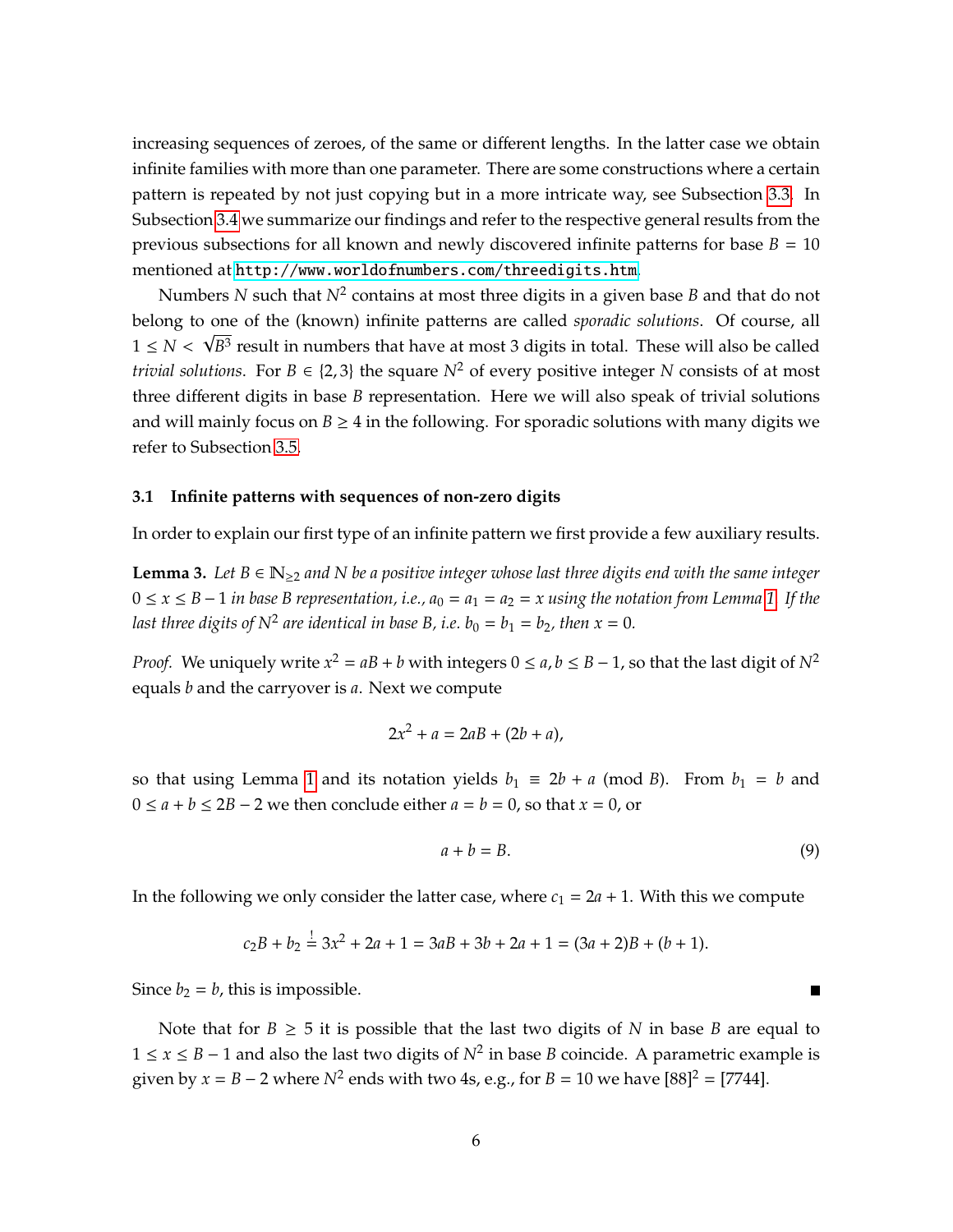**Lemma 4.** Let  $B \in \mathbb{N}_{\geq 2}$  and N be a positive integer whose last four digits end with the same integer  $0 \le x \le B - 1$  *in base B representation, i.e., a*<sup>0</sup> =  $a_1 = a_2 = a_3 = x$ . If the last two digits of N<sup>2</sup> are *identical in base B and the last but two's digit equals the last but three's digit, i.e.*  $b_0 = b_1$  *and*  $b_2 = b_3$ *, then*  $x = 0$ *.* 

*Proof.* For  $B = 2$  either  $x = 0$  or  $x = 1$ . In the latter case  $\left(\frac{[11]_2}{\right)^2}$  ends with  $[01]_2$ , so that we can assume  $B \ge 3$  $B \ge 3$  in the following. As in the proof of Lemma 3 we uniquely write  $x^2 = aB + b$ and conclude  $a + b = B$  if  $x \ne 0$ . From

$$
c_2B + b_2 = 3x^2 + 2a + 1 = 3aB + 3b + 2a + 1 = (3a + 2)B + (b + 1).
$$

we conclude either  $b_2 = 0$ ,  $c_2 = 3a + 3$ ,  $b = B - 1$ ,  $a = 1$  or  $b_2 = b + 1$ ,  $c_2 = 3a + 2$ ,  $b \le B - 2$ . In the first case we compute

$$
c_3B + b_3 = 4x^2 + 3a + 3 = 4aB + 4b + 3a + 3 = (4a + 3)B + (b + 3) = (4a + 4)B + 2.
$$

From  $b_3 = b_2 = 0$  we conclude  $B = 2$ , which is a contradiction. Thus we consider the second case, where

$$
c_3B + b_3 = 4x^2 + 3a + 2 = 4aB + 4b + 3a + 2 = (4a + 3)B + (b + 2).
$$

Since  $b_3 = b + 1$ , this yields a contradiction again.

So, if 
$$
([x, ..., x]_B)^2
$$
, where  $1 \le x \le B - 1$  and  $n \ge 4$  should contain three subsequent *n* times

П

*n* times *n* times the interest of the form  $\lbrack ccb\rbrack_{B}$ , where  $c\neq b$ . It is indeed possible for general *n* that the last *n* digits except the last one are identical:

<span id="page-6-0"></span>**Lemma 5.** *Let B* ∈  $\mathbb{N}_{\geq 2}$  *and*  $1 \leq x \leq B - 1$  *be an integer such that*  $x^2 = (B - 1 - b) \cdot B + b$  *for a suitable integer b satisfying*  $1 \leq b \leq B - 1$ *. Then, we have* 

$$
\left(\underbrace{[x,\ldots,x]}_{n \text{ times}}\right)^2 = \underbrace{[B-b,\ldots,B-b]}_{n-1 \text{ times}}, B-1-b, \underbrace{b-1,\ldots,b-1}_{n-1 \text{ times}}, b]_B
$$

*for each*  $n \in \mathbb{N}_{>0}$ *.* 

*Proof.* First we note that  $x^2 = (B - 1 - b) \cdot B + b = (B - 1)(B - b)$ . The integer *N* that is squared on the left hand side is given by

$$
N = \sum_{i=0}^{n-1} x B^i = x \cdot \frac{B^n - 1}{B - 1},
$$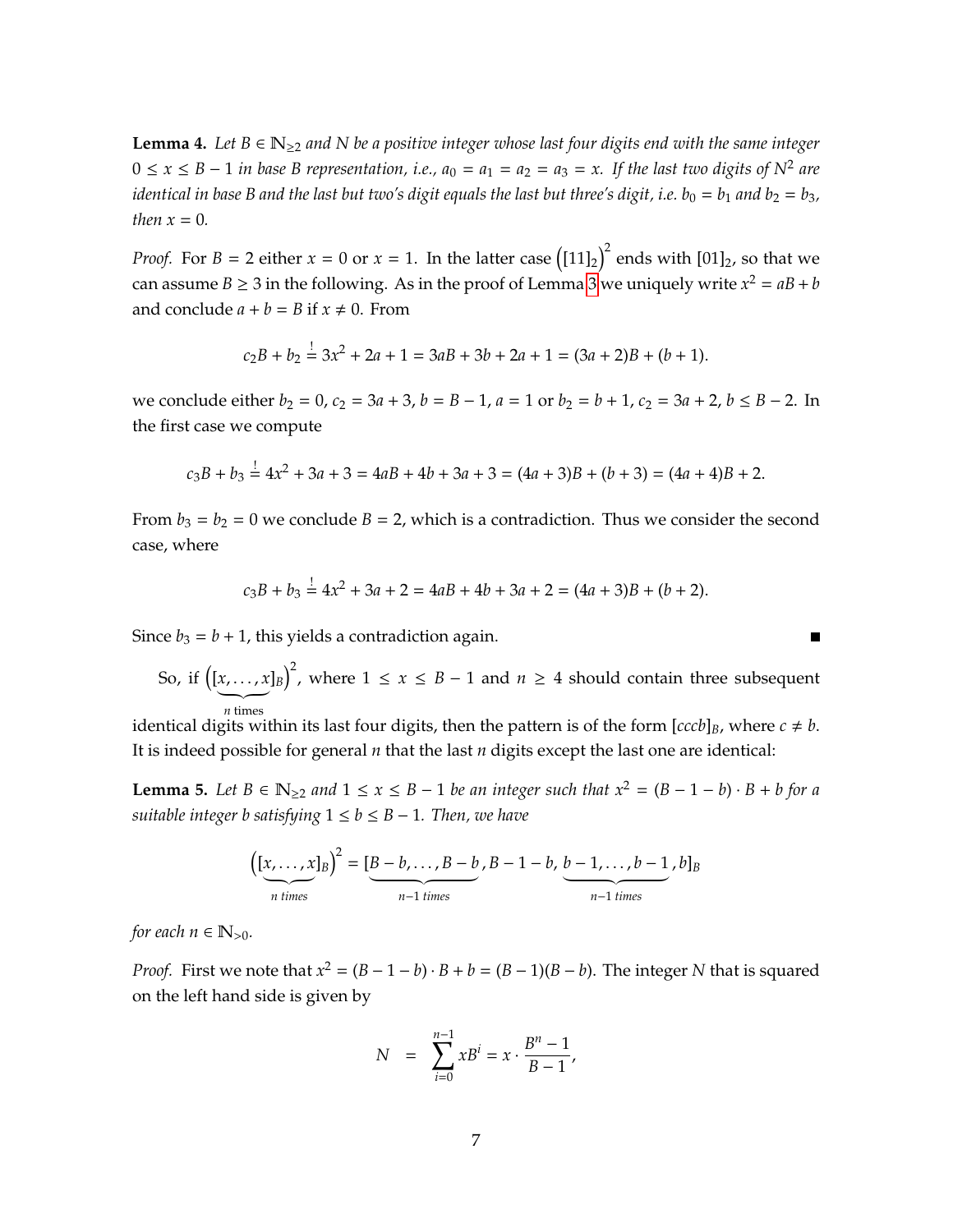so that

$$
N^2 = x^2 \cdot \left(\frac{B^n - 1}{B - 1}\right)^2 = (B - b) \cdot \frac{B^{2n} - 2B^n + 1}{B - 1}.
$$

The integer *M* representing the ride hand side is given by

$$
M = b + \sum_{i=1}^{n-1} (b-1)B^{i} + (B-1-b)B^{n} + \sum_{i=n+1}^{2n-1} (B-b)B^{i}
$$
  
\n
$$
= b + (b-1)B \cdot \frac{B^{n-1}-1}{B-1} + (B-1-b)B^{n} + (B-b)B^{n+1} \cdot \frac{B^{n-1}-1}{B-1}
$$
  
\n
$$
= b + b \cdot \frac{B^{n}-B}{B-1} - \frac{B^{n}-B}{B-1} - B^{n} + (B-b)B^{n} + (B-b) \cdot \frac{B^{2n}-B^{n+1}}{B-1}
$$
  
\n
$$
= b \cdot \frac{B^{n}-1}{B-1} - B \cdot \frac{B^{n}-1}{B-1} + (B-b) \cdot \frac{B^{2n}-B^{n}}{B-1}
$$
  
\n
$$
= (B-b) \cdot \frac{B^{2n}-2B^{n}+1}{B-1},
$$

i.e.,  $M = N^2$ .

Next we will see that the condition on the representation of  $x^2$  is not at as special as it looks at first sight.

<span id="page-7-0"></span>**Lemma 6.** *Let*  $B \in \mathbb{N}_{\geq 2}$  *and*  $1 \leq x \leq B - 1$  *be an integer such that the last n digits in base-Brepresentation of*

$$
\left(\left[\underset{n \text{ times}}{\underbrace{x \dots x}}\right]_B\right)^2
$$

*are given by*

$$
\left[\underbrace{c \ldots c}_{n-1 \text{ times}} b\right]_B,
$$

*where b*,  $c \in \{0, \ldots, B-1\}$  *are arbitrary but fixed, for all*  $n \in \{1, 2, 3\}$ . Then,  $B - 1$  *divides*  $x^2$ ,  $b = x^2$  rem *B*,  $c = b - 1$ ,  $x^2$  div  $B = B - 1 - b$ , and  $b \ge 1$ .

*Proof.* We set *b* :=  $x^2$  rem *B* and  $a := x^2$  div *B*, so that  $a, b \in \{0, ..., B - 1\}$  and

$$
x^2 = a \cdot B + b,\tag{10}
$$

i.e., we apply the condition on the shape of the digits for  $n = 1$ . Observe that  $a = b = B - 1$  is impossible since  $x^2 = (B-1)B + (B-1) = B^2 - 1$  has no integral solution *x* for *B* ≥ 2. Thus, we have

$$
0 \le a + b \le B - 3.
$$

 $\blacksquare$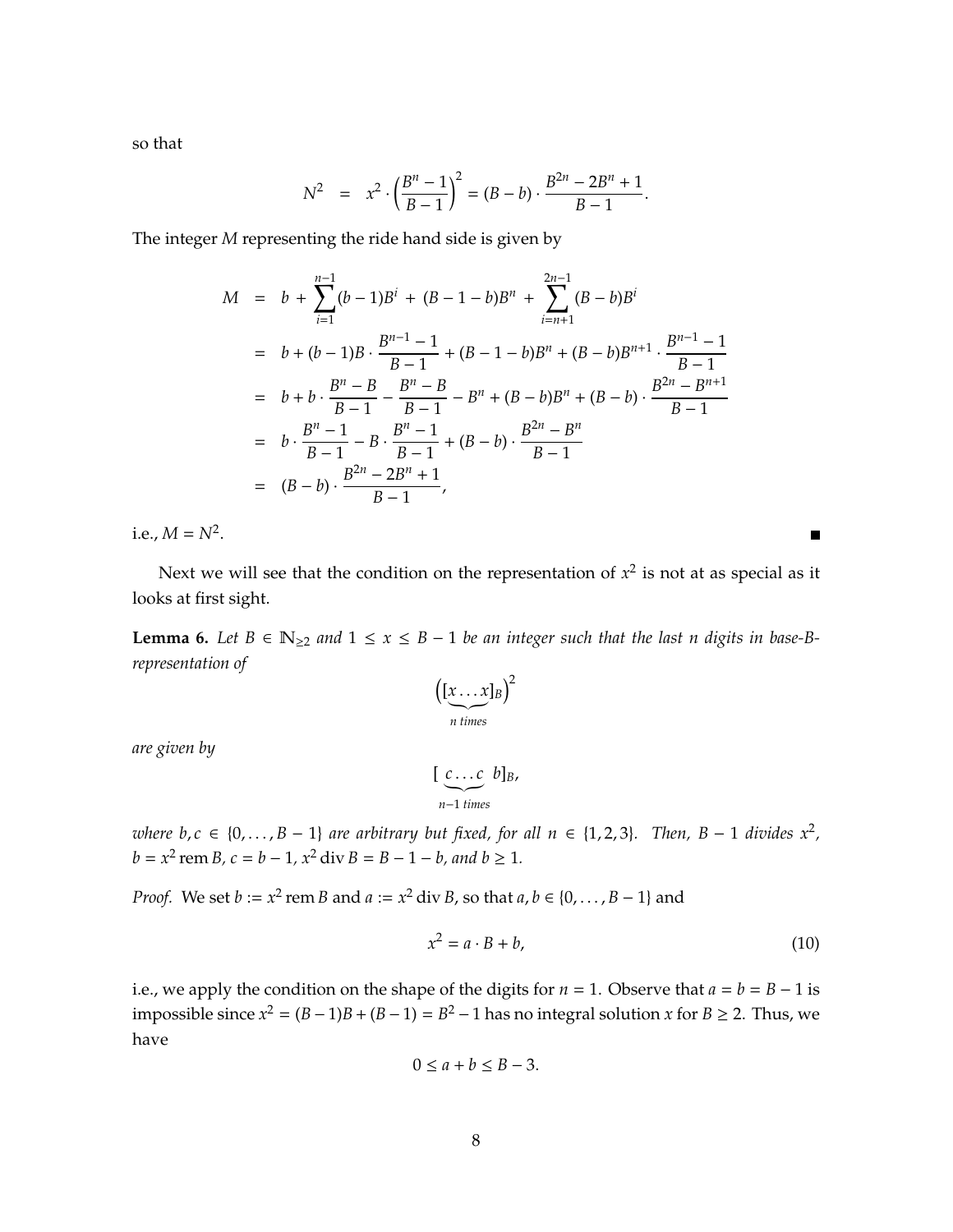Next we apply the condition for  $n = 2$  and  $n = 3$ . Using Lemma [1,](#page-2-1) including the notation, we have  $b_0 = b$ ,  $b_1 = b_2 = c$ ,  $c_0 = a$  and we conclude

<span id="page-8-0"></span>
$$
2x^2B + x^2 = 2aB^2 + (a+2b)B + b,\tag{11}
$$

$$
3x2B2 + 2x2B + x2 = 3aB3 + (2a + 3b)B2 + (a + 2b)B + b.
$$
 (12)

From Equation [\(11\)](#page-8-0) and  $b_1 = c$  we conclude  $a + 2b \equiv c \pmod{B}$ . Since  $0 \le a + 2b \le 3B - 3 < 3B$ and  $0 \le c \le B - 1$  we have  $a + 2b \in \{c, c + B, c + 2B\}.$ 

- If  $a + 2b = c$ , then Equation [\(12\)](#page-8-0) and  $b_2 = c$  gives  $2a + 3b \equiv c \pmod{B}$ . From  $a + 2b = c$  we conclude  $2a + 3b = c + (a + b) \le c + (a + 2b) \le c + c \le c + (B - 1) < c + B$ , so that  $2a + 3b = c$ due to  $2a + 3b = c + (a + b) \ge c$ . Subtracting the equations  $a + 2b = c$  and  $2a + 3b = c$ yields  $a + b = 0$ , so that  $a, b \ge 0$  gives  $a = b = 0$ . However, then  $x^2 = aB + b = 0$  then implies  $x = 0$ , which contradicts our assumption  $x \ge 1$ .
- If  $a + 2b = c + 2B$ , then Equation [\(12\)](#page-8-0) and  $b_2 = c$  gives  $2a + 3b + 2 \equiv c \pmod{B}$ . Since  $2a+3b+2 = (a+2b)+(a+b+2) = c+2B+(a+b+2)$  we conclude  $a+b+2 \equiv 0 \pmod{B}$ . From  $0 < a + b + 2 \le 2B - 1 < 2B$  we conclude  $a + b + 2 = B$ , so that  $a + 2b = c + 2B$  yields  $b + B - 2 = c + 2B$ , which is equivalent to  $b - 2 = c + B$ . Since the left hand side is strictly smaller than *B* and the right hand side is at least *B*, we obtain a contradiction.

Thus, we have

<span id="page-8-1"></span>
$$
a + 2b = c + B.\tag{13}
$$

 $\blacksquare$ 

Equation [\(12\)](#page-8-0) and  $b_2 = c$  gives  $2a + 3b + 1 \equiv c \pmod{B}$ . Since  $2a + 3b + 1 = (a + 2b) + (a + b + 1) =$  $c + 2B + (a + b + 1)$  we conclude  $a + b + 1 \equiv 0 \pmod{B}$ . Since  $0 < a + b + 1 \le 2B - 2 < 2B$ , we have  $a + b = B - 1$ , so that Equation [\(13\)](#page-8-1) yields

$$
c = b - 1
$$
 and  $x^2 \text{div } B = a = B - 1 - b$ .

With this we have

$$
x^2 = aB + b = (B - 1 - b)B + b = (B - 1)(B - b),
$$

so that  $x^2$  is divisible by  $B - 1$ . Finally, it remains to observe that if  $b = 0$ , then  $a = B - 1$ ,  $x^2 = aB + b = B^2 - B$  and

$$
(B-1)^2 = B^2 - 2B + 1 \stackrel{B \ge 2}{\lt} x^2 < B^2,
$$

which shows that no such integer *x* exists.

<span id="page-8-2"></span>**Corollary 1.** *Let*  $B \in \mathbb{N}_{\geq 2}$ ,  $n \in \mathbb{N}_{\geq 3}$ , and  $1 \leq x \leq B - 1$  *be an integer such that the last but one and the last but second digit of*

$$
\left(\underbrace{[x \dots x]}_{n \text{ times}}\right)^2
$$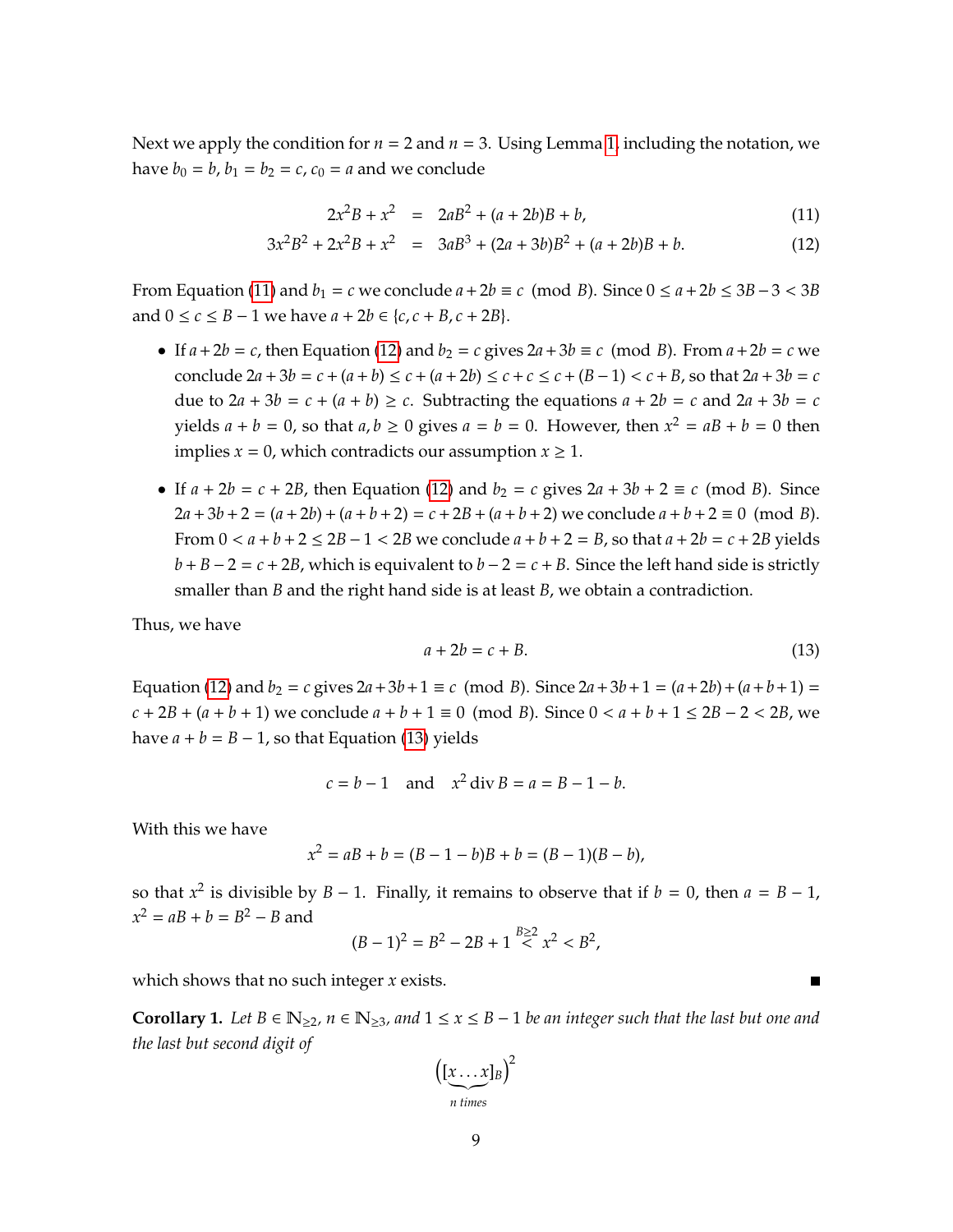*coincide, then B* − 1 *divides x*<sup>2</sup> *and the last n digits of the square are given by*

$$
\left[\underbrace{c...c}_{n-1 \text{ times}} b\right]_{B}
$$

 $where b = x^2$  rem  $B$ ,  $c = b - 1$ ,  $x^2$  div  $B = B - 1 - b$ , and  $1 \le b \le B - 1$ .

From the Lemma [5](#page-6-0) and Lemma [6](#page-7-0) we directly conclude:

<span id="page-9-1"></span>**Proposition 1.** Let  $B \in \mathbb{N}_{\geq 2}$  and  $1 \leq x \leq B-1$  be an integer such that  $B-1$  divides  $x^2$ . Then, we *have*

$$
\left(\underbrace{[x,\ldots,x]}_{n \text{ times}}\right)^2 = \underbrace{[B-b,\ldots,B-b}_{n-1 \text{ times}},B-1-b,\underbrace{b-1,\ldots,b-1}_{n-1 \text{ times}},b]_B
$$

*for each n*  $\in \mathbb{N}_{>0}$ *, where b* =  $x^2$  rem *B* satisfying  $1 \le b \le B - 1$ *.* 

Note that for *B* = 10 the term *B* − 1 = 9 is a square itself, so that there are  $\sqrt{B-1}$  integers *x* such that  $x^2$  is divisible by  $B - 1$  and  $1 \le x \le B - 1$ . Another example is given by  $B = 17$ . In general  $x = B - 1$  is always a solution leading to

$$
\left(\underbrace{[B-1,\ldots,B-1]}_{n \text{ times}}\right)^2 = \underbrace{[B-1,\ldots,B-1]}_{n-1 \text{ times}},\ B-2,\underbrace{0,\ldots,0}_{n-1 \text{ times}},1]_B.
$$

If *B* − [1](#page-9-0) is *squarefree*<sup>1</sup>, then this is indeed the only possibility. Corresponding examples are given by  $B = 4$  and  $B = 11$ . In general there are exactly *s* solutions where *s* is the largest integer such that *B* − 1 =  $s^2t$  for some integer *t*.

By construction, the squares in Proposition [1](#page-9-1) typically consist of four different digits with respect to base *B* if  $n \geq 2$ . However, by minor modifications we can achieve three different digits as e.g. shown in Equation [\(1\)](#page-1-0). In general we assume the form

<span id="page-9-2"></span>
$$
N = s + B^{c} \cdot x \cdot \frac{B^{n} - 1}{B - 1} + r \cdot B^{c+n},
$$
\n(14)

where we call *r* prefix, *s* suffix, and  $c = l_B(s)$  is the number of digits of *s* in base *B*. The possible choices for *x* are completely characterized in Corollary [1.](#page-8-2) So, we may just loop over all positive integers *s*,*r* up to a suitable upper bound, loop over all choices for *x*, set *n* to the number of digits of max{*s*,*r*}, and just check whether *N*<sup>2</sup> consists of just three different digits. In Table [1](#page-10-0) we list the found suitable choices for the three parameters.

As there are suitable suffixes as large as *s* = 504485 we want to go a bit into details of a

<span id="page-9-0"></span><sup>&</sup>lt;sup>1</sup>An integer *n* ∈  $\mathbb{N}_{>0}$  is called squarefree if  $k^2|n$  implies  $k = 1$  for each positive integer  $k$ .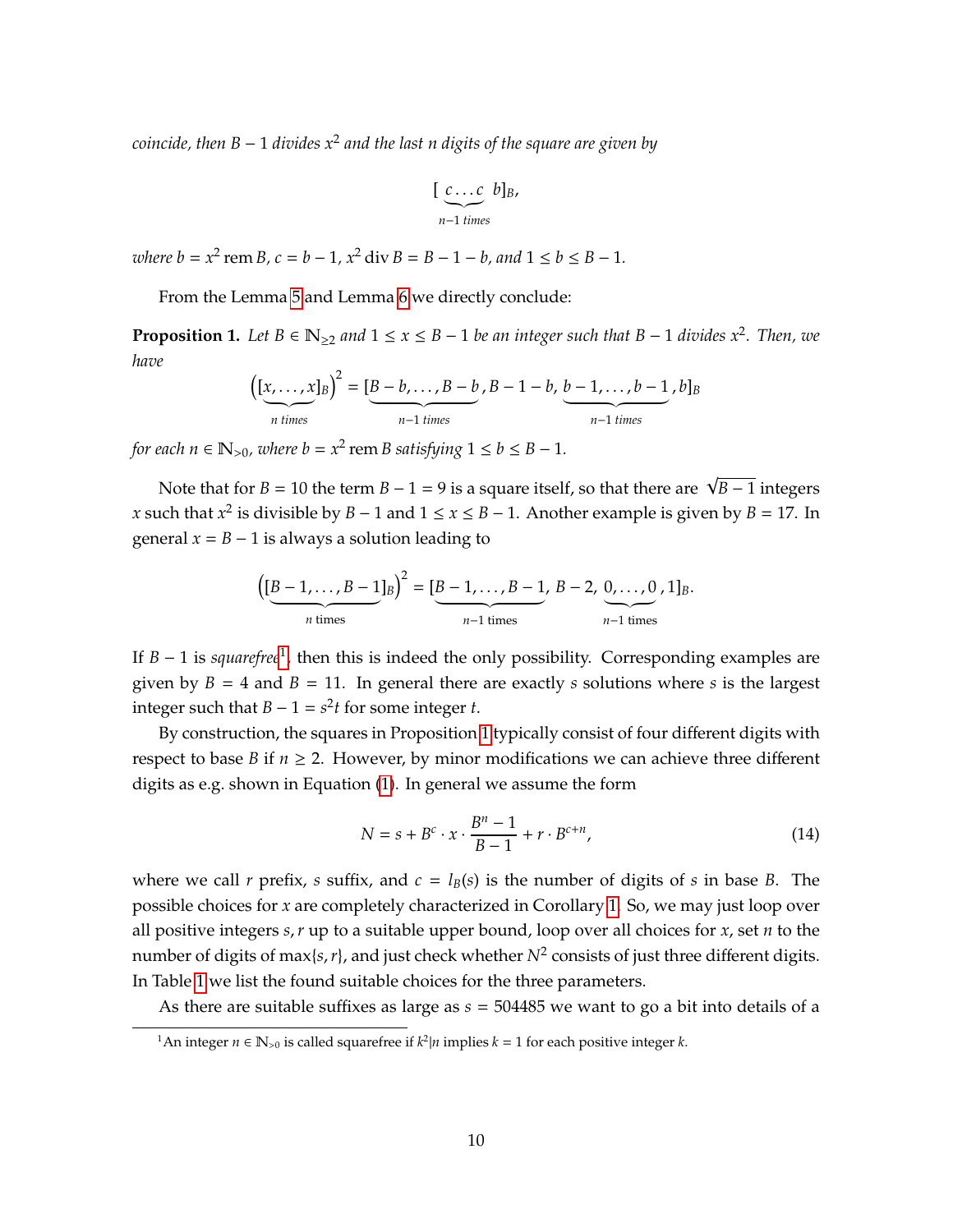<span id="page-10-0"></span>

| S      | r   | $\mathcal{X}$ | $D_{10}(N^2)$ |
|--------|-----|---------------|---------------|
| 4      |     | 3             | $\{1, 5, 6\}$ |
| 5      |     | 3             | $\{1, 2, 5\}$ |
| 5      | 2   | 3             | $\{2, 4, 5\}$ |
| 5      | 123 | 3             | $\{1, 2, 5\}$ |
| 8      |     | 3             | $\{1, 2, 4\}$ |
| 59     |     | 3             | $\{1, 2, 8\}$ |
| 504485 |     | 3             | $\{1, 2, 5\}$ |
| 5      |     | 6             | $\{2, 4, 5\}$ |
| 5      | 1   | 6             | $\{2, 5, 7\}$ |
| 7      |     | 6             | $\{4, 8, 9\}$ |
| 8      |     | 6             | $\{2, 4, 6\}$ |
| 515    |     | 6             | $\{2, 4, 5\}$ |
| 7      |     | 9             | $\{0, 4, 9\}$ |

Table 1: Suitable parameters for Equation [\(14\)](#page-9-2).

more sophisticated search algorithm. Starting from Equation [\(14\)](#page-9-2) we compute

$$
N^{2} = s^{2} + 2sxB^{c} \cdot \frac{B^{n} - 1}{B - 1} + 2rsB^{c+n} + x^{2}B^{2c} \cdot \left(\frac{B^{n} - 1}{B - 1}\right)^{2} + 2rxB^{2c+n} \cdot \frac{B^{n} - 1}{B - 1} + r^{2}B^{2c+2n}.
$$

From here we already see that if *c* is the number of digits of *s*, then the last *c* digits of *s* <sup>2</sup> occur as digits of  $N^2$ . E.g. for  $s = 504485$  the three digits are forced to be contained in  $\{1, 2, 5\}$  due to  $[504485]^2$  =  $[254505|115225]$ . In Section [6](#page-35-0) we present an algorithm to compute a list of candidates for *s*.

Choosing  $1 \le x \le B - 1$  such that  $B - 1$  divides  $x^2$  and setting  $b = x^2$  rem *B* we can rewrite our equation for *N*<sup>2</sup> to

$$
N^{2} = (s^{2} + bB^{2c}) + (2sx + (b - 1)B^{c+1}) \cdot B^{c} \cdot \frac{B^{n-1} - 1}{B - 1} + (2sx + 2rsB + (B - 1 - b)B^{c+1}) \cdot B^{c+n-1} + (2rx + (B - b)B) \cdot B^{2c+n} \cdot \frac{B^{n-1} - 1}{B - 1} + (2rx + r^{2}B) \cdot B^{2c+2n-1}.
$$
\n(15)

To further bring the formula in the direction of a base-*B*-representation we need a little auxiliary result.

**Lemma 7.** Let  $y \in \mathbb{N}_{>0}$  and  $u, v$  be defined by  $u + (B - 1)v = y$ , where  $1 \le u \le B - 2$  and  $v \in \mathbb{N}_{\ge 0}$ . *With this, let l be the smallest integer such that*  $u \cdot \frac{B^{l}-1}{B-1}$ *B*−1 ≥ *v. Then, we have*

$$
y \cdot \frac{B^n - 1}{B - 1} = u \cdot \frac{B^l - 1}{B - 1} - v + \sum_{i=0}^{n-l-1} u \cdot B^{l+i} + v \cdot B^n
$$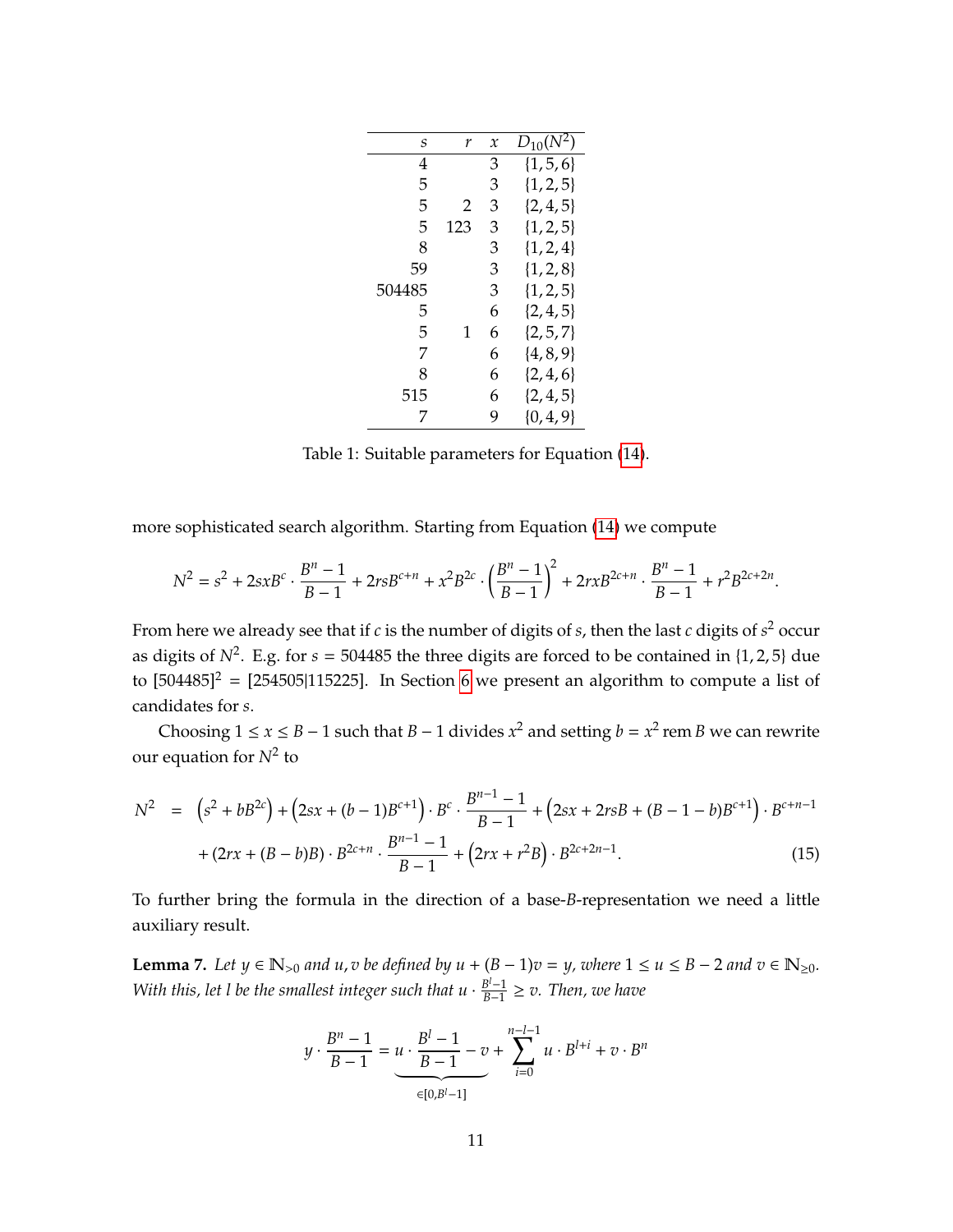*for n > l, i.e., the attained digits are contained in*  $\varphi_B(u\cdot \frac{B^l-1}{B-1})$ *B*−1 − *v*)*,* ϕ*B*(*v*)*, or equal to u.*

So having chosen *s* and *x* we can compute the occurring digits in the last  $n + c - 1$  places of  $N^2$  without specifying *n*. Since  $x < B$  we typically have  $2rx \ll r^2$ , so that the leading digits of  $N^2$  are determined by the leading digits of  $r^2$ . In Section [6](#page-35-0) we also present an algorithm to compute a list of candidates for *r*.

We want to close this subsection by stating a specific parametric choice for *r*, *s*, and *x*.

<span id="page-11-4"></span>**Lemma 8.** *Let*  $B \ge 2$ *. If*  $x :=$ √ *B* − 1 ∈ N, then  $([B - 1, \ldots, B - 1, B - x]_B)^2$  consists of digits in  ${0, B - 2x, B - 1}.$  If  $x :=$ √ *B* + 1 − 1 ∈ N, then  $([B - 1, \ldots, B - 1, B - x]_B)^2$  consists of digits in  ${0, B - 2x, B - 1}.$ 

*Proof.* We have  $(B^k - x)^2 = B^{2k} - 2x \cdot B^k + x^2$ . For  $1 \le x^2 < B$  the digits in base *B*-representation are given by 0, *B* − 1, *B* − 2*x* and  $x^2$ , so that either *B* − 1 =  $x^2$  or *B* − 2*x* =  $x^2$ .

Is it always, i.e., for all bases *B*, possible to find a pattern of the form [*B*−1, *B*−1, . . . , *B*−1, *z*]*<sup>B</sup>* such that the square consists of only three digits? For  $B = 10$  we have to choose  $z = 7$ . For *z* = 3, i.e., the other root of *B* − 1 = 9 modulo 10, we end up with squares consisting of four different digits. For e.g. *B* = 11 the number *B* − 1 is not a quadratic residue.<sup>[2](#page-11-1)</sup>

#### <span id="page-11-0"></span>**3.2 Infinite patterns with blocks of zeros**

If the repeating digit is a zero, then it seems to be much easier to construct some infinite patterns. An easy example is given by:

<span id="page-11-2"></span>**Lemma 9.** *For B* ≥ 3 *and n* ≥ 0 *we have* 

$$
\left([1, \underbrace{0, \ldots, 0}_{n \text{ times}}, 1]_B\right)^2 = [1, \underbrace{0, \ldots, 0}_{n \text{ times}}, 2, \underbrace{0, \ldots, 0}_{n \text{ times}}, 1]_B.
$$

*Proof.* Let  $N \in \mathbb{N}$  be the root on the left hand side, then we have  $N = B^{n+1} + 1$ . Since the number *M* on the right hand side is given by  $M = B^{2n+2} + 2B^{n+1} + 1$ , we have  $M = N^2$ .

There are a lot of similar results with similar proofs (which we omit). Two further examples are given by:

<span id="page-11-3"></span>**Lemma 10.** For  $B \geq 3$  and  $n \geq 1$  we have

$$
\left( [1, \underbrace{0, \ldots, 0}_{n \text{ times}}, 1, 1]_B \right)^2 = [1, \underbrace{0, \ldots, 0}_{n \text{ times}}, 2, 2, \underbrace{0, \ldots, 0}_{n-1 \text{ times}}, 1, 2, 1]_B.
$$

<span id="page-11-1"></span> $^2$ An integer *m* is called a quadratic residue modulo *n*, iff there exists an integer *x* such that  $x^2 \equiv m \pmod{n}$ .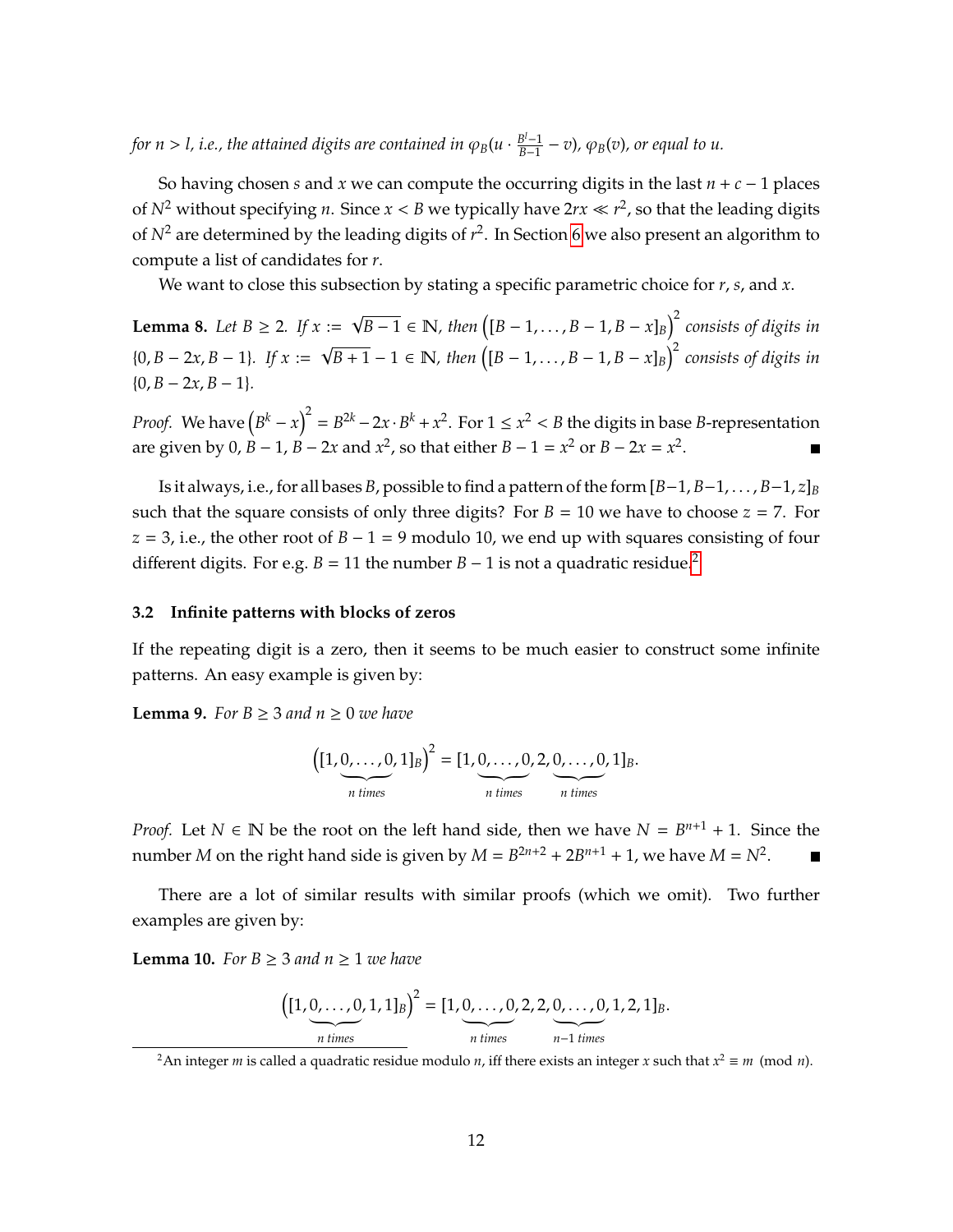<span id="page-12-1"></span>**Lemma 11.** For  $B \ge 3$  and  $n \ge 1$  we have

$$
\left([1, 1, \underbrace{0, \ldots, 0}_{n \text{ times}}, 1]_B\right)^2 = [1, 2, 1, \underbrace{0, \ldots, 0}_{n-1 \text{ times}}, 2, 2, \underbrace{0, \ldots, 0}_{n \text{ times}}, 1]_B.
$$

In order to describe an underlying general construction pattern we use a prefix *r* and a suffix *s*.

<span id="page-12-0"></span>**Lemma 12.** *Given two positive integers r and s, we have*

$$
\left(\left[\left[\varphi_B(r),\underbrace{0,\ldots,0}_{n \text{ times}},\varphi_B(s)\right]_B\right)^2 = \left[\varphi_B(r^2),\underbrace{0,\ldots,0}_{n+l_B(s)-l_B(2rs)} ,\varphi_B(2rs),\underbrace{0,\ldots,0}_{n+l_B(s)-l_B(s^2)} ,\varphi_B(s^2)\right] \tag{16}
$$

for all  $n \ge \max\{l_B(2rs) - l_B(s), l_B(s^2) - l_B(s)\} = \max\{l_B(2rs), l_B(s^2)\} - l_B(s) \ge 0.$ 

*Proof.* The root on the left hand side is given by  $N = r \cdot B^{n+l_B(s)} + s$ , so that

$$
N^2 = r^2 \cdot B^{2n+2l_B(s)} + 2rs \cdot B^{n+l_B(s)} + s^2.
$$

For the construction of infinite patterns with at most 3 different digits (including zero), where all digits except 0 occur only a finite number of times, we can proceed as follows. Given *r* and *s* the condition on the digits of the square is

$$
\left| \left( D_B(r^2) \cup D_B(2rs) \cup D_B(s^2) \right) \setminus \{0\} \right| \le 2. \tag{17}
$$

П

So, if we first compute a list of integers *s* that are not "too large" satisfying  $\left|D_B(s^2)\setminus\{0\}\right| \leq 2$ than we can check the above condition for all pairs. Note that if there is such a pattern for  $(r, s)$  then there is a corresponding "reversed" pattern for  $(s, r)$ , so that we assume  $r \leq s$  in the subsequent lists. Examples of this construction are given by

- $r = [1]_B$ ,  $s = [1]_B$ ,  $r^2 = [1]_B$ ,  $2rs = [2]_B$ ,  $s^2 = [1]_B$ ,  $D = \{0, 1, 2\}$  for  $B \ge 3$ ;
- $r = [1]_B$ ,  $s = [1, 1]_B$ ,  $r^2 = [1]_B$ ,  $2rs = [2, 2]_B$ ,  $s^2 = [1, 2, 1]_B$ ,  $D = \{0, 1, 2\}$  for  $B \ge 3$ ;
- $r = [1]_B$ ,  $s = [2]_B$ ,  $r^2 = [1]_B$ ,  $2rs = [4]_B$ ,  $s^2 = [4]_B$ ,  $D = \{0, 1, 4\}$  for  $B \ge 5$ ;
- $\bullet$  *r* = [1]<sub>*B*</sub>, *s* = [*B* − 1]<sub>*B*</sub>, *r*<sup>2</sup> = [1]<sub>*B*</sub>, 2*rs* = [1, *B* − 2]<sub>*B*</sub>, *s*<sup>2</sup> = [*B* − 2, 1]<sub>*B*</sub>, *D* = {0, 1, *B* − 2} for *B* ≥ 3;
- $r = [2]_B$ ,  $s = [2]_B$ ,  $r^2 = [4]_B$ ,  $2rs = [8]_B$ ,  $s^2 = [4]_B$ ,  $D = \{0, 4, 8\}$  for  $B \ge 9$ ;
- $r = [2]_B$ ,  $s = [2, 2]_B$ ,  $r^2 = [4]_B$ ,  $2rs = [8, 8]_B$ ,  $s^2 = [4, 8, 4]_B$ ,  $D = \{0, 4, 8\}$  for  $B \ge 9$ .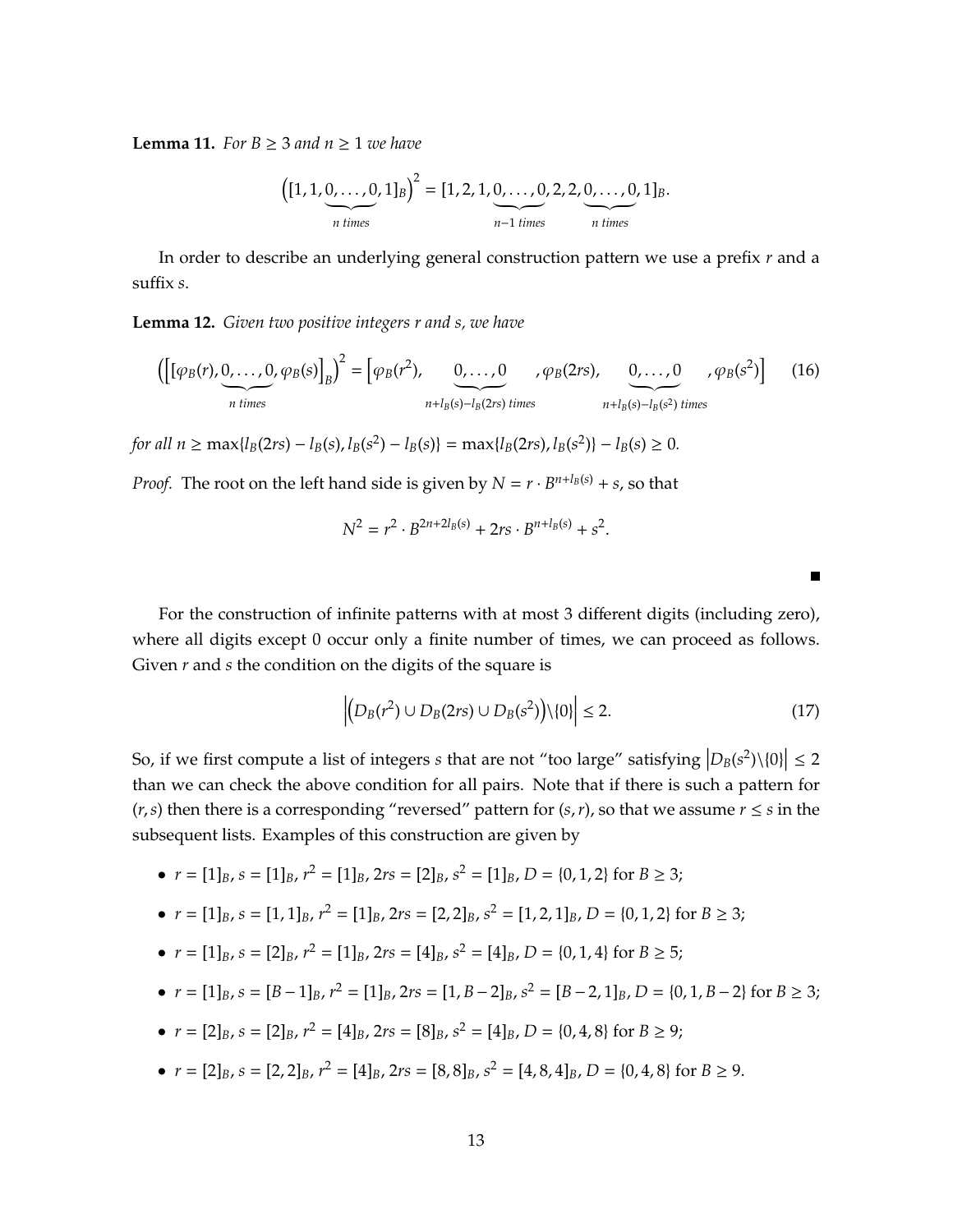We remark that e.g.  $r = s = [1, 1]_B$  is not in this list since  $r^2 = [1, 2, 1]_B$  and  $2rs = [2, 4, 2]_B$ . Note that in the above list the examples are valid for all *B* that are sufficiently large and  $\varphi_B(r^2)$ ,  $\varphi_B(2rs)$ ,  $\varphi_B(s^2)$  does not contain the zero digit. A different example is given by  $r=[5]_{10}$ ,  $s = [5]_{10}$  with  $r^2 = s^2 = [2, 5]_{10}$  and  $2rs = [50]_{10}$ , so that  $D = \{0, 2, 5\}$ . We can turn this example into a parametric example:

 $\bullet$  *r* = [*B*/2]*B*, *s* = [*B*/2]*B*, *r*<sup>2</sup> = [(*B* − 2)/4, *B*/2]*B*, 2*rs* = [*B*/2, 0]*B*, *s*<sup>2</sup> = [(*B* − 2)/4, *B*/2]*B*, *D* = {0, *B*/2,  $(B - 2)/4$ } for all bases with  $B \equiv 2 \pmod{4}$ .

There are also examples where  $[r]_B$  or  $[s]_B$  contain at least one zero digit:

- $r = [1, 0, 2]_{10}$ ,  $s = [2, 0, 1]_{10}$ ,  $r^2 = [1, 0, 4, 0, 4]_{10}$ ,  $2rs = [4, 1, 0, 0, 4]_{10}$ ,  $s^2 = [4, 0, 4, 0, 1]_{10}$ ,  $D = \{0, 1, 4\}$  for  $B = 10$ ;
- $r = [5]_{10}$ ,  $s = [5, 0, 5]_{10}$ ,  $r^2 = [2, 5]_{10}$ ,  $2rs = [5, 0, 5, 0]_{10}$ ,  $s^2 = [2, 5, 5, 0, 2, 5]_{10}$ ,  $D = \{0, 2, 5\}$ for  $B = 10$ .

While these two examples work for  $B = 10$  only so far, we can generalize them in a different way by inserting more zeros into *r* and/or *s*:

- $r = [1, 0, 0, 2]_{10}$ ,  $s = [2, 0, 0, 1]_{10}$ ,  $r^2 = [1, 0, 0, 4, 0, 0, 4]_{10}$ ,  $2rs = [4, 0, 1, 0, 0, 0, 4]_{10}$ ,  $s^2 =$  $[4, 0, 0, 4, 0, 0, 1]_{10}$ ,  $D = \{0, 1, 4\}$  for  $B = 10$ ;
- $\bullet$   $r = [1, 0, 0, 0, 2]_{10}$ ,  $s = [2, 0, 0, 0, 1]_{10}$ ,  $r^2 = [1, 0, 0, 0, 4, 0, 0, 0, 4]_{10}$ ,  $2rs = [4, 0, 0, 1, 0, 0, 0, 0, 4]_{10}$ ,  $s^2 = [4, 0, 0, 0, 4, 0, 0, 0, 1]_{10}$ ,  $D = \{0, 1, 4\}$  for  $B = 10$ ;
- $r = [5]_{10}$ ,  $s = [5, 0, 0, 5]_{10}$ ,  $r^2 = [2, 5]_{10}$ ,  $2rs = [5, 0, 0, 5, 0]_{10}$ ,  $s^2 = [2, 5, 0, 5, 0, 0, 2, 5]_{10}$ ,  $D = \{0, 2, 5\}$  for  $B = 10$ ;
- $\bullet$   $r = [5]_{10}$ ,  $s = [5, 0, 0, 0, 5]_{10}$ ,  $r^2 = [2, 5]_{10}$ ,  $2rs = [5, 0, 0, 0, 5, 0]_{10}$ ,  $s^2 = [2, 5, 0, 0, 5, 0, 0, 0, 2, 5]_{10}$ ,  $D = \{0, 2, 5\}$  for  $B = 10$ ;
- $r = [5, 0, 5]_{10}$ ,  $s = [5, 0, 0, 5]_{10}$ ,  $r^2 = [2, 5, 5, 0, 2, 5]_{10}$ ,  $2rs = [5, 0, 5, 5, 0, 5, 0]_{10}$ ,  $s^2 =$  $[2, 5, 0, 5, 0, 0, 2, 5]_{10}$ ,  $D = \{0, 2, 5\}$  for  $B = 10$ .

We remark that these infinite patterns are not listed at [http://www.worldofnumbers.com/](http://www.worldofnumbers.com/threedigits.htm) [threedigits.htm](http://www.worldofnumbers.com/threedigits.htm). Moreover, we can turn the first two examples into a 2-parameter parametric series:

<span id="page-13-0"></span>**Lemma 13.** *Given two integers with*  $k \geq 1$  *and*  $n \geq k + 1$  *we have* 

$$
\begin{array}{ll}\n & \left( \left[ 1, \underbrace{0, \ldots, 0}_{k \text{ times}}, 2, \underbrace{0, \ldots, 0}_{n \text{ times}}, 2, \underbrace{0, \ldots, 0}_{k \text{ times}}, 1 \right]_{10} \right)^2 \\
 & = \left[ 1, \underbrace{0, \ldots, 0}_{k \text{ times}}, 4, \underbrace{0, \ldots, 0}_{n-k-1 \text{ times}}, 4, \underbrace{0, \ldots, 0}_{k-1 \text{ times}}, 1, \underbrace{0, \ldots, 0}_{k+1 \text{ times}}, 4, \underbrace{0, \ldots, 0}_{n-k-1 \text{ times}}, 4, \underbrace{0, \ldots, 0}_{k \text{ times}}, 4, \underbrace{0, \ldots, 0}_{k \text{ times}}, 1 \right]_{10},\n\end{array}
$$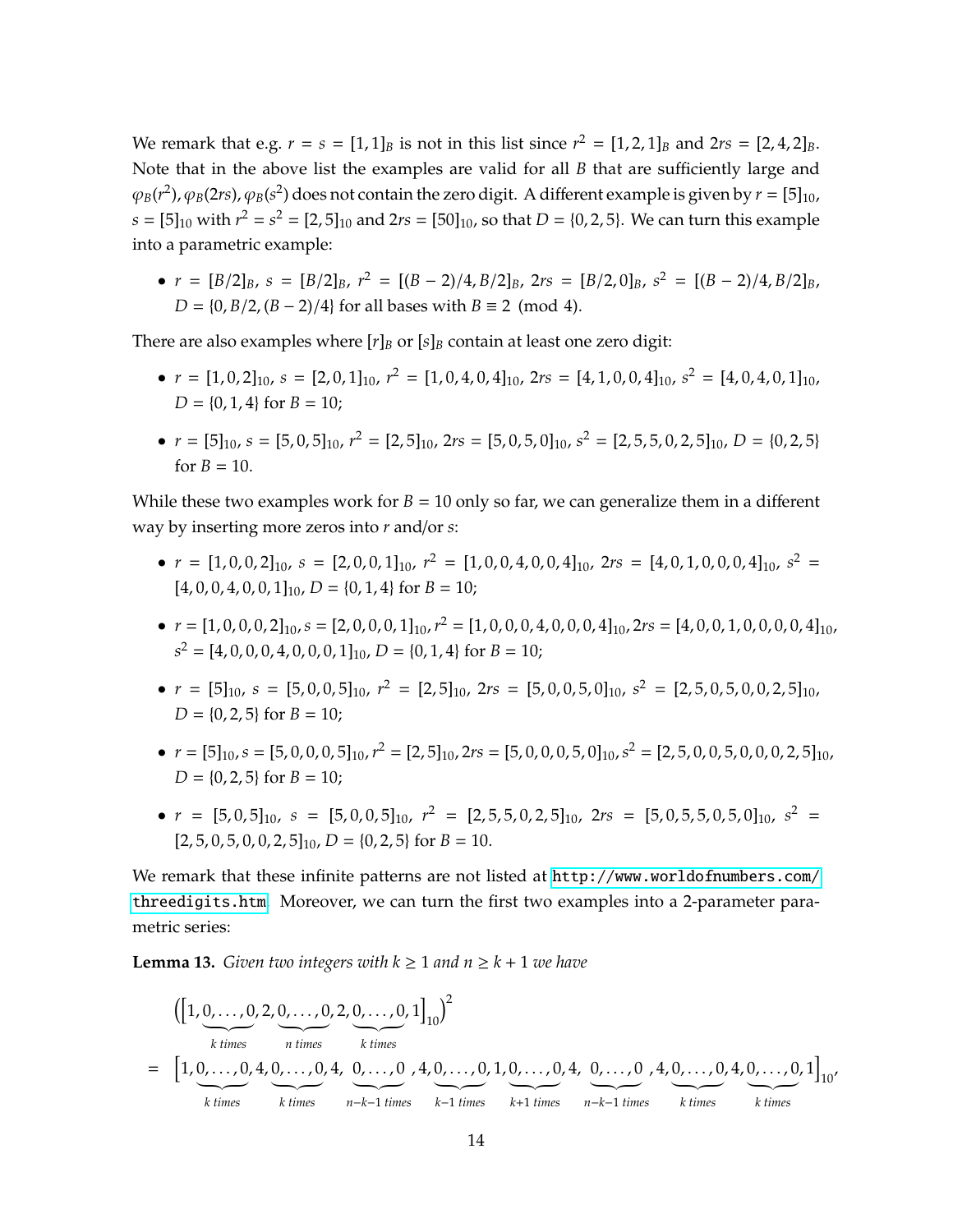*and*

$$
\begin{array}{ll}\n & \left( \left[ 2, 0, \ldots, 0, 1, 0, \ldots, 0, 1, 0, \ldots, 0, 2 \right]_{10} \right)^2 \\
 & \text{ k times } \\
 & \text{ k times } \\
 & \text{ k times } \\
 & \text{ k times } \\
 & \text{ k times } \\
 & \text{ k times } \\
 & \text{ k times } \\
 & \text{ k times } \\
 & \text{ k times } \\
 & \text{ k times } \\
 & \text{ k times } \\
 & \text{ k times } \\
 & \text{ k times } \\
 & \text{ k times } \\
 & \text{ k times } \\
 & \text{ k times } \\
 & \text{ k times } \\
 & \text{ k times } \\
 & \text{ k times } \\
 & \text{ k times } \\
 & \text{ k times } \\
 & \text{ k times } \\
 & \text{ k times } \\
 & \text{ k times } \\
 & \text{ k times } \\
 & \text{ k times } \\
 & \text{ k times } \\
 & \text{ k times } \\
 & \text{ k times } \\
 & \text{ k times } \\
 & \text{ k times } \\
 & \text{ k times } \\
 & \text{ k times } \\
 & \text{ k times } \\
 & \text{ k times } \\
 & \text{ k times } \\
 & \text{ k times } \\
 & \text{ k times } \\
 & \text{ k times } \\
 & \text{ k times } \\
 & \text{ k times } \\
 & \text{ k times } \\
 & \text{ k times } \\
 & \text{ k times } \\
 & \text{ k times } \\
 & \text{ k times } \\
 & \text{ k times } \\
 & \text{ k times } \\
 & \text{ k times } \\
 & \text{ k times } \\
 & \text{ k times } \\
 & \text{ k times } \\
 & \text{ k times } \\
 & \text{ k times } \\
 & \text{ k times } \\
 & \text{ k times } \\
 & \text{ k times } \\
 & \text{ k times } \\
 & \text{ k times } \\
 & \text{ k times } \\
 & \text{ k times } \\
 & \text{ k times } \\
 & \text{ k times } \\
 & \text{ k times } \\
 & \text{ k times } \\
 & \text{ k times } \\
 & \text{ k times } \\
 & \text{ k times } \\
 & \text{ k times } \\
$$

*i.e., the squares consist of the digits* 0*,* 1*, and* 4 *only.*

*Proof.* We set  $B := 10$  and apply Lemma [12](#page-12-0) with

$$
r = B^{k+1} + 2 = [1, 0, ..., 0, 2]_B \text{ and}
$$
  
\n
$$
s = 2 \cdot B^{k+1} + 1 = [2, 0, ..., 0, 1]_B,
$$
  
\n
$$
k \text{ times}
$$

so that

$$
r^{2} = B^{2k+2} + 4 \cdot B^{k+1} + 4 = [1, 0, ..., 0, 4, 0, ..., 0, 4]_{B},
$$
  
\n
$$
2rs = 4 \cdot B^{2k+2} + 10 \cdot B^{k+1} + 4 = [4, 0, ..., 0, 1, 0, 0, ..., 0, 4]_{10},
$$
  
\n
$$
s^{2} = 4 \cdot B^{2k+2} + 4 \cdot B^{k+1} + 1 = [4, 0, ..., 0, 4, 0, ..., 0, 1]_{B},
$$
  
\n
$$
k \text{ times}
$$
  
\n
$$
k \text{ times}
$$
  
\n
$$
k \text{ times}
$$
  
\n
$$
k \text{ times}
$$
  
\n
$$
k \text{ times}
$$

 $l_B(s) = k + 2$ , and  $l_B(s^2) = l_B(2rs) = 2k + 3$ .

The second part can be proven analogously, i.e., it arises by interchanging the roles of *r* and *s* in Lemma [12.](#page-12-0)  $\blacksquare$ 

We can slightly generalize Lemma [13:](#page-13-0)

## <span id="page-14-0"></span>**Lemma 14.** *Let*

$$
N_1 = \left[1, \underbrace{0, \ldots, 0}_{k \text{ times}}, 2, \underbrace{0, \ldots, 0}_{n \text{ times}}, 2, \underbrace{0, \ldots, 0}_{k \text{ times}}, 1\right]_{10} = 1 + 2 \cdot 10^{k+1} + 2 \cdot 10^{n+k+2} + 1 \cdot 10^{n+2k+3}
$$

*and*

$$
N_2 = \left[2, \underbrace{0, \ldots, 0}_{k \text{ times}}, 1, \underbrace{0, \ldots, 0}_{n \text{ times}}, 1, \underbrace{0, \ldots, 0}_{k \text{ times}}, 2\right]_{10} = 2 + 1 \cdot 10^{k+1} + 1 \cdot 10^{n+k+2} + 2 \cdot 10^{n+2k+3}.
$$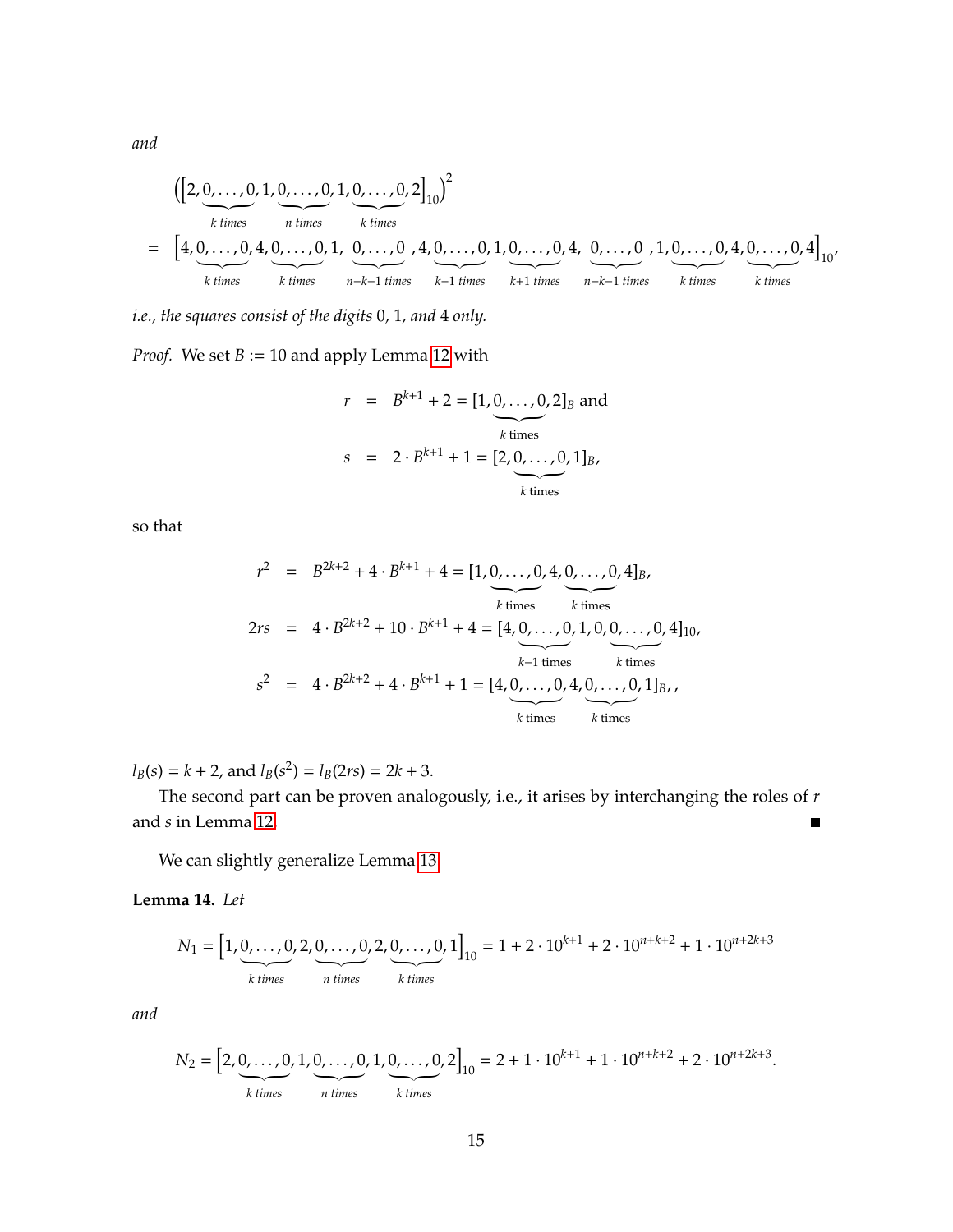Then,  $N_1^2$  and  $N_2^2$  have digits in  $\{0, 1, 4\}$  in base 10 if

$$
k + n + 2
$$
,  $2k + 2$ ,  $2k + n + 4$ ,  $2k + 2n + 4$ , and  $3k + n + 4$ 

are pairwise different. The conditions are e.g. satisfied if  $k > n$ .

*Proof.* We have

$$
N_1^2 = 1 + 4 \cdot 10^{k+1} + 4 \cdot 10^{k+n+2} + 4 \cdot 10^{2k+2} + 1 \cdot 10^{2k+n+4} + 4 \cdot 10^{2k+2n+4} + 4 \cdot 10^{3k+n+4} + 4 \cdot 10^{3k+2n+5} + 1 \cdot 10^{4k+2n+6}
$$
 and

$$
N_2^2 = 4 + 4 \cdot 10^{k+1} + 4 \cdot 10^{k+n+2} + 1 \cdot 10^{2k+2} + 1 \cdot 10^{2k+n+4} + 1 \cdot 10^{2k+2n+4} + 4 \cdot 10^{3k+n+4} + 4 \cdot 10^{3k+2n+5} + 4 \cdot 10^{4k+2n+6}.
$$

Note that the pairs of exponents that are not mentioned in the statement cannot coincide.  $\blacksquare$ 

<span id="page-15-0"></span>The last three examples, before Lemma [13,](#page-13-0) are part of the following 3-parameter series: **Lemma 15.** *Given a basis B with B*  $\equiv$  2 (mod 4) *and three integers with*  $l \ge 1$ ,  $k \ge l + 1$ , *and*  $n \geq k + 2$  *we have* 

$$
\begin{split}\n&\left( \left[ \frac{B}{2}, 0, \ldots, 0, \frac{B}{2}, 0, \ldots, 0, \frac{B}{2}, 0, \ldots, 0, \frac{B}{2} \right]_{B} \right)^{2} \\
&= \left[ \frac{B-2}{4}, \frac{B}{2}, 0, \ldots, 0, \frac{B}{2}, 0, \ldots, 0, \frac{B-2}{4}, \frac{B}{2}, 0, \ldots, 0, \frac{B}{2}, 0, \ldots, 0, \ldots, 0, \frac{B}{2}, 0, \ldots, 0, \frac{B}{4}, 0, \ldots, 0, \frac{B}{4}, 0, \ldots, 0, \frac{B}{4}, 0, \ldots, 0, \frac{B-2}{4}, \frac{B}{2}, 0, \ldots, 0, \frac{B-2}{4}, \frac{B}{2} \right]_{B}, \\
&\frac{B}{2}, 0, \ldots, 0, \frac{B}{2}, 0, \ldots, 0, \frac{B}{2}, 0, \ldots, 0, \frac{B-2}{4}, \frac{B}{2}, 0, \ldots, 0, \frac{B-2}{4}, \frac{B}{2} \right]_{B},\n\end{split}
$$

*i.e., the square consists of the digits* 0*, B*−2  $\frac{-2}{4}$ , and  $\frac{B}{2}$  only.

*Proof.* We apply Lemma [12](#page-12-0) with

$$
r = \frac{B}{2} \cdot B^{k+1} + \frac{B}{2} = \left[\frac{B}{2}, 0, \dots, 0, \frac{B}{2}\right]_B \text{ and}
$$
  
\n
$$
s = \frac{B}{2} \cdot B^{l+1} + \frac{B}{2} = \left[\frac{B}{2}, 0, \dots, 0, \frac{B}{2}\right]_B,
$$
  
\n
$$
l \text{ times}
$$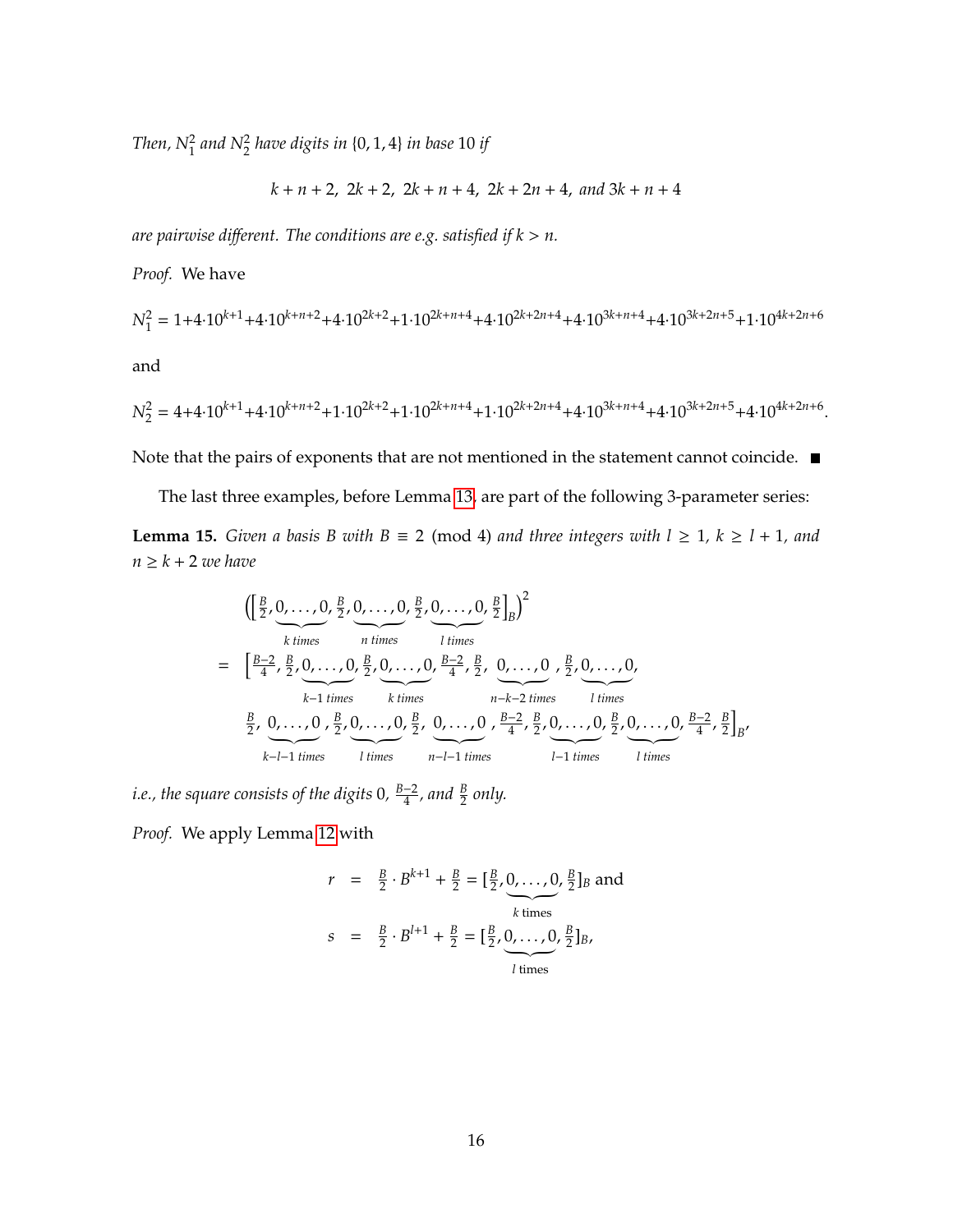so that

$$
r^{2} = \frac{B^{2}}{4} \cdot B^{2k+2} + \frac{B^{2}}{2} \cdot B^{k+1} + \frac{B^{2}}{4} = \left[\frac{B-2}{4}, \frac{B}{2}, 0, \dots, 0, \frac{B}{2}, 0, \dots, 0, \frac{B-2}{4}, \frac{B}{2}\right]_{B},
$$
  
\n
$$
2rs = \frac{B^{2}}{2} \cdot B^{l+k+2} + \frac{B^{2}}{2} \cdot B^{k+1} + \frac{B^{2}}{2} \cdot B^{l+1} + \frac{B^{2}}{2} = \left[\frac{B}{2}, 0, \dots, 0, \frac{B}{2}, 0, \dots, 0, \frac{B}{2}, 0, \dots, 0, \frac{B}{2}, 0\right]_{B},
$$
  
\n
$$
s^{2} = \frac{B^{2}}{4} \cdot B^{2l+2} + \frac{B^{2}}{2} \cdot B^{l+1} + \frac{B^{2}}{4} = \left[\frac{B-2}{4}, \frac{B}{2}, 0, \dots, 0, \frac{B}{2}, 0, \dots, 0, \frac{B-2}{4}, \frac{B}{2}\right]_{B},
$$
  
\n
$$
l \text{ times}
$$
  
\n
$$
l \text{ times}
$$
  
\n
$$
l \text{ times}
$$
  
\n
$$
l \text{ times}
$$
  
\n
$$
l \text{ times}
$$
  
\n
$$
l \text{ times}
$$

 $l_B(s) = l + 2$ ,  $l_B(s^2) = 2l + 4$ , and  $l_B(2rs) = l + k + 4$ .

The sequence of Lemma [9,](#page-11-2) Lemma [10,](#page-11-3) and Lemma [11,](#page-12-1) as well as the corollaries from Lemma [12](#page-12-0) choosing  $r = s = [2]_B$  or  $r = [2]_B$ ,  $s = [2, 2]_B$ , are part of a rather general parametric construction. To this end we say that  $A = \{a_0, \ldots, a_n\}$  is a (finite) *Sidon set*<sup>[3](#page-16-0)</sup> iff the pairwise sums  $a_i + a_j$  (for  $i \le j$ ) are all different, i.e.,  $|{a_i + a_j : 0 \le i \le j \le n}| = \binom{n+2}{2}$ .

<span id="page-16-1"></span>**Theorem 1.** Let  $A = \{a_0, \ldots, a_n\}$  be a non-empty Sidon set,  $u \in \mathbb{N}_{\geq 1}$ , and  $B \in \mathbb{N}$  with  $B \geq 2u^2 + 1$ . *Then, the square of*

$$
N=\sum_{i=0}^n u\cdot B^{a_i}
$$

*consists of digits in* {0, *u* 2 , 2*u* 2 } *in base B.*

*Proof.* We have

$$
N^{2} = \sum_{i=0}^{n} u^{2} \cdot B^{2a_{i}} + \sum_{0 \leq i < j \leq n} 2u^{2} \cdot B^{a_{i}+a_{j}}.
$$

Since *A* is a Sidon set, the exponents of *B* are pairwise different, so that  $1 \le u^2 < 2u^2 < B$ implies the stated result.

The condition that *N* is not divisible by *B* is equivalent to  $0 \in A$ . Note that [http:](http://www.worldofnumbers.com/threedigits.htm) [//www.worldofnumbers.com/threedigits.htm](http://www.worldofnumbers.com/threedigits.htm) contains five parametric series of integers *N* consisting of zeros and twos such that  $N^2$  has base-10 digits contained in  $\{0, 4, 8\}$ . Four of these patterns consist of three 2s and one of two 2s, i.e.,



<span id="page-16-0"></span><sup>3</sup>Some authors also speak of *Sidon sequences*. Note that finite Sidon sets are in one-to-one correspondence to Golomb rulers.

 $\blacksquare$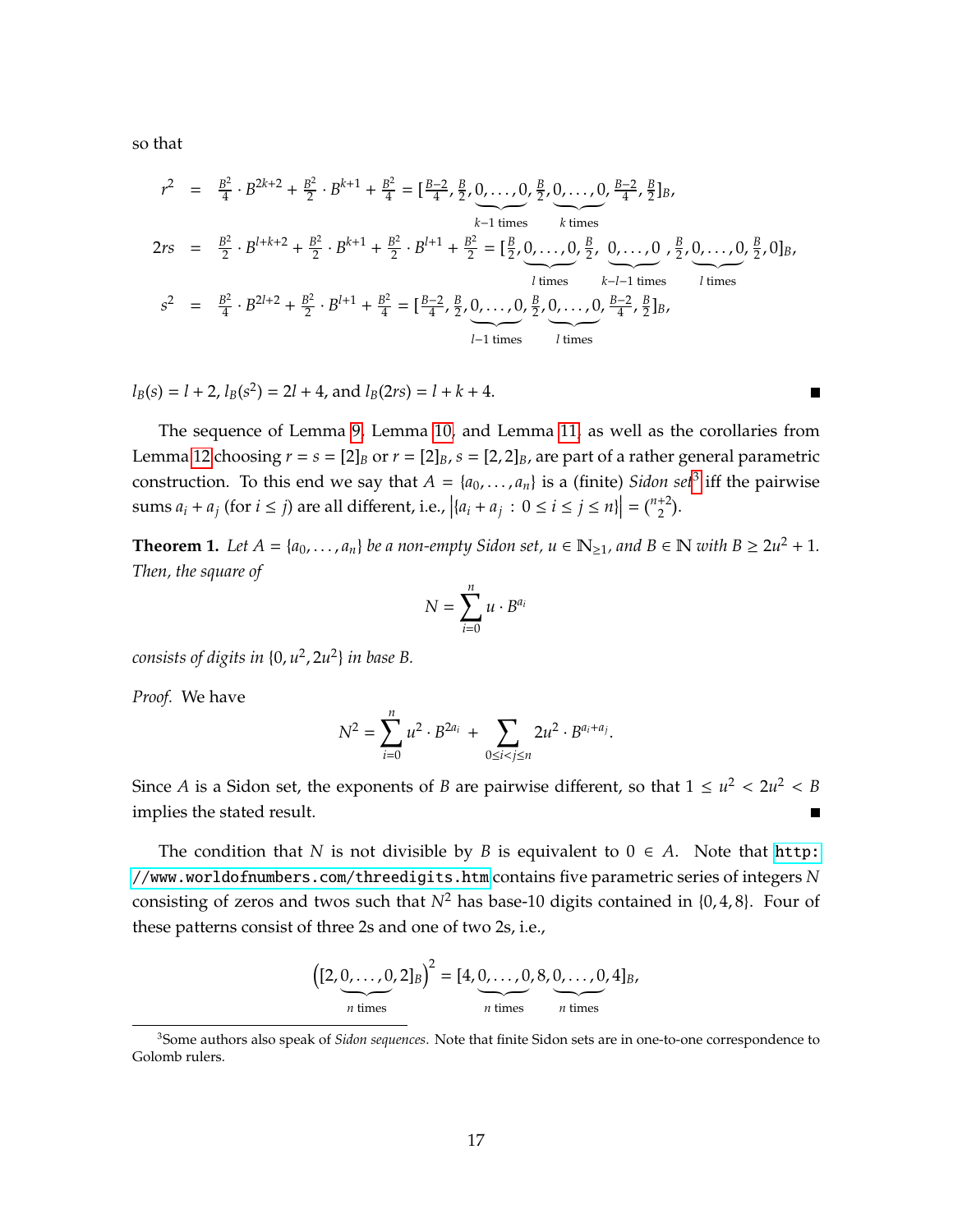where  $n \geq 0$ . While the latter pattern is exhaustive, the smallest missing example with three 2's is given by

$$
((2,0,0,0,2,0,2]_B)^2 = [4,0,0,0,8,0,8,0,4,0,8,0,4]_B
$$

for  $B \ge 9$  and corresponds to the choice  $u = 2$  and  $A = \{0, 2, 6\}$  in Theorem [1.](#page-16-1)<sup>[4](#page-17-0)</sup> From Lemma [12](#page-12-0) it can be obtained choosing  $r = [2]_B$  and  $s = [2, 0, 2]_B$ . However, patterns for  $\{0, 1, 2\}$  are in one-to-one correspondence to patterns for {0, 4, 8}.

<span id="page-17-1"></span>**Lemma 16.** Let  $0 < a < b$  and  $s > 1$  be integers such that  $bs^2 < B$ . Then, we have

- *(1)* If N is a positive integer such that  $D_B(N^2) = \{0, a, b\}$ , then sN is a positive integer with  $D_B((sN)^2) = \{0, as^2, bs^2\}.$
- (2) If N is a positive integer such that  $D_B(N^2) = \{0, s^2a, s^2b\}$  and s is squarefree, then N/s is a *positive integer with*  $D_B((N/s)^2) = \{0, a, b\}.$

*Proof.* For part (1) we write  $N^2$  uniquely as

$$
N^2 = \sum_{i=1}^{l} c_i \cdot B^{n_i}
$$
 (18)

with  $0 \le n_1 < n_2 < \cdots < n_l$  and  $c_i \in \{a, b\}$  for all  $1 \le i \le l$ . With this we have

$$
(sN)^{2} = \sum_{i=1}^{l} (s^{2}c_{i}) \cdot B^{n_{i}}.
$$

For part (2) we observe that all digits as well as *B* are divisible by *s*, so that  $N^2$  is divisible by *s*. Since *s* is squarefree, also *N* is divisible by *s*. With this, we can continue similar as for part (1).

While it is rather easy to construct Sidon sets of arbitrary cardinality, take e.g.  $A =$  $\{2^0, 2^1, \ldots, 2^n\}$ , it is a hard and open problem to determine the minimum possible value of max{ $a \in A$ } if *A* has to be a Sidon set of a given cardinality. For "length"  $n = max\{a \in A\} = 6$ the smallest Sidon set has cardinality four and is given by  $A = \{0, 1, 4, 6\}$ . In our context this leads to

$$
((2, 0, 2, 0, 0, 2, 2]_B)^2 = [4, 0, 8, 0, 4, 8, 8, 8, 8, 0, 4, 8, 4]_B
$$

for  $B \ge 9$ . The sequence of the smallest possible lengths per cardinality of the Sidon set is given in <https://oeis.org/A003022> (using the relation to Golomb rulers). See also <https://blogs.distributed.net/2014/02/> for the current state of knowledge.

<span id="page-17-0"></span><sup>4</sup>At [www.asahi-net.or.jp/˜KC2H-MSM/mathland/math02/math0203.htm](www.asahi-net.or.jp/~KC2H-MSM/mathland/math02/math0203.htm) under no. 1 and no. 18 patterns are mentioned that may hint to Theorem [1](#page-16-1) for  $u = 1$  and  $u = 2$ , respectively. In the first case the description is "uppermost and lowermost digit is 1, and properly arranged 0, 1".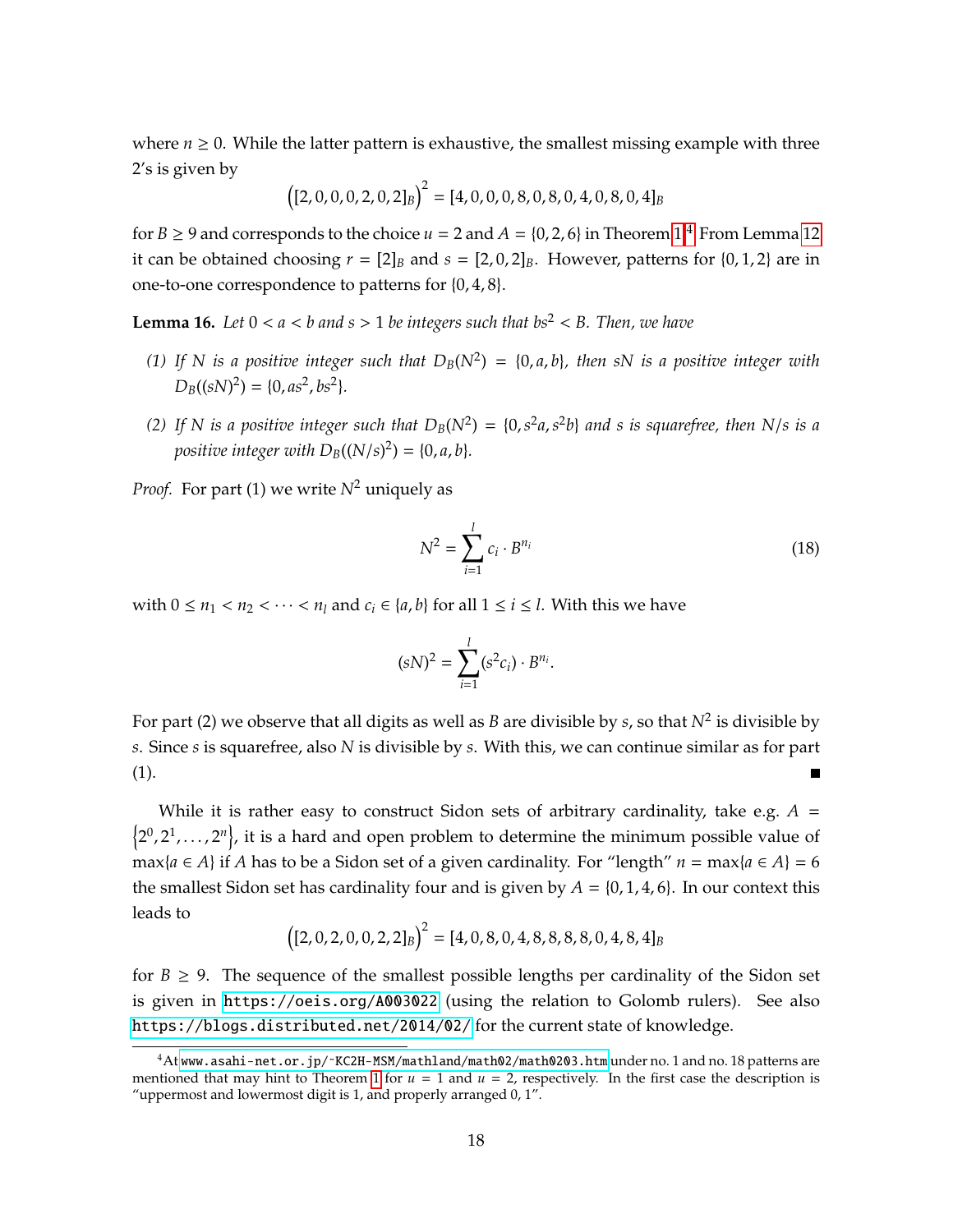In order to generalize Lemma [15](#page-15-0) we need the following generalization of a Sidon set:<sup>[5](#page-18-0)</sup>

**Definition 1.** For a positive integer t a set  $A = \{a_0, \ldots, a_n\}$  is called a t-distance Sidon set if

$$
\left| \left( a_i + a_j \right) - \left( a_u + a_v \right) \right| \geq t
$$

*for all*  $0 \le i \le j \le n$  *and*  $0 \le u \le v \le n$  *with*  $(i, j) \ne (u, v)$ *.* 

An example of a 2-distance Sidon set with cardinality four is given by  $A = \{0, 2, 8, 12\}$ . 1-distance Sidon sets are just Sidon sets and from a *t*-distance Sidon set *A* we can construct an *rt*-distance set  $rA := \{r \cdot a : a \in A\}$  for every positive integer *r*.

<span id="page-18-2"></span>**Theorem 2.** Let  $A = \{a_0, \ldots, a_n\}$  be a non-empty 2-distance Sidon set and  $B \in \mathbb{N}_{\geq 1}$  with  $B \equiv 0$ (mod 2)*. Then, the square of*

$$
N = \sum_{i=0}^{n} \frac{B}{2} \cdot B^{a_i}
$$

*consists of digits in {*0, <u><sup>B−2</sup></u>  $\frac{-2}{4}$ ,  $\frac{B}{2}$  $\left(\frac{B}{2}\right)$  *in base B if B*  $\equiv$  2 (mod 4).<sup>[6](#page-18-1)</sup>

*Proof.* We have

$$
N^{2} = \sum_{i=0}^{n} \frac{B^{2}}{4} \cdot B^{2a_{i}} + \sum_{0 \leq i < j \leq n} \frac{B^{2}}{2} \cdot B^{a_{i}+a_{j}}.
$$

Since *A* is a 2-distance Sidon set, the exponents of *B* are at pairwise distance at least two, the to-digit numbers *<sup>B</sup>* 2  $rac{B^2}{4}$  and  $rac{B^2}{2}$  $\frac{3^2}{2}$  do not interfere. For *B*  $\equiv$  2 (mod 4) we have

$$
\frac{B^2}{4}=\frac{B-2}{4}\cdot B+\frac{B}{2}.
$$

Additionally we have

$$
\frac{B^2}{2} = \frac{B}{2} \cdot B + 0.
$$

Our 2-distance Sidon set  $A = \{0, 2, 8, 12\}$  gives the example

$$
((5000500000505)_{10})^2 = [25005000255050505000255025]_{10}.
$$

Another way to apply Lemma [12](#page-12-0) is to choose as parameters *r* and *s* expressions that are obtained by applying Lemma [12](#page-12-0) to ( $r_1$ ,  $s_1$ ) and ( $r_2$ ,  $s_2$ ). As an example we will consider

<span id="page-18-0"></span><sup>&</sup>lt;sup>5</sup>Other generalizations in the literature consider the situation where the number of solutions of  $a_i + a_j = m$ with  $i \leq j$  is upper bounded by some constant that may be larger than 1 and/or sums with more summands are considered.

<span id="page-18-1"></span> $6$ At www.asahi-net.or.jp/ $KC2H-MSM/mathland/math02/math0203$ .htm under no. 15 the case  $B = 10$  is adressed. The description is "uppermost and lowermost digit is 5, and properly arranged 0, 5.".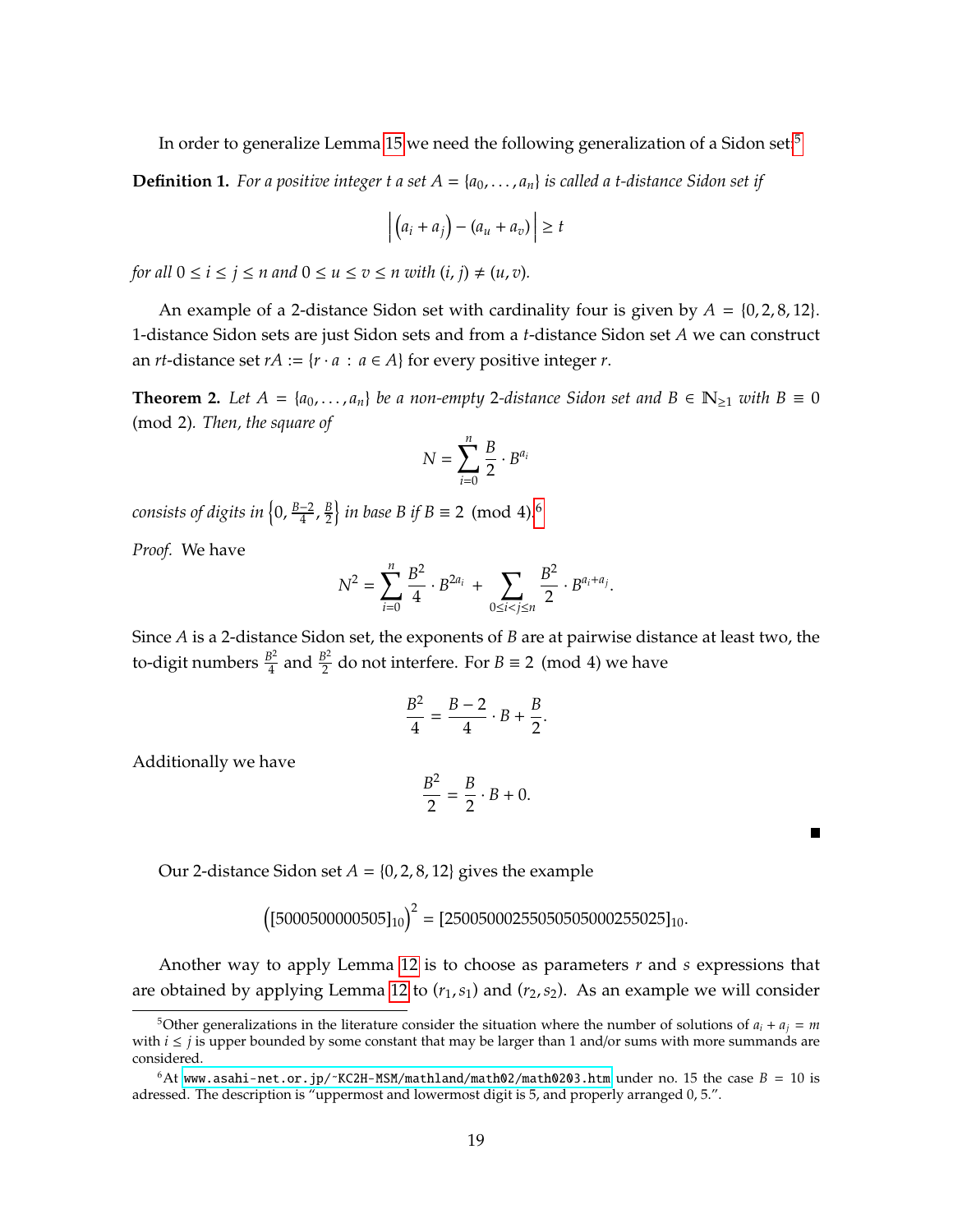$(r_1, s_1) = (r_2, s_2) = (1, 1)$ . In both cases we can choose a suitable number *n* for the length of the block of zeros, where *the n* may be different. So, let us choose the parameterization  $r = 1 \cdot B^{k+1} + 1$  and  $s = 1 \cdot B^{l+1} + 1$ . By construction it is clear that both  $r^2$  and  $s^2$  consist of digits in {0, 1, 2} only. So, it remains to check 2*rs*, where we compute

$$
2rs = 2 \cdot \left(1 \cdot B^{k+1} + 1\right) \cdot \left(1 \cdot B^{l+1} + 1\right) = 2 \cdot B^{k+l+2} + 2B^{k+1} + 2B^{l+1} + 2.
$$

So, if  $l \neq k$  and  $B \geq 3$ , then 2*rs* consists of digits in {0, 2} only. For  $l = k$  and  $B \in \{3, 4\}$  the number 2*rs* consists of digits in {0, [1,](#page-16-1) 2} only. The first case is covered by Theorem 1, while the second is a bit special since it is valid for  $B \in \{3, 4\}$  only. For  $u > 1$  $u > 1$  in Theorem 1 we can also take  $l = k$  if  $B \in \{2u^2 - 1, 2u^2\}$ .

Choosing  $((r_1, s_1) = (1, 2)$  and  $((r_1, s_1) = (2, 1)$ , we end up with Lemma [13](#page-13-0) using

$$
2 \cdot (1 \cdot B^{k+1} + 2) \cdot (2 \cdot B^{l+1} + 1) = 4 \cdot B^{k+l+2} + 2 \cdot B^{k+1} + 8 \cdot B^{l+1} + 4.
$$

Since the digits  $\{0, 1, 4\}$  occur anyway, we have to choose  $l = k$  and  $B \in \{2, 3, 5, 6, 9, 10\}$ , so that  $10$  rem  $B \in \{0, 1, 4\}$ , or  $B = 4$  with digits in  $\{0, 1, 2\}$ .

While choosing  $r = 1$  and  $s = 2$  works in any basis  $B \ge 5$ , we can choose  $r = 1$  and  $s = v$  for all *v* ≥ 3 and *B* ∈ {*v*<sup>2</sup> − 2*v*, *v*<sup>2</sup> − 1}. Of course, the roles of *r* and *s* can be interchanged. Choosing  $(r_1, s_1) = (1, B - 1)$  and  $(r_2, s_2) = (B - 1, 1)$  leads to

$$
2 \cdot (1 \cdot B^{k+1} + (B-1)) \cdot ((B-1) \cdot B^{l+1} + 1)
$$
  
=  $B^{k+l+3} + (B-2) \cdot B^{k+l+2} + (2B^{k+1} + 2B^{l+3} - 4B^{l+2} + 2B^{l+1}) + 1 \cdot B + (B-2),$ 

so that the question remains for which *k*, *l* and *B* the term

$$
2B^{k+1} + 2B^{l+3} - 4B^{l+2} + 2B^{l+1}
$$

has only digits in {0, 1, *B* − 2} in base-*B* representation. If *B* ≤ 3 then we cannot have more than three different digits, so that we assume  $B \ge 4$  in the following. If  $B = 4$  and  $k = l + 2$ , then the digit 3 occurs while *B* − 2 = 2  $\neq$  3. All other cases with *B* = 4 and *k*  $\neq$  *l* + 2 the occurring digits are  $\{0, 1, 2\}$ . So, we assume  $B \ge 5$  in the following. If  $k > l + 2$  or  $k < l$ , then the occurring non-zero digits are given by  $\{0, 1, 2, B - 2, B - 4\}$  which has cardinality at least four for  $B \ge 5$ . If  $k = l$ , then the occurring non-zero digits are given by  $\{0, 1, 4, B - 2, B - 4\}$ which has cardinality at least four for  $B \ge 5$ . If  $k = l + 1$ , then the occurring non-zero digits are given by  $\{0, 1, 2, 3, B - 2, B - 4\}$  which has cardinality at least four for  $B \ge 4$ . If  $k = l + 1$ , then the occurring non-zero digits are given by  $\{0, 1, 2, B - 2, B - 4\}$  which has cardinality at least four for *B*  $\geq$  5.

Choosing  $(r_1, s_1) = (r_2, s_2) = \left(\frac{B}{2}\right)$  $\frac{B}{2}$ ,  $\frac{B}{2}$  $\frac{B}{2}$ ) is covered by Theorem [2.](#page-18-2)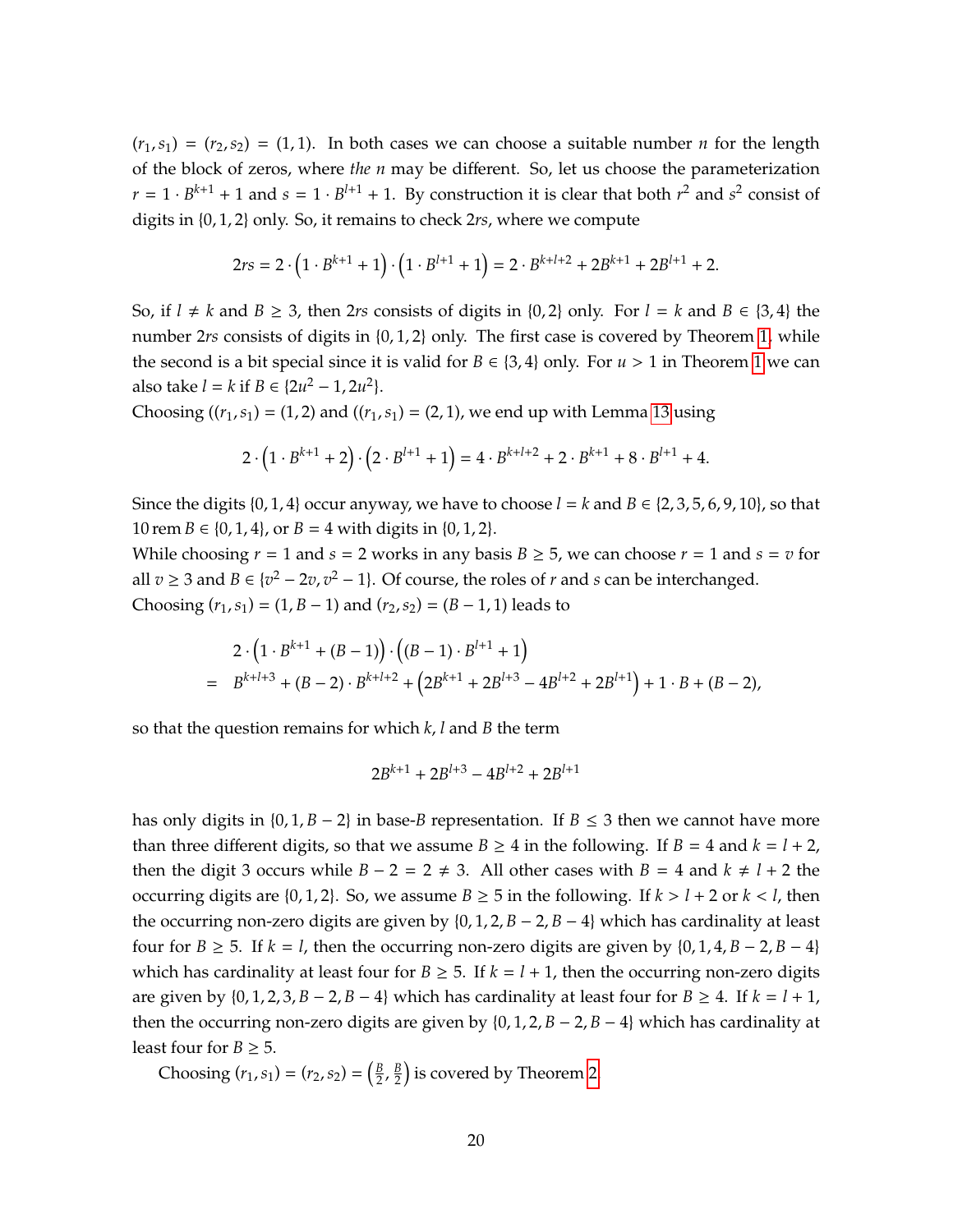Of course, Lemma [12](#page-12-0) can be generalized to two blocks of zero of length *n* each

$$
\left(\left[\left[\varphi_B(r),\underbrace{0,\ldots,0}_{n \text{ times}},\varphi_B(s),\underbrace{0,\ldots,0}_{n \text{ times}},\varphi_B(t)\right]_B\right)^2
$$

or *l* blocks of zero of length *n* each

$$
\left(\left[\left[\varphi_B(r_0),\underbrace{0,\ldots,0}_{n \text{ times}},\varphi_B(r_1),\ldots,\underbrace{0,\ldots,0}_{n \text{ times}},\varphi_B(r_l)\right]_B\right)^2.
$$

We can try something slightly more general for non-negative integers  $a_0$ , ...,  $a_l$  and positive integers  $r_0$ , ...,  $r_l$  we set

$$
N=\sum_{i=0}^l r_i\cdot B^{a_i},
$$

so that

$$
N^{2} = \sum_{i=0}^{l} r_{i}^{2} \cdot B^{2a_{i}} + \sum_{0 \leq i < j \leq l} 2r_{i}r_{j} \cdot B^{a_{i}+a_{j}}.
$$

Setting

$$
t = \max\Bigl\{l_B(r_i^2), l_B(2r_ir_j)\,:\, 0\leq i\leq l, i < j \leq l\Bigr\}
$$

we can choose  $A := \{a_0, \ldots, a_l\}$  such that  $A$  is a *t*-distance Sidon set. If  $D_B(r_i^2)$  $<sup>2</sup><sub>i</sub>$  ) ⊆ *D* for all</sup>  $0 \le i \le l$ ,  $D_B(2r_ir_j) \subseteq D$  for all  $0 \le i < j \le n$ , and  $0 \in D$ , then we have  $D_B(N^2) \subseteq D$  for some subset *D* ⊆ {0, 1, . . . , *B* − 1}. Obviously, the conditions are more likely to be satisfied if several of the *r<sup>i</sup>* coincide. While this is a nice general construction strategy, we have to remark that the only known cases with  $|A| \ge 3$  where it can be applied satisfy  $r_0 = r_1 = \cdots = r_l$  and indeed are covered by Theorem [1](#page-16-1) and Theorem [2.](#page-18-2) Having such a general patter for all *t*-distance Sidon sets *A* of a given cardinality is maybe too ambitious if  $|A| \geq 3$ . Another approach is to choose  $a_i = i \cdot n + c_i$  for a parameter *n* and constants  $c_0, \ldots, c_l \in \mathbb{Z}$ . This way the  $\binom{l+2}{2}$  terms *r* 2  $a_i^2 \cdot B^{2a_i}$  and  $2r_ir_j \cdot B^{a_i+a_j}$  clearly interfere in a base-B representation. However, the  $r_0, \ldots, r_l$  and the *c*0, . . . , *c<sup>l</sup>* might be chosen in such a way that we will find patterns with just two non-zero digits. It is very likely that such pattern will be valid for specific bases only. We want to start to study the situation for  $l = 2$  in more detail.

<span id="page-20-0"></span>**Lemma 17.** *Let B* ∈  $\mathbb{N}_{\geq 2}$ ,  $r_0, r_1, r_2 \in \mathbb{N}_{>0}$ ,  $c \in \mathbb{Z}$ , *D* ⊆ {0,1,..., *B* − 1} *with* 0 ∈ *D*, and

$$
N:=r_2\cdot B^{2n+c}+r_1\cdot B^n+r_0
$$

*for some integer n. If DB*(*r* 2 2<sup>2</sup>) ⊆ *D*,  $D_B(2r_1r_2)$  ⊆ *D*,  $D_B(2r_1r_0)$  ⊆ *D*,  $D_B(r_0^2)$  $D_0^2$ )  $\subseteq$  *D*, and  $D_B(2r_0r_2 \cdot B^c +$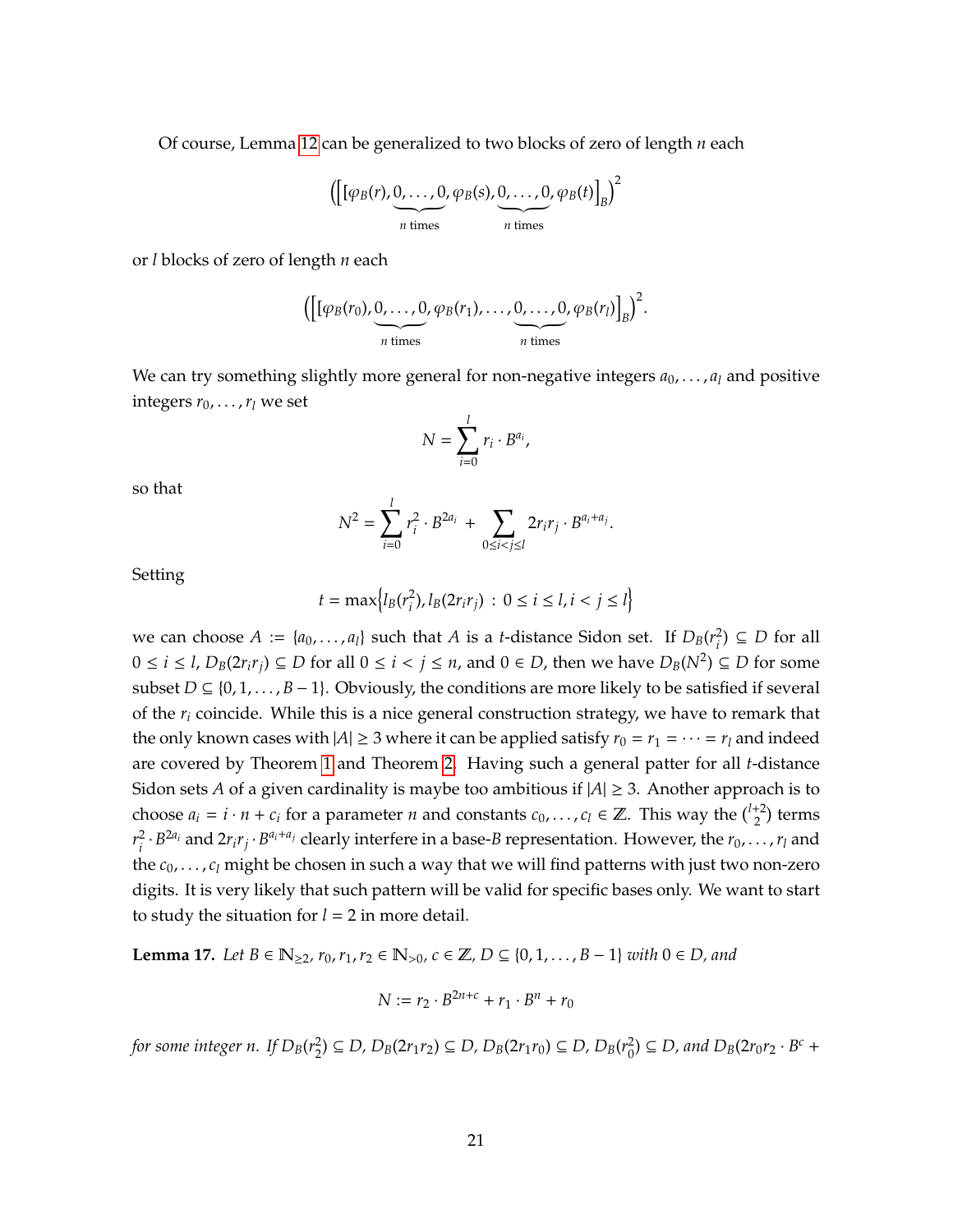*r* 2  $P_1^2$ ) ⊆ *D* (if *c* ≥ 0) or  $D_B(2r_0r_2 + r_1^2)$  $\frac{1}{2} \cdot B^{-c}$ )  $\subseteq D$  (if  $c \le 0$ ), then we have  $D_B(N^2) \subseteq D$  for all

$$
n \ge \max\left\{l_B(r_0^2), l_B(2r_1r_0) - c, l_B(2r_0r_2 + r_1^2B^{-c}) - c, l_B(2r_1r_2) - c\right\}
$$
(19)

*if*  $c \leq 0$  *and* 

$$
n \ge \max\left\{l_B(r_0^2), l_B(2r_1r_0), l_B(2r_0r_2B^c + r_1^2) - c, l_B(2r_1r_2) - c\right\}
$$
\n(20)

*if*  $c \geq 0$ *.* 

*Proof.* We compute

$$
N^2 = r_2^2 \cdot B^{4n+2c} + 2r_1r_2 \cdot B^{3n+c} + (2r_0r_2B^c + r_1^2) \cdot B^{2n} + 2r_1r_0 \cdot B^n + r_0^2.
$$

If *n* is at least as large as requested, then the terms before the powers of *B* do not interfere in base-*B* representation.

Below we give some examples for the application of Lemma [17:](#page-20-0)

- (1)  $r_0 = r_2 = 1$ ,  $r_1 = 3$ ,  $c = 0$ ,  $D = \{0, 1, 6\}$  for  $n \ge 2$  and  $B \in \{5, 6, 10, 11\}$  (for  $B = 5$  we need *n* ≥ 3 and have *D* = {0, 1, 2}; for *B* = 6 we have *B* ∈ {0, 1, 5});
- (2)  $r_0 = r_2 = 1$ ,  $r_1 = 8$ ,  $c = 0$ ,  $D = \{0, 1, 6\}$  for  $n \ge 2$  and  $B \in \{4, 8, 10, 50, 65, 66\}$  (for *B* ∈ {50, 65, 66} we have *D* = {0, 1, 16}; or *B* ∈ {4, 8} we have *D* = {0, 1, 2}, where for *B* = 4 we need  $n \geq 3$ );
- (3)  $r_0 = r_2 = 1$ ,  $r_1 = 4$ ,  $c = 0$ ,  $D = \{0, 1, 8\}$  for  $n \ge 2$  and  $B \in \{4, 5, 8, 10, 17, 18\}$  (for  $B \in \{4, 8\}$ we have *D* = {0, 1, 2} and for *B* = 5 we have *D* = {0, 1, 3});
- (4)  $r_0 = r_2 = 1$ ,  $r_1 = 9$ ,  $c = 1$ ,  $D = \{0, 1, 8\}$  for  $n \ge 2$  and  $B \in \{4, 5, 9, 10\}$  (for  $B \in \{4, 9\}$  we have  $D = \{0, 1, 2\}$  and for  $B = 5$  we have  $D = \{0, 1, 3\}$ ;
- (5)  $r_0 = r_2 = 2$ ,  $r_1 = 6$ ,  $c = 0$ ,  $D = \{0, 2, 4\}$  for  $n \ge 2$  and  $B \in \{10, 11\}$ ;
- (6)  $r_0 = r_2 = 2$ ,  $r_1 = 1$ ,  $c = 0$ ,  $D = \{0, 4, 9\}$  for  $n ≥ 1$  and  $B ≥ 8$  or  $B ∈ \{4, 5\}$  (for  $B ∈ \{5, 8, 9\}$  we have *D* = {0, 1, 4} and for *B* = 4 we have *D* = {0, 1, 2});
- (7)  $r_0 = r_2 = 4$ ,  $r_1 = 127$ ,  $c = 0$ ,  $D = \{0, 1, 6\}$  for  $n \ge 5$  and  $B = 10$ ;
- (8)  $r_0 = r_2 = 8$ ,  $r_1 = 254$ ,  $c = 0$ ,  $D = \{0, 4, 6\}$  for  $n \ge 5$  and  $B = 10$ ;
- (9)  $r_0 = r_2 = 15$ ,  $r_1 = 85$ ,  $c = 2$ ,  $D = \{0, 2, 5\}$  for  $n \ge 4$  and  $B = 10$ .

Looking at the cases (1)-(4) we might look at the parametric case  $r_0 = r_2 = 1$ ,  $r_1 = x$ , and  $c =$ 0. Here we have  $\{0,1\} \subseteq D$  and the remaining digit is determined by the base *B*-representation of 2*x* and 2 + *x*<sup>2</sup>. If *B* > 2*x*, then we have the possibilities *B* ∈ {*x*<sup>2</sup> − 2*x* + 2, *x*<sup>2</sup> + 1, *x*<sup>2</sup> + 2}, which gives  $x \in \{3, 4\}$  for  $B = 10$ . For  $x < B \le 2B$  we can perform similar computations and obtain the solution  $x = B + 1 - \sqrt{B - 1}$  if  $B - 1$  is a square. If  $|c|$  is sufficiently large, then the digits of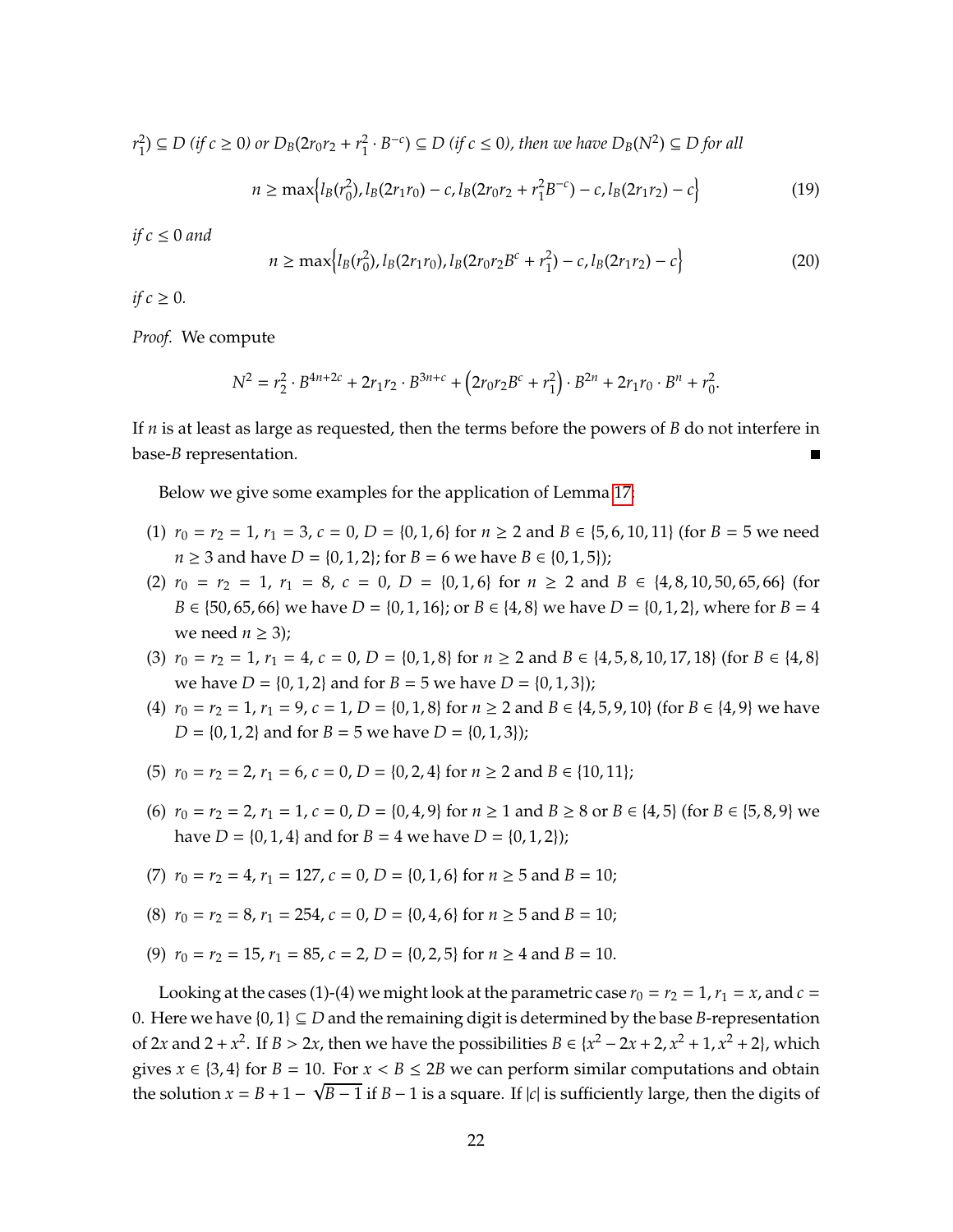$2r_0r_2B^c + r_1^2$  $\frac{2}{1}$  are given by the digits of 2 $r_0r_2$  and  $r_1^2$  $_1^2$ , i.e. *D* = {0, 1, 2} and  $r_1^2$  $\frac{2}{1}$  has to consist of digits in  $\{0, 1, 2\}$ . Clearly we can choose  $r_1 = 1$ , but then the situation is covered by Theorem [1.](#page-16-1)

The parameters of e.g. case (9) look a bit *sporadic* so that the question arises who we can algorithmically find those cases for a given base  $B \geq 4$ :

- Step 1 Compute a list/set *L* of positive integers *M* such that  $\left|D_B(M^2)\setminus\{0\}\right| \leq 2$ .
- Step 2 Loop over all  $r_0, r_2 \in L$  with  $(D_B(r_0^2)$ 2<sup>2</sup>)∪  $D_B(r_1^2)$  $\left| \sum_{1}^{2} \right) \setminus \{0\} \right| \leq 2.$  Set  $D := D_{B}(r_0^2)$ 2<sup>2</sup>)∪  $D_B(r_1^2)$  $_{1}^{2})\cup\{0\}.$
- Step 3 Compute a list/set *L'* of positive integers  $r_1$  such that  $r_1^2$ 1 consists of digits in *D* in base *B*representation except for a sequence of consecutive digits of length at most  $l_B(2r_0r_2)+1$ .

Step 4 Loop over all  $c \in \mathbb{Z}$  with  $|c| \leq l_B(2r_0r_2) + 1$  and all  $r_1 \in L'$ . Check whether

$$
D_B((2r_0r_2B^c+r_1^2)\cdot B^{\max\{0,-c\}})\subseteq D
$$

and eventually output the parameters.

We remark that so far all found examples satisfy  $r_0 = r_2$ . While the presented technique is in principle applicable for *l* ≥ 3 blocks of zeros of roughly length *n*, we have not found such an example that is not covered by the construction using *t*-distance Sidon sets, i.e., where the blocks all have lengths in terms of pairwise different parameters (modulo some constraints).

For base  $B = 10$  and  $D = \{0, 1, 2\}$  another, so far unknown,<sup>[7](#page-22-0)</sup> infinite pattern can be constructed. To this end let us consider the ansatz

$$
N = 4 \cdot 10^{x} + \sum_{i=0}^{l} 10^{n_i}
$$
 (21)

for some integers *x* and  $0 = n_0 < n_1 < \cdots < n_l$ , so that

$$
N^{2} = \sum_{i=0}^{l} 10^{2n_{i}} + \sum_{0 \leq i < j \leq l} 2 \cdot 10^{n_{i} + n_{j}} + \sum_{i=0}^{l} 8 \cdot 10^{x + n_{i}} + 16 \cdot 10^{2x}.
$$

In it easy to see that digits 0, 1, and 2 will occur, so that we need to get rid of the terms with multipliers 8 and 16. Since  $8 + 2 = 10$  and  $16 + 2 \cdot 2 = 20$ , the idea is to choose *x* and the  $n_i$ in such a way that there exist indices  $a_{i,1}$ ,  $a_{i,2}$  with  $x + n_i = n_{a_{i,1}} + n_{a_{i,2}}$  for  $0 \le i \le l$  and two different additional solutions of  $2x = n_{i'} + n_{j'}$  for suitable indices  $0 \le i', j' \le l$ . For  $l = 5$  and example is given by  $x + n_0 = n_1 + n_2$ ,  $x + n_1 = n_0 + n_3$ ,  $x + n_2 = n_0 + n_4$ ,  $x + n_3 = n_1 + n_5$ ,  $x + n_4 = n_2 + n_5$ ,  $x + n_5 = n_3 + n_4$ , and  $2x = n_0 + n_5 = n_1 + n_4$ , where  $n_0 = 0$ . Solving the

<span id="page-22-0"></span> $^7$ At www.asahi-net.or.jp/~KC2H-MSM/mathland/math02/math0203.htm under no. 2 some examples of the discussed type are listed. The description is "numbers of 0s between 1 and 1, and 1 and 4 is an odd number". However, we e.g. have 1010000010004000100000101<sup>2</sup> = 1020100020208080302080222020802030808020200010201.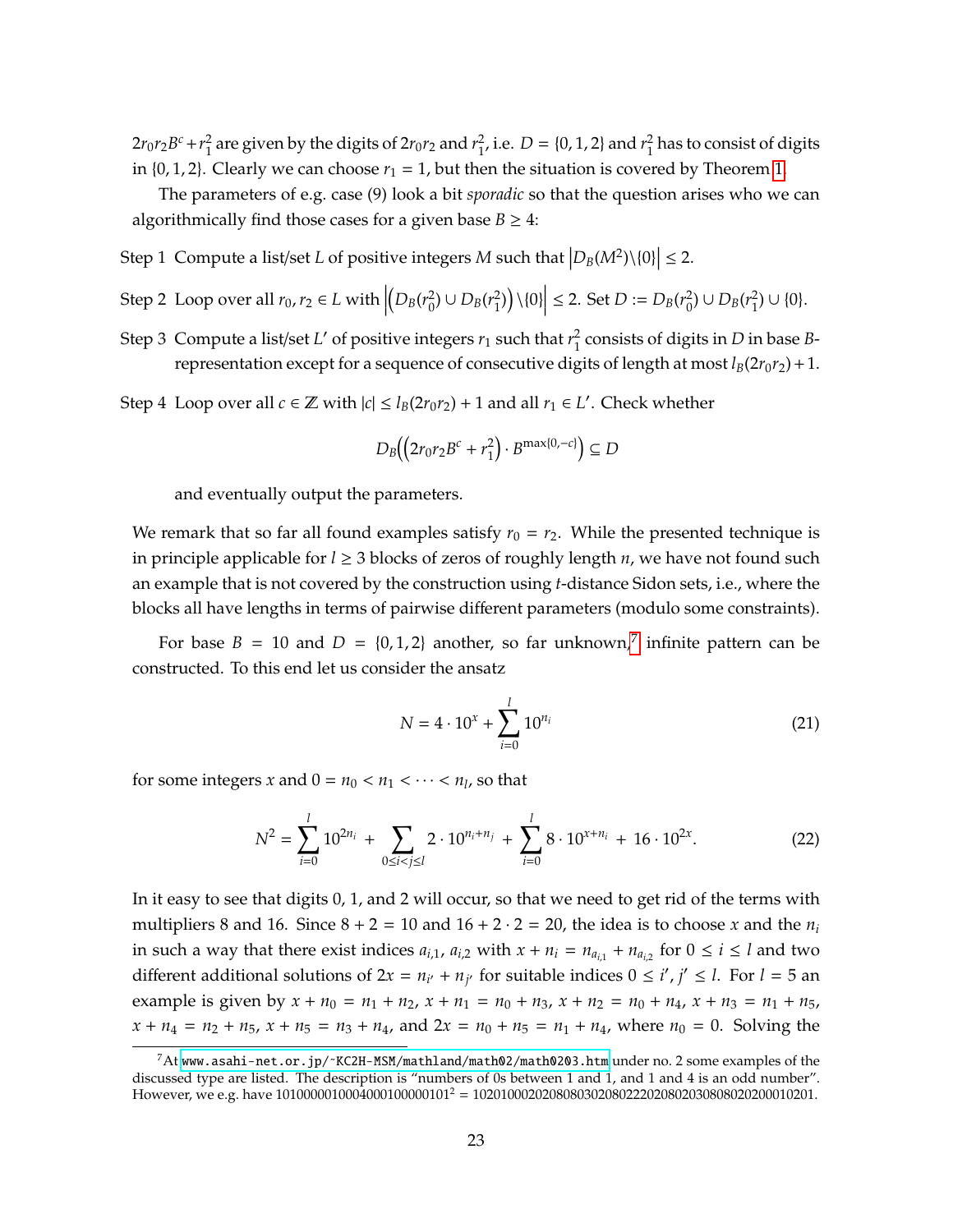corresponding equation system gives a 2-parameter solution. It remains to ensure that the exponents of the remaining terms are pairwise different.

<span id="page-23-1"></span>**Lemma 18.** Let  $1 \le n_1 < n_2$  be integers,  $n_0 = 0$ ,  $n_3 = 2n_1 + n_2$ ,  $n_4 = n_1 + 2n_2$ ,  $n_5 = 2n_1 + 2n_2$ ,  $x = n_1 + n_2$ , and

$$
N = 4 \cdot 10^{x} + \sum_{i=0}^{5} 10^{n_i}.
$$
 (23)

П

If 0,  $n_1$ ,  $2n_1$ ,  $1 + n_1 + n_2$ ,  $1 + 2n_1 + n_2$ ,  $3n_1 + n_2$ ,  $2n_2$ ,  $1 + n_1 + 2n_2$ ,  $2n_1 + 2n_2$ ,  $1 + 2n_1 + 2n_2$ ,  $1 + 3n_1 + 2n_2$ ,  $4n_1 + 2n_2$ ,  $n_1 + 3n_2$ ,  $1 + 2n_1 + 3n_2$ ,  $1 + 3n_1 + 3n_2$ ,  $4n_1 + 3n_2$ ,  $2n_1 + 4n_2$ ,  $3n_1 + 4n_2$ , *and* 4*n*<sup>1</sup> + 4*n*<sup>2</sup> *are pairwise di*ff*erent integers, the N*<sup>2</sup> *contains only the digits* 0*,* 1*, and* 2 *in base* 10*. This condition is e.g. satisfied for*  $n_1 \geq 2$ ,  $n_2 \geq 3n_1 + 1$ .

*Proof.* We compute

$$
N^{2} = 1 + 2 \cdot 10^{3n_{1} + n_{2}} + 10^{4n_{1} + 4n_{2}} + 22 \cdot 10^{2n_{1} + 2n_{2}} + 10^{1 + n_{1} + 2n_{2}} + 10^{1 + 2n_{1} + n_{2}} + 2 \cdot 10^{3n_{1} + 4n_{2}}
$$
  
+2 \cdot 10<sup>4n\_{1} + 3n\_{2}</sup> + 10<sup>1+3n\_{1} + 3n\_{2}</sup> + 10<sup>1+2n\_{1} + 3n\_{2}</sup> + 10<sup>1+3n\_{1} + 2n\_{2}</sup> + 10<sup>2n\_{1} + 4n\_{2}</sup> + 2 \cdot 10<sup>n\_{1} + 3n\_{2}</sup>  
+10<sup>4n\_{1} + 2n\_{2}</sup> + 10<sup>2n\_{2}</sup> + 10<sup>2n\_{1}</sup> + 2 \cdot 10<sup>n\_{1}</sup> + 2 \cdot 10<sup>n\_{2}</sup> + 10<sup>1+n\_{1} + n\_{2}</sup>.

The number of occurring ones in the base 10-representation of  $N^2$  is 12 and the number of occurring twos is 8. An example is given by  $(n_1, n_2) = (2, 7)$ , i.e.,

$$
([1010000104010000101]_{10})^2 = [1020100210100211022100121010020010201]_{10}.
$$

We remark that also other pairs  $(n_1, n_2)$ , violating  $n_2 \geq 3n_1 + 1$ , satisfy the condition on the pairwise different exponents in Lemma [18.](#page-23-1) Examples are e.g. given by (3, 8), (4, 6), (4, 10),  $(4, 11)$ ,  $(5, 7)$ ,  $(5, 8)$ ,  $(5, 12)$ ,  $(5, 13)$ , and  $(5, 14)$ .

Actually, Lemma [18](#page-23-1) is just an instance of the more general idea outlined before and the question arises if more such results can be found. We remark that this is impossible if  $l \leq 3$ . However, we conjecture that for all  $l \geq 5$  such patterns can be found.

## <span id="page-23-0"></span>**3.3 "Intricate" patterns**

A very interesting type of patterns found by the Iranian mathematician Farideh Firoozbakht (1962–2019) are so called "intricate" patterns, c.f.

<http://www.worldofnumbers.com/threedigits.htm>.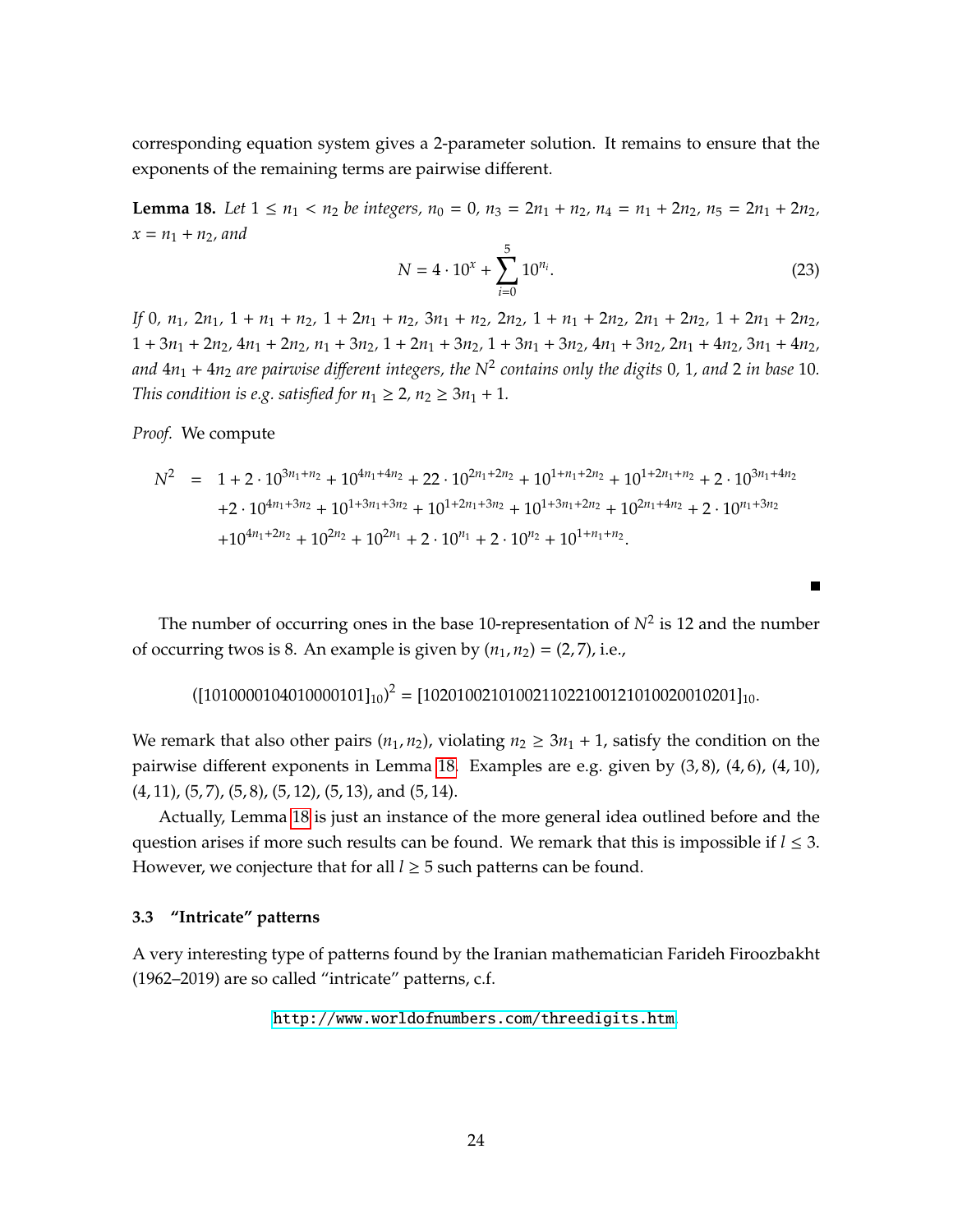As a shorthand notation we write  $\langle a_1 \rangle$  $'_{1}, \ldots, a'_{l}$  $\langle \rangle$  for

49...949...9...49...95,  

$$
a'_1
$$
 times  $a'_2$  times  $a'_1$  times

where the  $a_i'$  $\mathcal{L}_i'$  are non-negative integers. Only sum choice lead numbers *N* with *D*<sub>10</sub>(*N*<sup>2</sup>) ⊆  $\{0, 2, 5\}$ . Examples are e.g. given by  $\langle 0 \rangle$ ,  $\langle 0, 1 \rangle$ ,  $\langle 0, 1, 3 \rangle$ ,  $\langle 0, 1, 3, 7 \rangle$ ,  $\langle 0, 1, 3, 7, 15 \rangle$ , .... A few more irregular such examples are known and described parametrically. However, examples as e.g.  $\langle 0, 1, 3, 2, 10 \rangle$  and  $\langle 0, 1, 3, 2, 4, 9 \rangle$  were unknown so far. The question arises for which (finite) sequences  $a_i$  we end up with a square consisting of digits in  $\{0, 2, 5\}$ . To this end we introduce a different representation. Let  $a_1, \ldots, a_l$  be pairwise different positive integers and

<span id="page-24-0"></span>
$$
N := \sum_{i=1}^{l} \left( 5 \cdot 10^{a_i} - 10^{a_{i+1}+1} \right) + 5, \tag{24}
$$

where  $a_{l+1} := 0$ . For  $(a_1, a_2, a_3) = (7, 6, 4)$  we have  $N = 44949995$  and  $N^2 = 2020502050500025$ . We can easily convert a sequence  $a_1, a_2, \ldots, a_l$  with  $a_1 > a_2 > \cdots > a_l > 0$  to a representation  $\langle a_1'$  $'_{1}, \ldots, a'_{l}$  $\langle l \rangle$  and vice versa:

$$
a_i = \sum_{j=i}^{l} a'_j + (l - i + 1) \tag{25}
$$

and

$$
a_i' = a_i - a_{i+1} - 1 \tag{26}
$$

for all  $1 \le i \le l$ , where we set  $a_{l+1} = 0$ . Next we evaluate and simplify the expression for  $N^2$ , when *N* is given as specified in Equation [\(24\)](#page-24-0), in terms of the *a<sup>i</sup>* for small values of *l*:

$$
N^2 = 25 \cdot 10^{2a_1} + 25 - 5 \cdot 10^{a_1+1}
$$
  
\n
$$
N^2 = 25 \cdot 10^{2a_1} + 25 \cdot 10^{2a_2} + 25 - 5 \cdot 10^{a_1+a_2+1} - 5 \cdot 10^{a_1+1} + 5 \cdot 10^{a_2+1}
$$
  
\n
$$
N^2 = 25 \cdot 10^{2a_1} + 25 \cdot 10^{2a_2} + 25 \cdot 10^{2a_3} + 25 - 5 \cdot 10^{a_1+a_2+1} - 5 \cdot 10^{a_1+a_3+1} - 5 \cdot 10^{a_1+1}
$$
  
\n
$$
+5 \cdot 10^{a_2+a_3+1} + 5 \cdot 10^{a_2+1} + 5 \cdot 10^{a_3+1}
$$
  
\n
$$
N^2 = 25 \cdot 10^{2a_1} + 25 \cdot 10^{2a_2} + 25 \cdot 10^{2a_3} + 25 \cdot 10^{2a_3} + 25
$$
  
\n
$$
-5 \cdot 10^{a_1+a_2+1} - 5 \cdot 10^{a_1+a_3+1} - 5 \cdot 10^{a_1+a_4+1} - 5 \cdot 10^{a_1+1}
$$
  
\n
$$
+5 \cdot 10^{a_2+a_3+1} + 5 \cdot 10^{a_2+a_4+1} + 5 \cdot 10^{a_3+a_4+1} + 5 \cdot 10^{a_2+1} + 5 \cdot 10^{a_3+1} + 5 \cdot 10^{a_4+1}
$$

Since we only want to use the digits in {0, 2, 5} the terms with a "−5"-coefficient have to cancel out by a suitable choice of the  $a_i$ . W.l.o.g. we assume  $a_1 > a_2 > \cdots > a_l$ . For  $l = 1$  we need  $2a_1 = a_1 + 1$ , so that  $a_1 = 1$ ,  $N = 45$ , and  $N^2 = 2025$ . For  $l = 2$  the ordering of the  $a_1 > a_2$  forces the cancellation given by  $2a_1 = a_1 + a_2 + 1$ , i.e,  $a_2 = a_1 - 1$ . Since  $a_1 + 1 > a_2 + 1$  and  $a_1 + 1 > 0$ ,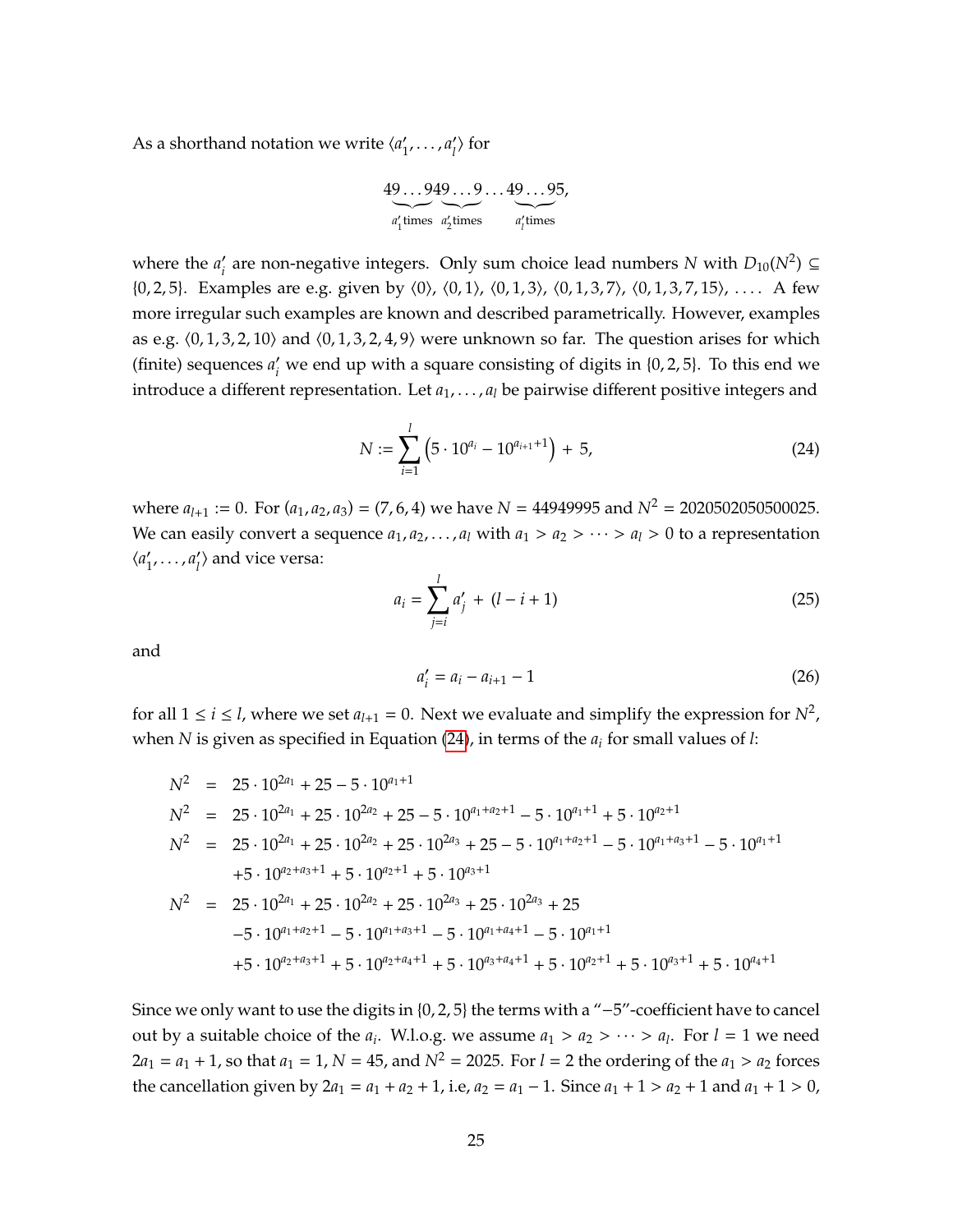we also need  $2a_2 = a_1 + 1$ , so that  $a_1 = 3$ ,  $a_2 = 2$ ,  $N = 4495$ , and  $N^2 = 20205025$ . For  $l = 3$ , choosing  $2a_1 = a_1 + a_2 + 1$ ,  $2a_2 = a_1 + a_3 + 1$ , and  $2a_3 = a_1 + 1$  yields the unique solution  $a_1 = 7$ ,  $a_2 = 6$ ,  $a_3 = 4$  leading to  $N = 44949995$  and  $N^2 = 2020502050500025$ . In general we have

$$
N^2 = \sum_{i=1}^l 25 \cdot 10^{2a_i} + 25 - \sum_{i=2}^l 5 \cdot 10^{a_1 + a_i + 1} - 5 \cdot 10^{a_1 + 1} + \sum_{2 \le i < j \le l} 5 \cdot 10^{a_i + a_j + 1} + \sum_{i=2}^l 5 \cdot 10^{a_i + 1}. \tag{27}
$$

For larger *l* there are several possibilities to match the "-5"-exponents with the "+25"- or "+5"-exponents. The choice  $2a_i = a_1 + a_{i+1} + 1$  for  $1 \le i \le -1$  and  $2a_i = a_1 + 1$  leads to  $a_i = 2^l - 2^{i-1}$  for all  $1 \le i \le l$ . It can be easily check that the remaining 2s and 5s do not interfere.

In the remaining part we return to the  $\langle a_1 \rangle$  $'_{1}, \ldots, a'_{l}$ *l* i-notation again. As mentioned, we have just one possibility for each *l* with  $1 \le l \le 3$ , i.e.,  $\langle 0 \rangle$ ,  $\langle 0, 1 \rangle$ , and  $\langle 0, 1, 3 \rangle$ . For  $l = 4$  we have the two solutions  $(0, 1, 3, 7)$  and  $(0, 1, 3, 2)$  (or equivalently 15, 14, 12, 8 and 10, 9, 7, 3). Let us denote the number of solutions by  $\beta_l$ . From computer searches we know  $\beta_1 = 1$ ,  $\beta_2 = 1$ ,  $\beta_3 = 1$ ,  $\beta_4 \ge 2$ ,  $\beta_5 \ge 5$ ,  $\beta_7 \ge 40$ , and  $\beta_8 \ge 125$ .

- $l = 5$ :  $(0, 1, 3, 2, 4)$ ,  $(0, 1, 3, 2, 10)$ ,  $(0, 1, 3, 7, 2)$ ,  $(0, 1, 3, 7, 6)$ ,  $(0, 1, 3, 7, 15)$ ;
- $l = 6: \langle 0, 1, 3, 2, 4, 9 \rangle, \langle 0, 1, 3, 2, 4, 15 \rangle, \langle 0, 1, 3, 2, 10, 9 \rangle, \langle 0, 1, 3, 2, 10, 21 \rangle, \langle 0, 1, 3, 7, 2, 6 \rangle, \langle 0, 1, 3, 7, 2, 12 \rangle,$  $\langle 0, 1, 3, 7, 2, 18 \rangle$ ,  $\langle 0, 1, 3, 7, 6, 2 \rangle$ ,  $\langle 0, 1, 3, 7, 6, 8 \rangle$ ,  $\langle 0, 1, 3, 76, 22 \rangle$ ,  $\langle 0, 1, 3, 7, 15, 2 \rangle$ ,  $\langle 0, 1, 3, 7, 15, 6 \rangle$ ,  $\langle 0, 1, 3, 7, 15, 14 \rangle$ ,  $(0, 1, 3, 7, 15, 31);$
- $l = 7: \langle 0, 1, 3, 2, 4, 9, 25 \rangle, \langle 0, 1, 3, 2, 4, 15, 9 \rangle, \langle 0, 1, 3, 2, 4, 15, 14 \rangle, \langle 0, 1, 3, 2, 4, 15, 31 \rangle, \langle 0, 1, 3, 2, 10, 9, 11 \rangle, \langle 0, 1, 3, 2, 10, 9, 31 \rangle,$  $\langle 0, 1, 3, 2, 10, 21, 9 \rangle$ ,  $\langle 0, 1, 3, 2, 10, 21, 20 \rangle$ ,  $\langle 0, 1, 3, 2, 10, 21, 43 \rangle$ ,  $\langle 0, 1, 3, 7, 2, 6, 25 \rangle$ ,  $\langle 0, 1, 3, 7, 2, 12, 6 \rangle$ ,  $\langle 0, 1, 3, 7, 2, 12, 17 \rangle$ ,  $\langle 0, 1, 3, 7, 2, 12, 31 \rangle$ ,  $\langle 0, 1, 3, 7, 2, 18, 6 \rangle$ ,  $\langle 0, 1, 3, 7, 2, 18, 17 \rangle$ ,  $\langle 0, 1, 3, 7, 2, 18, 37 \rangle$ ,  $\langle 0, 1, 3, 7, 6, 2, 19 \rangle$ ,  $\langle 0, 1, 3, 7, 6, 2, 25 \rangle$ ,  $\langle 0, 1, 3, 7, 6, 8, 21 \rangle$ , $\langle 0, 1, 3, 7, 6, 8, 31 \rangle$ , $\langle 0, 1, 3, 7, 6, 22, 2 \rangle$ , $\langle 0, 1, 3, 7, 6, 22, 21 \rangle$ , $\langle 0, 1, 3, 7, 6, 22, 45 \rangle$ ,  $\langle 0, 1, 3, 7, 15, 2, 6 \rangle$ ,  $\langle 0, 1, 3, 7, 15, 2, 14 \rangle$ ,  $\langle 0, 1, 3, 7, 15, 2, 28 \rangle$ ,  $\langle 0, 1, 3, 7, 15, 2, 34 \rangle$ ,  $\langle 0, 1, 3, 7, 15, 6, 2 \rangle$ ,  $\langle 0, 1, 3, 7, 15, 6, 14 \rangle$ ,  $\langle 0, 1, 3, 7, 15, 6, 24 \rangle$ ,  $\langle 0, 1, 3, 7, 15, 6, 38 \rangle$ , $\langle 0, 1, 3, 7, 15, 14, 2 \rangle$ , $\langle 0, 1, 3, 7, 15, 14, 6 \rangle$ , $\langle 0, 1, 3, 7, 15, 14, 16 \rangle$ , $\langle 0, 1, 3, 7, 15, 14, 46 \rangle$ , $\langle 0, 1, 3, 7, 15, 31, 2 \rangle$ ,  $\langle 0, 1, 3, 7, 15, 31, 6 \rangle$ ,  $\langle 0, 1, 3, 7, 15, 31, 14 \rangle$ ,  $\langle 0, 1, 3, 7, 15, 31, 30 \rangle$ ,  $\langle 0, 1, 3, 7, 15, 31, 63 \rangle$ .

#### A first step into an understanding of the possible solutions might be:

**Conjecture 1.** *If*  $\langle a_1 \rangle$  $'_{1}, \ldots, a'_{l}$  $\langle l'_{l'} \rangle$  is a solution with  $l \geq 2$ , then  $\langle a'_{l} \rangle$  $'_{1}, \ldots, a'_{l}$ *l*−1 i *is also a solution.*

We remark that we can generalize Equation [\(24\)](#page-24-0)

$$
N := \sum_{i=1}^{l} \left( \frac{B}{2} \cdot B^{a_i} - B^{a_{i+1}+1} \right) + \frac{B}{2}.
$$
 (28)

For all mentioned examples  $\langle a_1 \rangle$  $'_{1}, \ldots, a'_{l}$  $\eta$ <sup>)</sup> the square of the corresponding integer only consists of digits in base *B* in  $\{0, \frac{B}{2}\}$  $\frac{B}{2}$ ,  $\frac{B-2}{4}$  $\frac{-2}{4}$ } if *B* ≡ 2 (mod 4) and *B* > 2.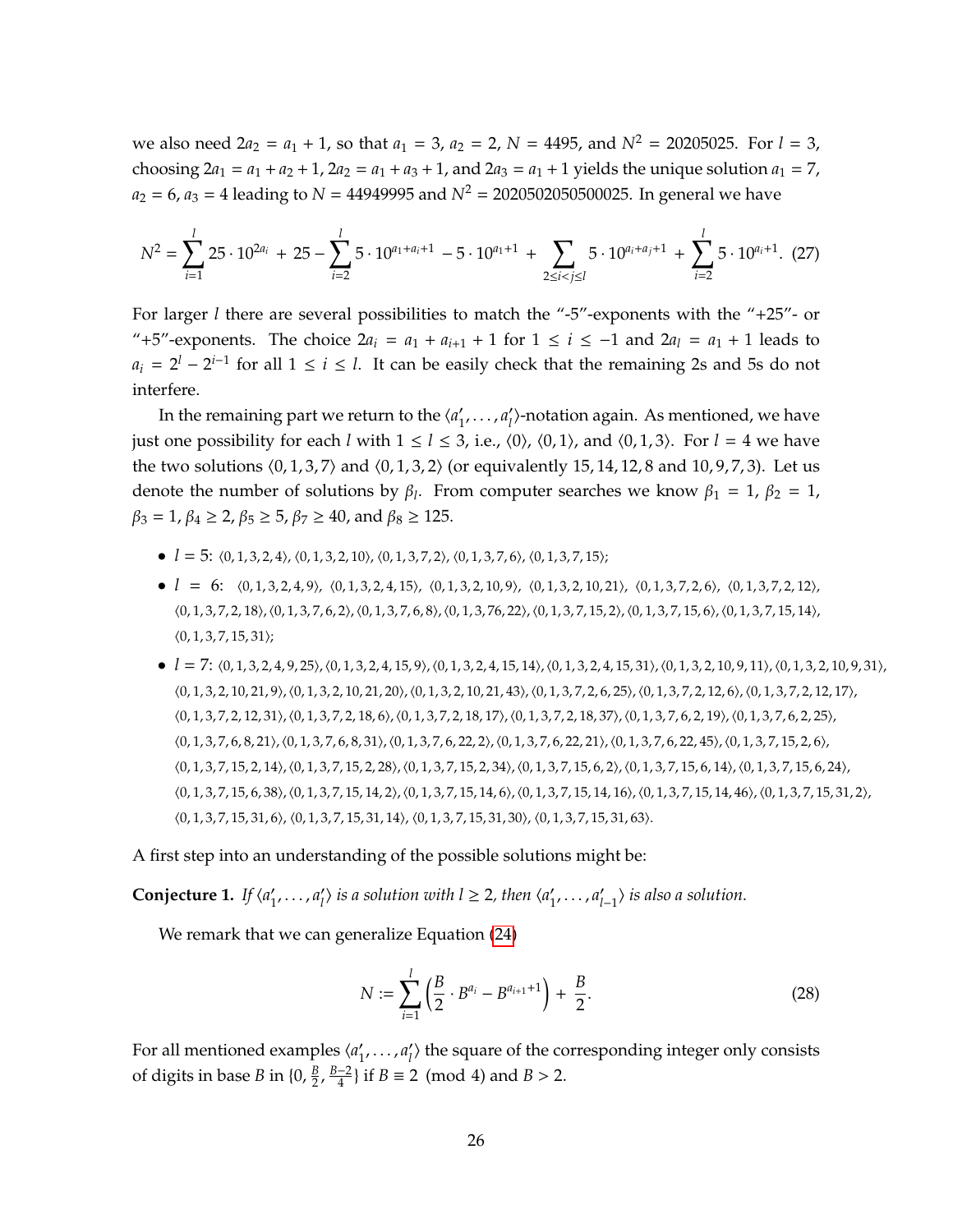<span id="page-26-0"></span>

| pattern                 | condition  | D             | explanation                                          |
|-------------------------|------------|---------------|------------------------------------------------------|
| $1(0)_n 1$              | $n \geq 0$ | $\{0, 1, 2\}$ | Theorem 1 with $u = 1$                               |
| $1(0)_{n}1(0)_{n+1}1$   | $n \geq 0$ | $\{0, 1, 2\}$ | Theorem 1 with $u = 1$                               |
| $1(0)_{n+1}1(0)_n1$     | $n \geq 0$ | $\{0, 1, 2\}$ | Theorem 1 with $u = 1$                               |
| $1(0)_{n}11$            | $n \geq 1$ | $\{0, 1, 2\}$ | Theorem 1 with $u = 1$                               |
| 11(0) <sub>n</sub> 1    | $n \geq 1$ | $\{0, 1, 2\}$ | Theorem 1 with $u = 1$                               |
| 1(0) <sub>n</sub> 2     | $n \geq 0$ | $\{0, 1, 4\}$ | Lemma 12 with $r = 1$ , $s = 2$                      |
| $2(0)_n 1$              | $n \geq 0$ | $\{0, 1, 4\}$ | Lemma 12 with $r = 2$ , $s = 1$                      |
| $102(0)_n 201$          | $n \geq 2$ | $\{0, 1, 4\}$ | Lemma 13 with $k = 1$                                |
| $201(0)_n 102$          | $n \geq 2$ | $\{0, 1, 4\}$ | Lemma 13 with $k = 1$                                |
| $1(0)_n 202(0)_n 1$     | $n \geq 2$ | $\{0, 1, 4\}$ | Lemma 14 (with $n = 1, k = n$ )                      |
| $2(0)_n 101(0)_n 2$     | $n \geq 2$ | $\{0, 1, 4\}$ | Lemma 14 (with $n = 1$ , $k = n$ )                   |
| $1(0)_n 3(0)_n 1$       | $n \geq 1$ | $\{0, 1, 6\}$ | Lemma 17 with $(r_0, r_1, r_2; c) = (1, 3, 1; 0)$    |
| $1(0)_n 8(0)_n 1$       | $n\geq 1$  | $\{0, 1, 6\}$ | Lemma 17 with $(r_0, r_1, r_2; c) = (1, 8, 1; 0)$    |
| $4(0)_n 127(0)_{n+2}4$  | $n \geq 2$ | $\{0, 1, 6\}$ | Lemma 17 with $(r_0, r_1, r_2; c) = (4, 127, 4; 0)$  |
| $9(0)_n 1$              | $n \geq 1$ | $\{0, 1, 8\}$ | Lemma 12 with $r = B - 1$ , $s = 1$                  |
| $1(0)_n9$               | $n \geq 1$ | $\{0, 1, 8\}$ | Lemma 12 with $r = 1$ , $s = B - 1$                  |
| $1(0)_n 4(0)_n 1$       | $n \geq 1$ | $\{0, 1, 8\}$ | Lemma 17 with $(r_0, r_1, r_2; c) = (1, 4, 1; 0)$    |
| $1(0)_n 9(0)_n 1$       | $n \geq 1$ | $\{0, 1, 8\}$ | Lemma 17 with $(r_0, r_1, r_2; c) = (1, 9, 1; 1)$    |
| $2(0)_n 6(0)_n 2$       | $n \geq 1$ | $\{0, 2, 4\}$ | Lemma 17 with $(r_0, r_1, r_2; c) = (2, 6, 2; 1)$    |
| 5(0) <sub>n</sub> 5     | $n\geq 1$  | $\{0, 2, 5\}$ | Theorem 2                                            |
| $5(0)_n 505$            | $n \geq 2$ | $\{0, 2, 5\}$ | Theorem 2                                            |
| $505(0)_n5$             | $n \geq 3$ | $\{0, 2, 5\}$ | Theorem 2                                            |
| $15(0)_n 85(0)_n 5$     | $n \geq 2$ | $\{0, 2, 5\}$ | Lemma 17 with $(r_0, r_1, r_2; c) = (15, 85, 15; 2)$ |
| $8(0)_n 254(0)_{n+2} 8$ | $n \geq 2$ | $\{0, 4, 6\}$ | Lemma 17 with $(r_0, r_1, r_2; c) = (8, 254, 8; 0)$  |
| $2(0)_n 2$              | $n \geq 0$ | $\{0, 4, 8\}$ | Theorem 1 with $u = 2$                               |
| $2(0)_n 2(0)_{n+1} 2$   | $n \geq 0$ | $\{0, 4, 8\}$ | Theorem 1 with $u = 2$                               |
| $2(0)_{n+1}2(0)_n2$     | $n \geq 0$ | $\{0, 4, 8\}$ | Theorem 1 with $u = 2$                               |
| $2(0)_{n}22$            | $n \geq 1$ | $\{0, 4, 8\}$ | Theorem 1 with $u = 2$                               |
| $22(0)_n2$              | $n \geq 1$ | $\{0, 4, 8\}$ | Theorem 1 with $u = 2$                               |
| $2(0)_n 1(0)_n 2$       | $n \geq 0$ | $\{0, 4, 9\}$ | Lemma 17 with $(r_0, r_1, r_2; c) = (2, 1, 2; 0)$    |
| $(9)_n 7$               | $n\geq 0$  | $\{0, 4, 9\}$ | Section 3.1, Lemma 8                                 |
| (3) <sub>n</sub> 8      | $n \geq 1$ | $\{1, 2, 4\}$ | Section 3.1                                          |
| (3) <sub>n</sub> 5      | $n \geq 0$ | $\{1, 2, 5\}$ | Section 3.1                                          |
| 123(3) <sub>n</sub> 5   | $n \geq 0$ | $\{1, 2, 5\}$ | Section 3.1                                          |
| $(3)_n 504485$          | $n \geq 4$ | $\{1, 2, 5\}$ | Section 3.1                                          |
| (3) <sub>n</sub> 59     | $n \geq 1$ | $\{1, 2, 8\}$ | Section 3.1                                          |
| (3) <sub>n</sub> 4      | $n \geq 0$ | $\{1, 5, 6\}$ | Section 3.1                                          |
| $(6)_{n}5$              | $n \geq 0$ | $\{2, 4, 5\}$ | Section 3.1                                          |
| $(6)_{n}$ 515           | $n \geq 1$ | $\{2, 4, 5\}$ | Section 3.1                                          |
| 2(3) <sub>n</sub> 5     | $n \geq 1$ | $\{2, 4, 5\}$ | Section 3.1                                          |
| $(6)_{n}8$              | $n \geq 0$ | $\{2, 4, 6\}$ | Section 3.1                                          |
| $1(6)_n 5$              | $n \geq 0$ | $\{2, 5, 7\}$ | Section 3.1                                          |
| $(6)_{n}7$              | $n \geq 0$ | $\{4, 8, 9\}$ | Section 3.1                                          |

Table 2: Explanations for the known infinite patterns in base  $B = 10$ .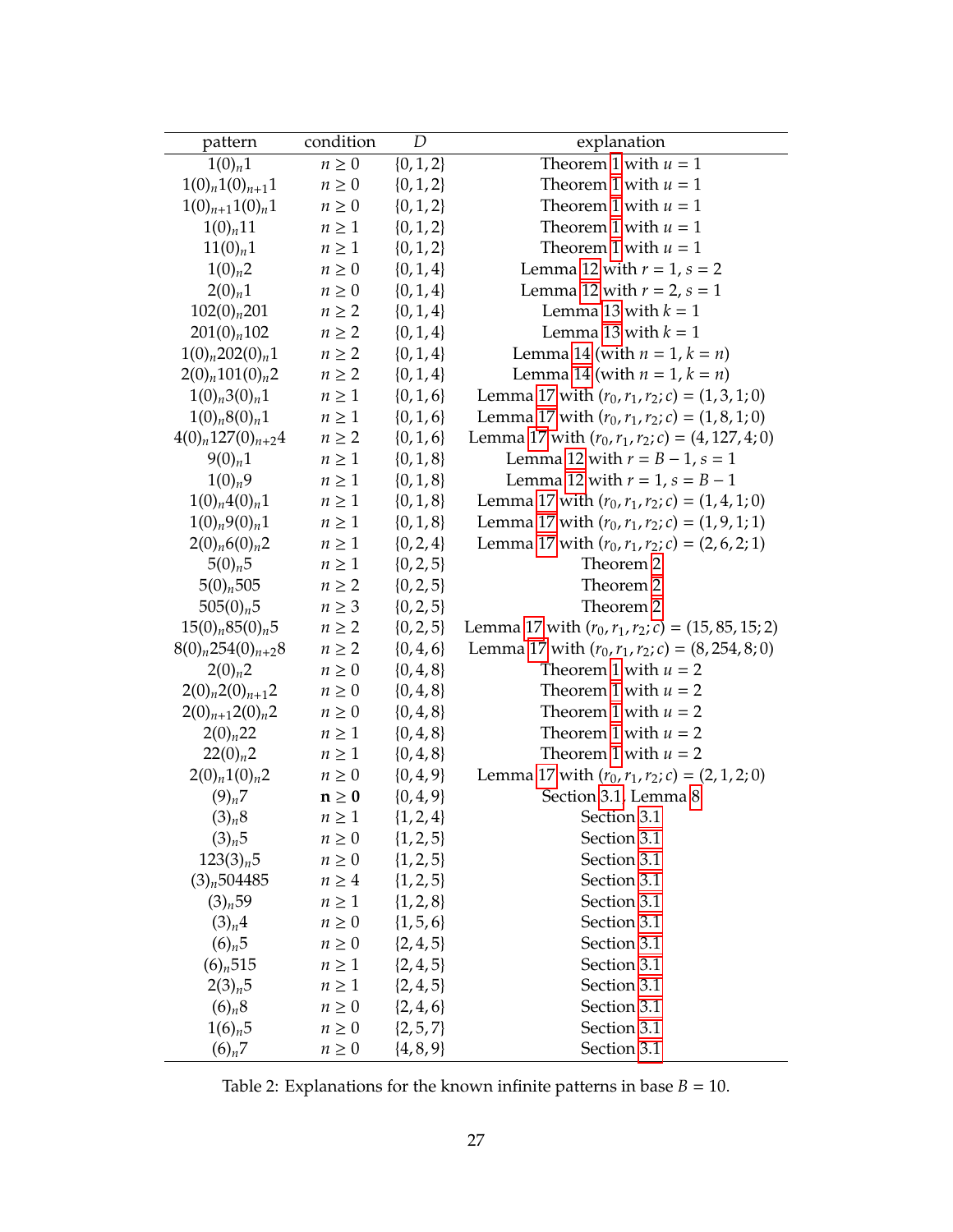There are also some patterns that are quite similar but do not fit directly in the previously described family of patterns.

**Proposition 2.** *Let*  $B \equiv 2 \pmod{4}$  *with*  $B \ge 4$  *and* 

$$
N = \frac{B}{2} + \frac{B}{2} \cdot B^2 + \frac{B}{2} \cdot B^3 + B^4 \cdot \left(\frac{B}{2} \cdot B^3 - 1\right) + \frac{B}{2} \cdot B^{10} + \sum_{i=0}^{l} \frac{B}{2} \cdot B^{10 + 6 \cdot 2^i}.
$$
 (29)

*For each l*  $\in \mathbb{Z}$  *we have*  $\varphi_B(N^2) = \left\{0, \frac{B}{2}\right\}$  $\frac{B}{2}$ ,  $\frac{B-2}{4}$  $\frac{-2}{4}$ .

*Proof.* Using the abbreviation  $u = \frac{B}{2}$  we compute

$$
N^{2} = u^{2} + u \cdot B^{3} + (u^{2} - u) \cdot B^{4} + (u^{2} - u) \cdot B^{6} + u \cdot B^{8} + u \cdot B^{10} + u \cdot B^{13} + (u^{2} - u) \cdot B^{14}
$$
  
\n
$$
+ u \cdot B^{18} + u^{2} \cdot B^{20} + \sum_{i=0}^{l} u^{2} B^{20+12 \cdot 2^{i}} + \sum_{0 \le i < j \le l} u \cdot B^{21+6 \cdot 2^{i} + 6 \cdot 2^{j}}
$$
  
\n
$$
+ \sum_{i=0}^{l} (u \cdot B^{11+6 \cdot 2^{i}} + u \cdot B^{13+6 \cdot 2^{i}} - u \cdot B^{14+6 \cdot 2^{i}} + u \cdot B^{18+6 \cdot 2^{i}} + u \cdot B^{21+6 \cdot 2^{i}})
$$
  
\n
$$
= u^{2} + u \cdot B^{3} + (u^{2} - u) \cdot B^{4} + (u^{2} - u) \cdot B^{6} + u \cdot B^{8} + u \cdot B^{10} + u \cdot B^{13} + (u^{2} - u) \cdot B^{14}
$$
  
\n
$$
+ u \cdot B^{18} + u^{2} \cdot B^{20+6 \cdot 2^{l+1}} + \sum_{0 \le i < j \le l} u \cdot B^{21+6 \cdot 2^{i} + 6 \cdot 2^{j}}
$$
  
\n
$$
+ \sum_{i=0}^{l} (u \cdot B^{11+6 \cdot 2^{i}} + u \cdot B^{13+6 \cdot 2^{i}} + (u^{2} - u) \cdot B^{14+6 \cdot 2^{i}} + u \cdot B^{18+6 \cdot 2^{i}} + u \cdot B^{21+6 \cdot 2^{i}}).
$$

 $\frac{B}{2}$ ,  $u^2 - u = \frac{B-2}{4}$  $\frac{-2}{4} \cdot B$ , and  $u^2 = \frac{B-2}{4}$ Noting that  $u = \frac{B}{2}$  $\frac{-2}{4} \cdot B + \frac{B}{2}$  $\frac{B}{2}$ , it remains to observe that the exponents 0, 1, 3, 4, 5, 6, 7, 8, 10, 13, 14, 15, 18, {20, 21} + 6 · 2<sup>*l*+1</sup>, {11, 13, 14, 15, 18, 21} + 6 · 2<sup>*i*</sup> for  $0 \le i \le l$ , and  $21 + 6 \cdot 2^{i} + 6 \cdot 2^{j}$  for  $0 \le i < j \le l$  of the occurring non-zero digits are pairwise different.  $\blacksquare$ 

Examples for  $B = 10$  are given by

|  | $50049995505^2$ = 2505002050050520205025,                       |
|--|-----------------------------------------------------------------|
|  | $50000050049995505^2$ = 2500005005002055502050050520205025, and |
|  |                                                                 |

The following three examples might also be part of an infinite pattern:

| 50000004999999955050005 <sup>2</sup>       |         |                                                                      |
|--------------------------------------------|---------|----------------------------------------------------------------------|
| 50050000004999999999955050005 <sup>2</sup> |         | $= 2505002500500500000020500505500050500050002020502050500025$ , and |
| 50000005004999999999955050005 <sup>2</sup> | $=$ $-$ |                                                                      |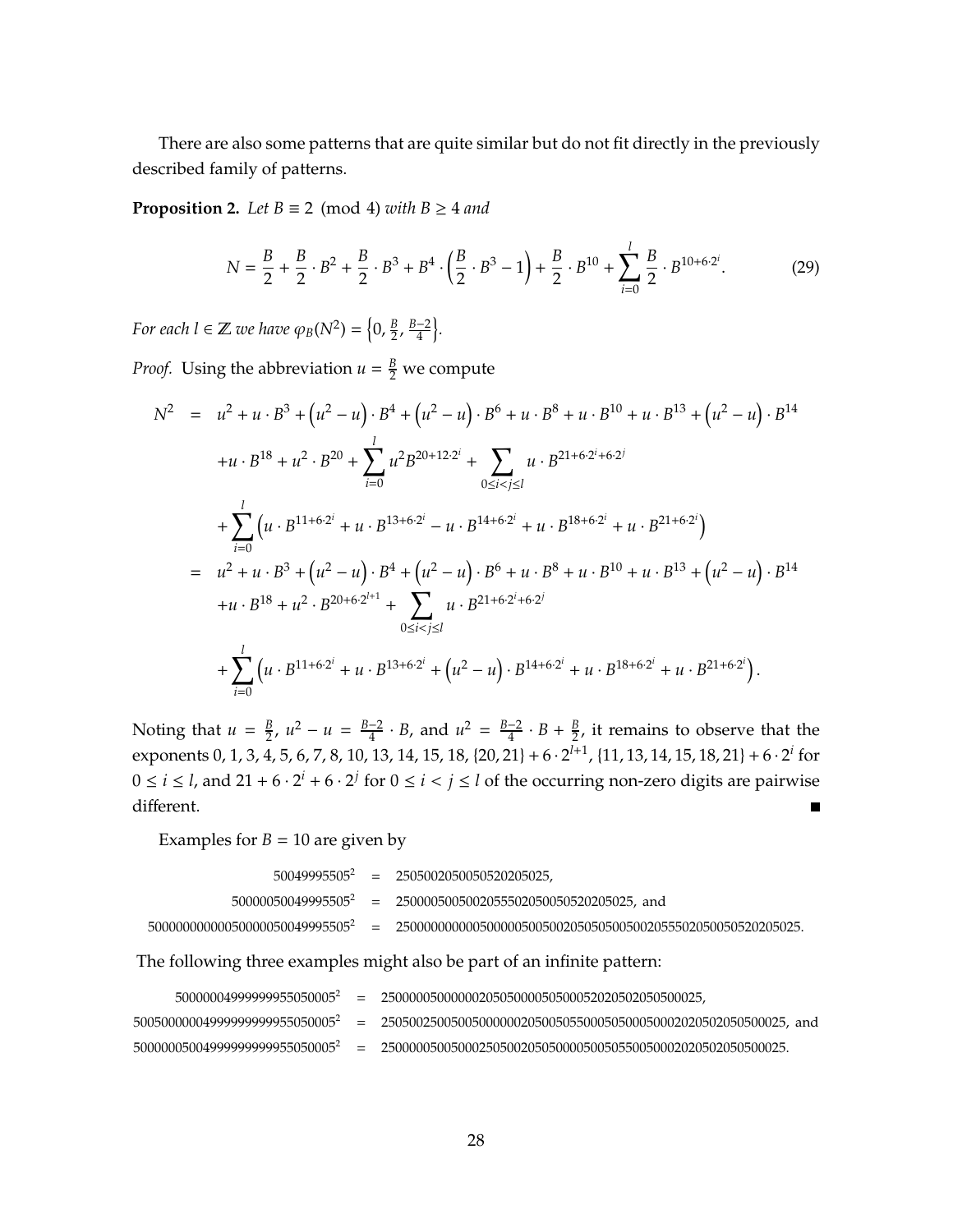#### <span id="page-28-1"></span>**3.4 Summary**

The idea of this subsection is to summarize our known knowledge on the infinite patterns for base  $B = 10$ . In Table [2](#page-26-0) we list the known patterns mentioned at [www.worldofnumbers.](www.worldofnumbers.com/threedigits.htm) [com/threedigits.htm](www.worldofnumbers.com/threedigits.htm), excluding those that are discussed in Subsection [3.3,](#page-23-0) and a few new ones. In all cases we give a reference to a more general result. Theorem [1](#page-16-1) with  $u \in \{1,2\}$ , Theorem [2,](#page-18-2) and Lemma [18](#page-23-1) give further patterns not mentioned in the table. Due to the relation between examples with decimal digits in {0, 1, 2} and those with decimal digits in {0, 4, 8}, see Lemma [16,](#page-17-1) we have dropped the patterns for the latter.

#### <span id="page-28-2"></span>**3.5 Sporadic solutions**

Let  $D \subseteq \{0, \ldots, 9\}$  be a set of three decimal digits. All integers *N* with  $D_{10}(N^2) = D$  that are not contained in one of the constructions of the previous subsections are called *sporadic solutions*. Of course it can happen that a new general construction is discovered so that some sporadic solutions may lose this label in the future. Hisanori Mishima has tabulated all sporadic solutions for the case  $0 \in D$  for all  $N \leq 10^{23}$  and for the case  $0 \notin D$  for all  $N \leq 10^{25}$ , see www.asahi-net.or.jp/~KC2H-MSM/mathland/math02/math0210.htm. We state a few newly discovered sporadic solutions in Table [3.](#page-28-3)

<span id="page-28-3"></span>

| N                              | $\{D_{10}(N)\}$ |
|--------------------------------|-----------------|
| 471287714788971663493899       | $\{0, 1, 2\}$   |
| 10000009999995510010001000001  | $\{0, 1, 2\}$   |
| 77470059130002034719700749     | $\{0, 1, 6\}$   |
| 205524700326856587391168       | $\{0, 2, 4\}$   |
| 447241797269721007814765       | $\{0, 2, 5\}$   |
| 50050000004999999999955050005  | $\{0, 2, 5\}$   |
| 50000005004999999999955050005  | $\{0, 2, 5\}$   |
| 141422082876067219949805050005 | $\{0, 2, 5\}$   |
| 21214250022106461574572502     | $\{0, 4, 5\}$   |
| 2108436491907081488939581538   | $\{0, 4, 5\}$   |
| 942575429577943326987798       | $\{0, 4, 8\}$   |
| 26395073915340646948470264     | $\{2, 6, 9\}$   |
| 25781108305591628417975738     | $\{4, 5, 6\}$   |

Table 3: Sporadic solutions  $N$  with  $\left|D_{10}(N^2)\right|=3$  and many digits

#### <span id="page-28-0"></span>**4 Feasible and infeasible triples of digits**

Given a base *B*  $\geq$  2 and a set *D*  $\subseteq$  {0, 1, . . . , *B* − 1} of cardinality 3, does there exist a positive integer *N,* not divisible by *B,* such that  $D_B(N^2) = D$ ? For the positive answer, where we call *D feasible*, it is sufficient to provide an example. For the negative answer, where we call *D*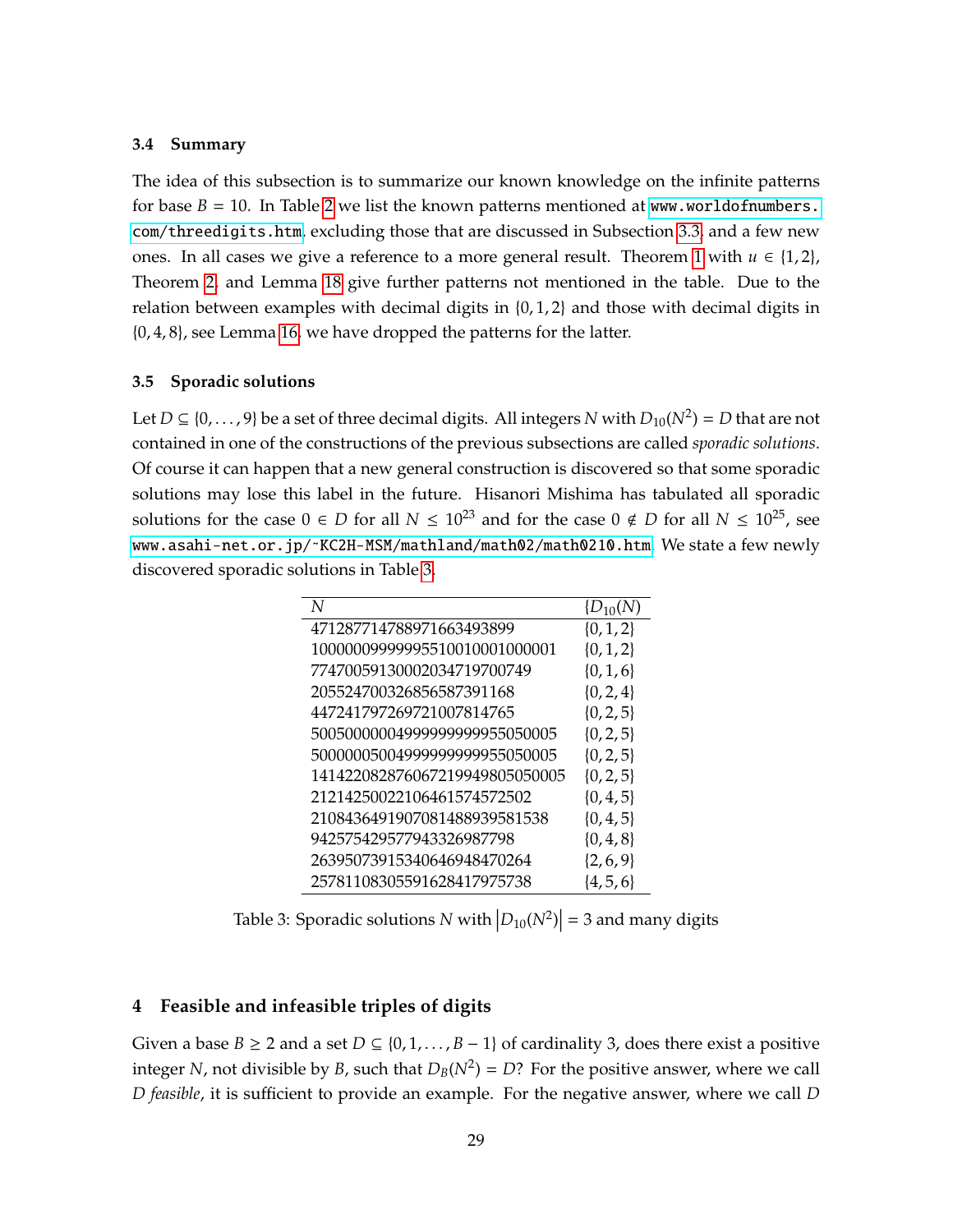*infeasible*, we have the following rather easy kind of certificate, which we want to explain in terms of an example. Consider the set

$$
{n2 rem 100 : 1 ≤ n ≤ 99, n ≠ 0 \pmod{10}}
$$
  
= {1, 4, 9, 16, 21, 24, 25, 29, 36, 41, 44, 49, 56, 61, 64, 69, 76, 81, 84, 89, 96}.

With this we can easily check that e.g.  $D = \{0,2,8\}$  is infeasible since none of the nine combinations of two digits in *D* occurs in the above set. Of course, we can also consider the last three or last four digits of  $N^2$ . For bases  $B \in \{9, 10\}$  we remark that the last two digits are sufficient, i.e., the infeasible patterns are characterized by the non-existence of 2-suffixes, see Section [5.](#page-29-0)

As a more general statement we observe that each *D* not containing an even number is infeasible, i.e., not all digits can be odd.

**Lemma 19.** *Let B* ∈  $\mathbb{N}_{\geq 2}$  *and*  $N \in \mathbb{N}$  *such that*  $l_B(N^2) \geq 2$ *. If*  $B \equiv 2 \pmod{4}$ *, then*  $D_B(N^2)$  *contains an even element, i.e., N*<sup>2</sup> *contains an even digit in base B-representation.*

*Proof.* Let us write  $[a_1, a_0]_B$  for the last two digits of  $N$  and  $[b1, b_0]_B$  for the last two digits of  $N^2$ . If 2|*N*, then 2| $b_0$ , i.e.,  $b_0$  is even. Thus, we assume  $a_0 = 2k + 1$  for some integer  $0 \le k \le B/2 - 1$ . Now we consider

$$
b_1 \cdot B + b_0 \equiv 2a_0a_1 \cdot B + a_0^2 \equiv 2a_0a_1 \cdot B + 4k^2 + 4k + 1 \pmod{B^2},
$$

which implies

$$
b_1 \equiv 2a_0a_1 + (4k^2 + 4k + 1) \text{div } B \pmod{B}
$$
.

Since *B* is even we have  $(4k^2 + 4k + 1)$  div  $B = (4k(k + 1))$  div *B*, so that  $2a_0a_1 \equiv 0 \pmod{2}$  and *B*  $\neq$  0 (mod 4) imply *b*<sub>1</sub>  $\equiv$  0 (mod 2), i.e., *b*<sub>1</sub> is even.

Surely, there are  $\binom{B}{3}$  possible triples for base *B*. The two undecided triples for *B* = 10 are given by  $\{0, 1, 3\}$  and  $\{6, 7, 8\}$ . We remark that for the triple  $\{5, 6, 8\}$  the only known solution  $816<sup>2</sup> = 665856$  is rather small. For base  $B = 9$  there are 84 triples, where 20 triples are infeasible. The remaining 64 triples allow solutions. Moreover, for 8 triples we have found infinite patterns, see Appendix [A](#page-38-3) for the details.

#### <span id="page-29-0"></span>**5 Su**ffi**xes and prefixes**

For a given base *B* and *n-su*ffi*x* of an integer *M* consists of the last *n* digits of *M* in base *B* representation. Given a subset  $D \subseteq \{0, 1, \ldots, B-1\}$  of the possible digits, we denote by  $\omega_{\rm\scriptscriptstyle R}^D$  $B_B^D(n)$  the number of positive integers *x* with at least *n* digits such that the last *n* digits of the corresponding square are contained in *D*. Let us have an example for  $B = 10$  and  $D = \{7, 8, 9\}$ .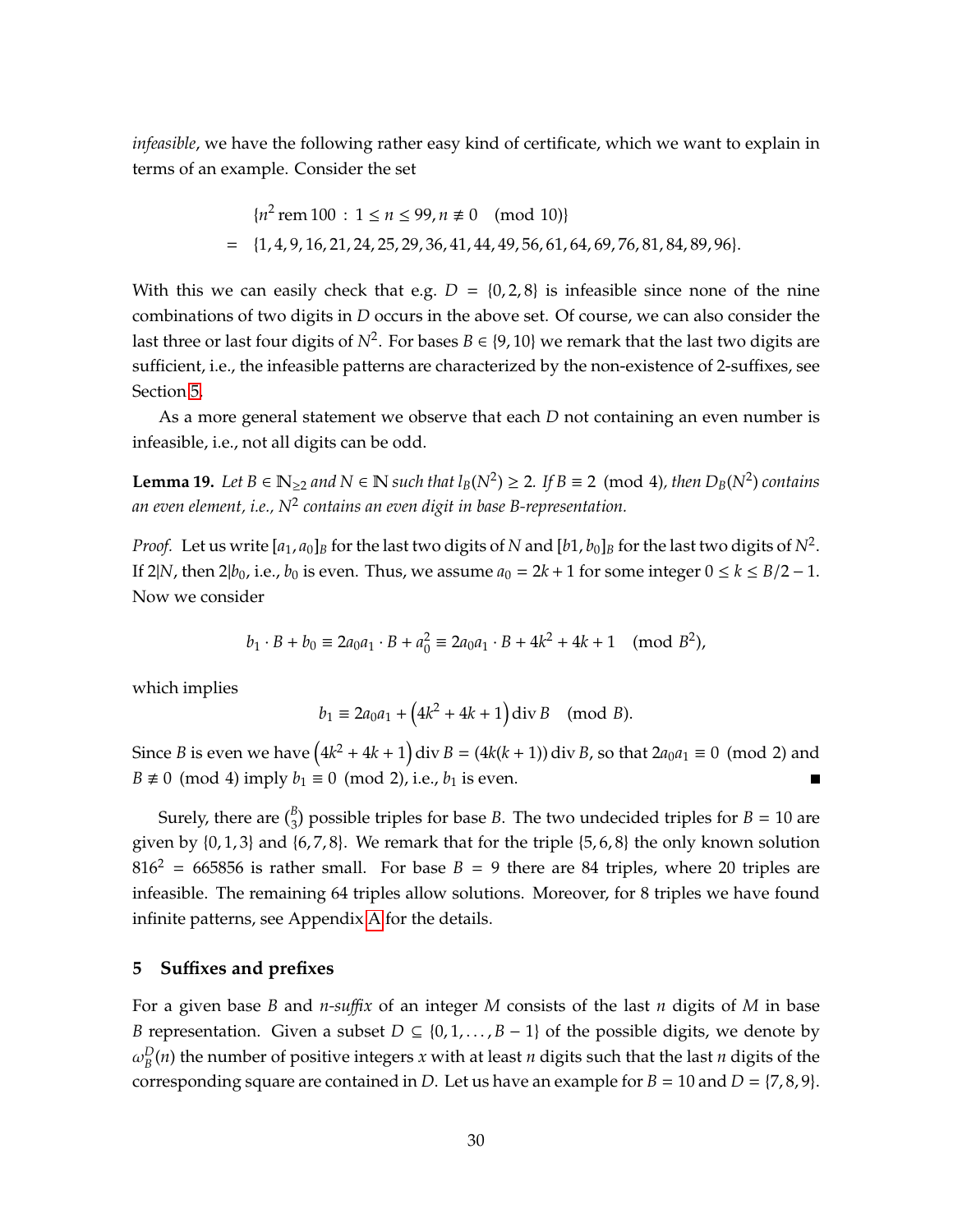Since neither 7 nor 8 is a quadratic residue modulo 10, the last digit of the square has to be a 9, so that the last digit of the root is either a 3 or a 7, i.e.,  $\omega_{10}^{\{7,8,9\}}(1) = 2$ . Using the notation and conditions from Lemma [1](#page-2-1) we write

$$
([a_{n-1},...,a_0]_B)^2 = [c_{n-1}|b_{n-1},...,b_0]_B
$$

in order to indicate that the square  $M^2$  of the integer  $M = [a_{n-1}, \ldots, a_0]_B$  ends with  $[b_{n-1}, \ldots, b_0]_B$ and has  $c_{n-1}$  as its next carryover. E.g. we have  $[3]_{10}^2 = [0]9]_{10}$  and  $[7]_{10}^2 = [4]9]_{10}$ . Next we want to extend these 1-prefixes to 2-prefixes such that the last two digits of their corresponding squares are contained in  $D = \{7, 8, 9\}$ , i.e., we want to solve  $[x, 3]_{10}^2 = [\star|y, 9]_{10}$  and  $[x, 7]_{10}^{2} = [★|y, 9]_{10}$  for suitable  $x \in \{0, ..., 9\}$  and  $y \in \{7, 8, 9\}$ , where ★ denotes an arbitrary (non-negative) integer. Using Lemma [1](#page-2-1) we can rewrite the two equations to

$$
2 \cdot 3 \cdot x + 0 = 6x + 0 \equiv y \in \{7, 8, 9\}
$$
 (mod 10) and  $14x + 4 \equiv y \in \{7, 8, 9\}$  (mod 10).

Multiplying the equations with 7 and 3, respectively, and using the rem operator instead of ≡, we can reformulate to

$$
2x
$$
 rem 10  $\in$  {3, 6, 9} and  $2x + 2$  rem 10  $\in$  {1, 4, 7}  $\Leftrightarrow$  2x rem 10  $\in$  {2, 5, 9}.

Since 2 divides 10 we cannot further simplify these equations. Moreover, *x* is a solution iff  $x + 10/2 = x + 5$  is a solution. In the first case only 6 is divisible by 2 and in the second case only 2 is divisible by 2, so that  $x \in \{3, 8\}$  in the first case and  $x \in \{1, 6\}$  in the second case. I.e., we have  $[33]_{10}^2 = [1|89]_{10}$ ,  $[83]_{10}^2 = [4|89]_{10}$ ,  $[17]_{10}^2 = [1|89]_{10}$ ,  $[67]_{10}^2 = [8|89]_{10}$ , and  $\omega_{10}^{[7,8,9]}(2) = 4$ . Similar computations for the next digit gives

- $[x33]_{10}: 6x + 10$  rem  $10 \in \{7, 8, 9\} \iff 2x$  rem  $10 \in \{3, 6, 9\} \Rightarrow x \in \{3, 8\}$ ;
- $[x83]_{10}: 6x + 68$  rem  $10 \in \{7, 8, 9\} \iff 2x$  rem  $10 \in \{0, 3, 7\} \Rightarrow x \in \{0, 5\};$
- $[x17]_{10}: 14x + 2$  rem  $10 \in \{7, 8, 9\} \iff 2x$  rem  $10 \in \{1, 5, 8\} \Rightarrow x \in \{4, 9\};$
- $[x67]_{10}: 14x + 44$  rem  $10 \in \{7, 8, 9\} \iff 2x$  rem  $10 \in \{2, 5, 9\} \Rightarrow x \in \{1, 6\};$

and  $\omega_{10}^{[7,8,9]}(3) = 8$ . Thus, we obtain  $[333]_{10}^2 = [2|889]_{10}$ ,  $[833]_{10}^2 = [5|889]_{10}$ ,  $[083]_{10}^2 = [6|889]_{10}$ ,  $[583]_{10}^2 = [9|889]_{10}$ ,  $[417]_{10}^2 = [5|889]_{10}$ ,  $[917]_{10}^2 = [12|889]_{10}$ ,  $[167]_{10}^2 = [5|889]_{10}$ , and  $[667]_{10}^2 =$ [12|889]<sub>10</sub>. For general *B*, *D* and fixed last digit  $a_0$  of the root the corresponding equations always have the form

<span id="page-30-0"></span>
$$
(2a_0x + \gamma)\,\mathrm{rem}\,B \in D\tag{30}
$$

for some suitable integer  $\gamma$  depending on the other data. If  $2a_0$  is invertible in  $\mathbb{Z}_B := \mathbb{Z}/B\mathbb{Z}$ , then there are exactly |*D*| solutions for *x*. In our situation  $a_0$  cannot be invertible in  $\mathbb{Z}_{10}$  since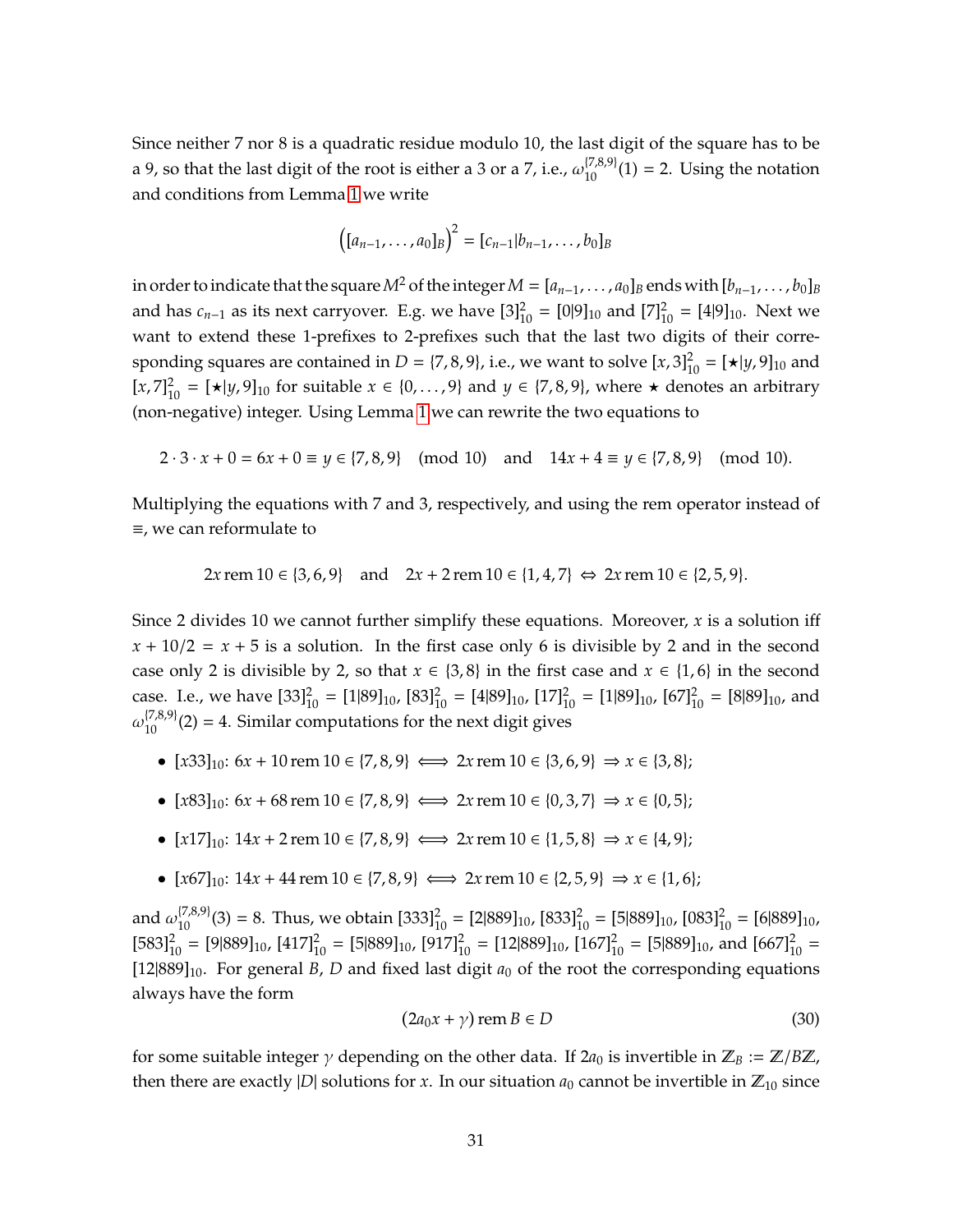2 is zero divisor. However both choices  $a_0 \in \{3, 7\}$  are invertible in  $\mathbb{Z}_{10}$ , so that the number of solutions is given by 2  $\cdot |{d \in D : d \equiv \gamma \pmod{2}}$ , i.e., there are two solutions if  $\gamma$  is even and four solutions if  $\gamma$  is odd. So far only the first case occurred and the last digits of the square are uniquely determined. This changes when we extend the next digit and determine  $\omega_{10}^{[7,8,9]}(4) = 24$ . Computing the next values  $\omega_{10}^{[7,8,9]}(n)$  with a computer program suggests:

<span id="page-31-2"></span>**Conjecture 2.** *For all*  $n \ge 3$  *we have*  $\omega_{10}^{(7,8,9)}(n) = 8 \cdot 3^{n-3}$ *.* 

In Table [4](#page-31-0) we list a few more such observations. Of course we may write for cases like  $D = \{1, 3, 9\}$ , where no 2-suffixes or no 3-suffixes exist at all,  $\omega_{10}^D = 0 \cdot 3^{n-3}$  for  $n \ge 3$ . However, the existence of an integer *k* and a constant  $c \in \mathbb{R}_{>0}$ , depending on *B* and  $D \subseteq \{0, 1, ..., B - 1\}$ with  $|D| \geq 2$ , such that  $\omega_R^D$  $B_B^D(n) = c \cdot |D|^{n-k}$  for all  $n \ge k$  seems to be wrong in general. For e.g. *B* = 10 and *D* = {0, 1, 6} we have

$$
\left(\omega_B^D\right)_{n=1,\dots,20} = 4,12,36,112,336,1000,3000,8984,26952,80984,243016,728856,2186568,\\6560856,19682824,59047960,177146440,531451096,1594341000,4783037336.
$$

<span id="page-31-0"></span>

| conjectured pattern                       | cases $d_1d_2d_3$                                                |
|-------------------------------------------|------------------------------------------------------------------|
| $\overline{16 \cdot 3}^{n-3}$ , $n \ge 3$ | 019,123,127,189,239,279                                          |
| $24 \cdot 3^{n-3}$ , $n \ge 2$            | 012, 029, 128, 289                                               |
| $24 \cdot 3^{n-3}$ , $n \ge 3$            | 013,015,017,039,059,079,138,158,178,389,589,789                  |
| $32 \cdot 3^{n-3}$ , $n \ge 3$            | 018,089,129                                                      |
| $40 \cdot 3^{n-3}$ , $n \ge 3$            | 235, 257, 258                                                    |
| $48 \cdot 3^{n-3}$ , $n \ge 4$            | 048                                                              |
| $56 \cdot 3^{n-3}, n \ge 3$               | 125,259                                                          |
| $80 \cdot 3^{n-3}$ , $n \ge 3$            | 025                                                              |
| none or involved                          | 014,016,024,034,036,045,046,047,049,056,067,069,124,126,134,136, |
|                                           | 145,146,147,148,149,156,167,168,169,234,236,245,246,247,248,249, |
|                                           | 256,267,269,345,346,347,348,349,356,367,368,369,456,457,458,459  |
|                                           | 467,468,469,478,479,489,567,569,678,679,689                      |

Table 4: Conjectured formulas for  $\omega_{10}^{[d_1,d_2,d_3]}(n)$ 

<span id="page-31-1"></span>**Proposition 3.** *If B is prime strictly larger than* 2 *and*  $D \subseteq \{0, 1, \ldots, B - 1\}$  *with*  $|D| \ge 2$ *, then we have* ω *D*  $_{B}^{D}(n) = |D|^{n-1} \cdot \omega_{B}^{D}$  $_B^D(1)$  *for all*  $n \geq 1$ *.* 

*Proof.* Using Equation [\(30\)](#page-30-0) it remains to observe that  $2a_0$  is invertible in  $\mathbb{Z}_B$  since  $a_0 \neq 0$  ( $a_0 \neq 0$ (mod *B*)) and  $\mathbb{Z}_B$  is a (finite) field. П

So, if  $\omega_{\rm B}^D$  $B_B^D(1) \neq 0$ , which is just a question about the number of quadratic residues in *D*, then  $\omega_{\rm\scriptscriptstyle R}^D$  $B_B(n) = c \cdot |D|^n$  for some constant  $c \in \mathbb{R}_{>0}$ , i.e., asymptotically we have exponential behavior.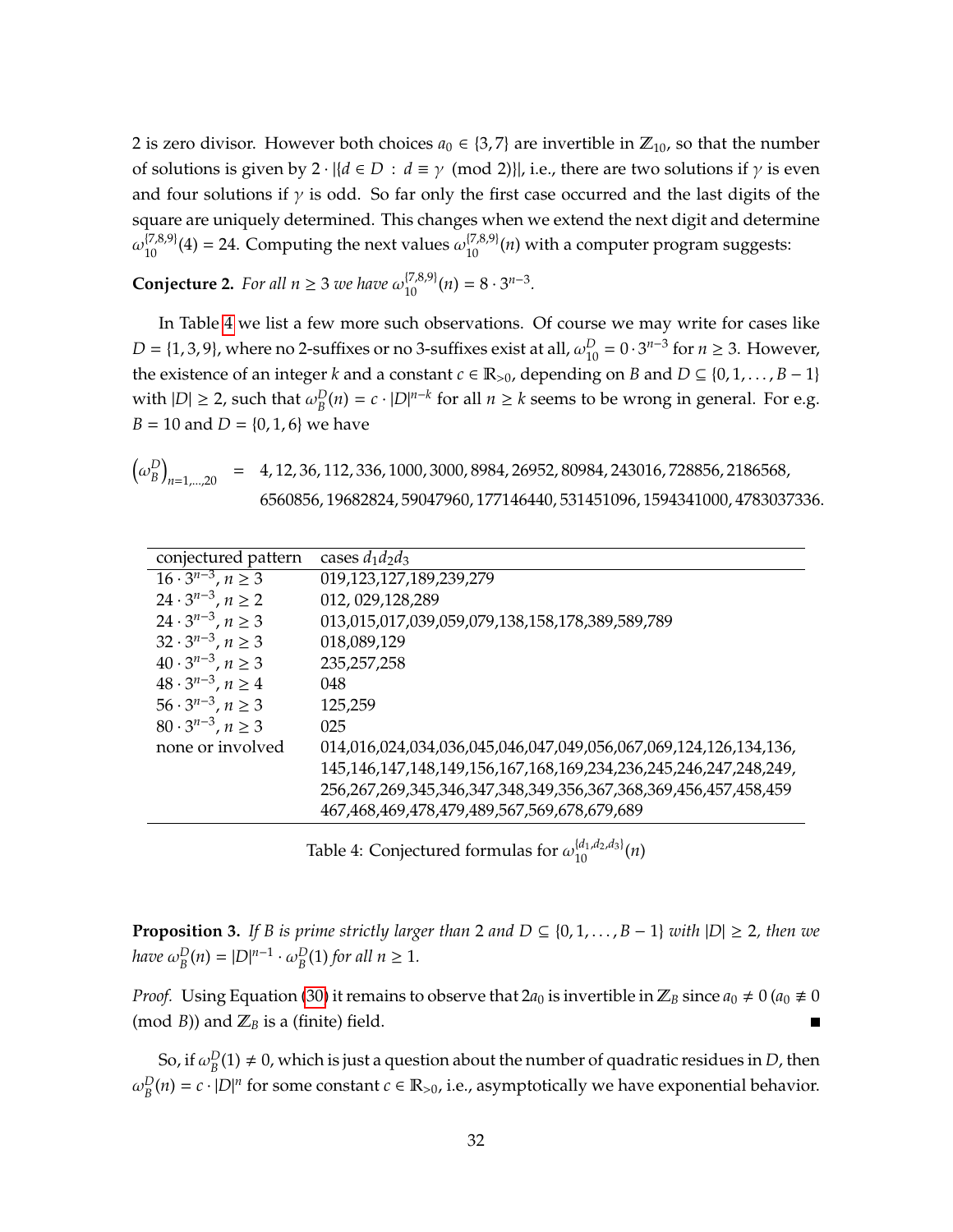<span id="page-32-0"></span>**Conjecture 3.** *If*  $B \in \mathbb{N}_{\geq 2}$  *and*  $D \subseteq \{0, 1, \ldots, B-1\}$  *with*  $|D| \geq 2$ *, then there exists a constant c* ∈  $\mathbb{R}_{> 0}$ *such that*  $\lim_{n\to\infty} \omega_B^D$  $\binom{D}{B}(n)/|D|^n = c.$ 

In other words, for subsets *D* of cardinality 3 we conjecture that for each *B* and each *D* there exists a constant  $c_{B,D} \in \mathbb{R}_{\geq 0}$  such that  $\omega_B^D$  $B_B^D(n) \simeq c \cdot 3^n$ . In Table [4](#page-31-0) we can see that the value for *c* can differ significantly for different sets *D*, *D'* of allowed digits even if  $#D = #D'$  and both sets allow *n*-suffixes for sufficiently large values of *n*.

Proposition [3](#page-31-1) can be partially generalized. If *x* denotes the new digit, i.e., *a*2*<sup>k</sup>* or *a*2*k*+<sup>1</sup> in the following, then we have

$$
B \cdot c_{2k} + b_{2k} = 2a_0x + 2 \sum_{i=1}^{k-1} a_i a_{2k-i} + a_k^2 + c_{2k-1}
$$
 (31)

$$
B \cdot c_{2k+1} + b_{2k+1} = 2a_0x + 2 \sum_{i=1}^k a_i a_{2k+1-i} + c_{2k}
$$
 (32)

for  $k \ge 1$ . By  $\tilde{\omega}_B^D$  we denote the number of solutions counted by  $\omega_B^D$  $_B^D$  satisfying the additional condition that  $a_0$  is invertible in  $\mathbb{Z}/B\mathbb{Z}$ .

**Lemma 20.** *Let B* ≡ 2 (mod 4)*, k* ≥ 1*, and D* ⊆ {0*,* 1*, . . . , B* − 1}*.* 

- *(i) The number of solutions with*  $x \equiv 0 \pmod{2}$  *and a*<sub>0</sub> *odd equals the number of solutions with*  $x \equiv 1 \pmod{2}$  *and a*<sub>0</sub> *odd.*
- *(ii) The number of solutions with*  $x \equiv 0 \pmod{2}$  *and*  $a_0$  *invertible in*  $\mathbb{Z}/B\mathbb{Z}$  *equals the number of solutions with*  $x \equiv 1 \pmod{2}$  *and*  $a_0$  *invertible in*  $\mathbb{Z}/B\mathbb{Z}$ *.*
- *(iii) The number of solutions with*  $c_n \equiv 0 \pmod{2}$  *and a*<sub>0</sub> *odd equals the number of solutions with c*<sub>*n*</sub> ≡ 1 (mod 2) *and a*<sub>0</sub> *odd, where n* ∈ {2*k*, 2*k* + 1}\{0}*.*
- *(iv) The number of solutions with*  $c_n \equiv 0 \pmod{2}$  *and*  $a_0$  *invertible in*  $\mathbb{Z}/B\mathbb{Z}$  *equals the number of solutions with*  $c_n \equiv 1 \pmod{2}$  *and*  $\mathbb{Z}/B\mathbb{Z}$ *, where*  $n \in \{2k, 2k + 1\} \setminus \{0\}$ *.*
- $\widetilde{\omega}_B^D(2k+2) = |D| \cdot \widetilde{\omega}_B^D(2k+1)$  *for all*  $k \ge 1$ *.*
- (*vi*) *The number*  $\tilde{\omega}_{B}^{D}(2k)$  *splits equally into the four cases* ( $a_k \text{ mod } 2$ ,  $c_{2k-1} \text{ mod } 2$ ) ∈ {0, 1}<sup>2</sup> *for all*  $k > 2$ .
- (*vii*)  $\widetilde{\omega}_B^D(2k+1) = |D| \cdot \widetilde{\omega}_B^D(2k)$  *for all*  $k \ge 2$ *. If*  $\widetilde{\omega}_{B}^{D}(2k)$  *splits evenly into a<sub>k</sub>* + *c*<sub>2*k*−1</sub> ≡ 0 (mod 2) *and a<sub>k</sub>* + *c*<sub>2*k*−1</sub> ≡ 1 (mod 2)*, then*  $\widetilde{\omega}_{B}^{D}(2k +$  $1) = |D| \cdot \widetilde{\omega}_B^D(2k).$

*Proof.* If  $a_0$  is invertible in  $\mathbb{Z}/B\mathbb{Z}$ , then  $B \equiv 0 \pmod{2}$  implies that  $a_0$  is odd. So, if *x* is a solution, so is  $x + B/2$ . This already gives (i), (ii), (iii), and (iv) since  $B/2 \equiv 1 \pmod{2}$  and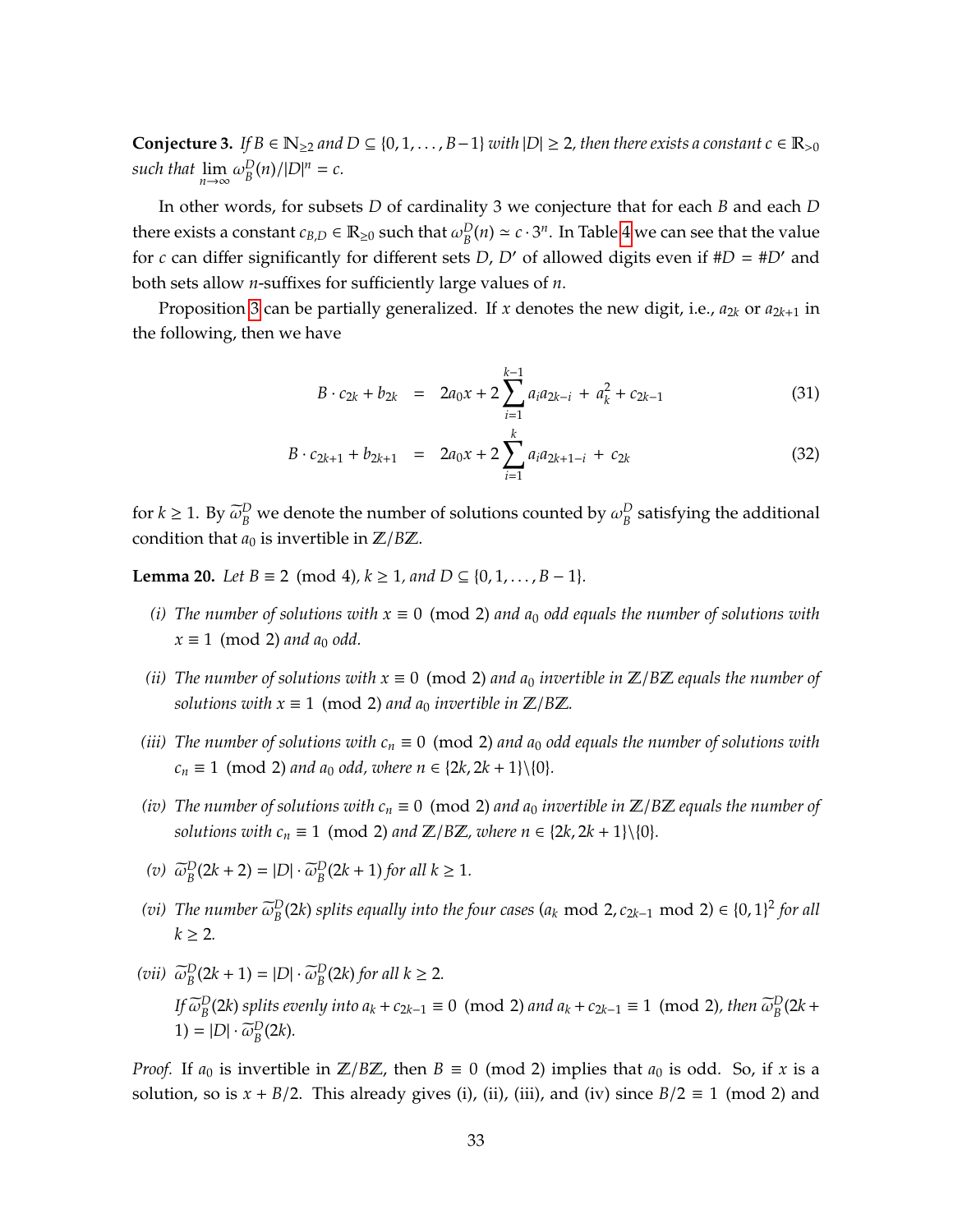$2a_0 \cdot B/2 \equiv B \pmod{2B}$  using that  $a_0$  is odd. For (v) note that  $\omega_B^D$  $B_B^D(2k+1)$  splits evenly into *c*<sub>2*k*</sub> ≡ 0 (mod 2) and *c*<sub>2*k*</sub> ≡ 1 (mod 2) if *k* > 0. Since *a*<sub>0</sub> is invertible in  $\mathbb{Z}/B\mathbb{Z}$ , for each *b*<sub>2*k*+1</sub> ∈ *D* we have  $2 \cdot \tilde{\omega}_B^D(2k+1)/2$  solutions. For (vi) we consider the situation when the digit  $a_k$ is determined by a solution  $x$ . From (ii) we conclude that those cases split equally onto  $a_k$ mod 2 ∈ {0, 1}. Now we further have to extend those *k*-digit numbers to 2*k*-digit numbers. During this process the digit  $a_k$  does not change any more, while the parities of the subsequent carryovers split half-half due to (iv). Applied iteratively, we end up with statement (vi). For (vii) we observe that (vi) implies that  $\tilde{\omega}_B^D(2k)$  splits evenly into  $a_k + c_{2k-1} \equiv 0 \pmod{2}$  and  $a_k + c_{2k-1} \equiv 1 \pmod{2}$ , so that we can proceed as for (v).

Observe that  $[3]_{10}^2 = [0]9]_{10}$  and  $[7]_{10}^2 = [4]9]_{1}0$ , i.e., for  $c_1 \equiv 0 \pmod{2}$  there are two and for  $c_1 \equiv 1 \pmod{2}$  there is none possibility. Additionally  $a_1$  is odd in both cases and  $\omega_{10}^{[7,8,9]}(3) = 2 \cdot \omega_{10}^{[7,8,9]}(2)$ . So, statements (i), (ii), (iii), and (iv) are valid for  $n \ge 1$  only. Also the condition that  $a_0$  is odd is crucial. For  $D = \{0, 4, 8\}$  consider e.g. the "pair" of solutions 002 and 502 with 3 digits. We have  $[002]_{10}^2 = [0|004]_{10}$  and  $[502]_{10}^2 = [2|004]_{10}$ , i.e., both carryovers are even. And indeed, those two solutions with 3 digits generate 12 solutions with 4 digits and not  $2 \cdot 3 = 6$  as the argument in the proof of (v) would suggest. Indeed  $\omega_{10}^{\{0,4,8\}}(4) = 144 \neq 3 \cdot 36 = 3 \cdot \omega_{10}^{\{0,4,8\}}(3).$ 

<span id="page-33-1"></span>**Corollary 2.** *Let*  $B \equiv 2 \pmod{4}$ *,*  $k \ge 1$ *, and*  $D \subseteq \{0, 1, \ldots, B-1\}$ *. Then, for each n* ≥ 3 *we have*  $\widetilde{\omega}_B^D(n) = |D|^{n-3} \cdot \widetilde{\omega}_B^D(3)$ *.* 

Let us denote the number of solutions *x* ∈ {1, . . . , *B* − 1} with  $x^2 \equiv a \pmod{B}$  by  $s_B(a)$ .<sup>[8](#page-33-0)</sup> Clearly we have

$$
\omega_B^D(1) = \sum_{d \in D} S_B(d),\tag{33}
$$

where *s*<sub>*B*</sub>(0) = 0 for all *B*  $\geq$  2. Note that we have  $\widetilde{\omega}_B^D(n) = \omega_B^D$  $B_B^D(n)$  for all  $n \ge 1$  iff  $\tilde{\omega}_B^D(1) = \omega_B^D$  $_{B}^{D}(1).$ Let us have a closer look at the special case  $B = 10$ . Here the non-zero quadratic residues are given by  $\{1, 4, 5, 6, 9\}$ . So, if e.g.  $D \cap \{1, 4, 5, 6, 9\} = \emptyset$ , then  $\omega_{10}^D(n) = 0$  for all  $n \ge 1$ . Corollary [2](#page-33-1) implies:

**Proposition 4.** *If*  $B = 10$  *and*  $D \subseteq \{0, 1, ..., B-1\}$  *with*  $D \cap \{4, 5, 6\} = \emptyset$ , then we have  $\widetilde{\omega}_{B}^{D}(n) = \omega_{B}^{D}$ *B* (*n*) *for all*  $n \geq 1$  *and*  $\omega_R^D$  $_{B}^{D}(n) = |D|^{n-3} \cdot \omega_{B}^{D}$  $_B^D(3)$  *for all*  $n \geq 3$ *.* 

So, especially Conjecture [2](#page-31-2) and several other cases of Table [4](#page-31-0) are true. Lemma [16](#page-17-1) indicates that  $\omega_{10}^{\{0,1,2\}}(n)$  is closely related with  $\omega_{10}^{\{0,4,8\}}(n)$  while the number of digits can change when going from *N* to 2*N*.

Our next aim is to define a counting function  $\alpha_R^D$  $B_B^D(n)$  for *n*-prefixes similar to  $\omega_B^D$  $B$ <sup>D</sup> for *n*suffixes. Before we give a definition of an *n*-prefix, we study a few examples. Suppose we

<span id="page-33-0"></span><sup>8</sup>Using the Chinese remainder theorem we can reduce the problem to prime powers and then to primes *B*. For odd primes the Legendre-symbol and the quadratic reciprocity law comes into play.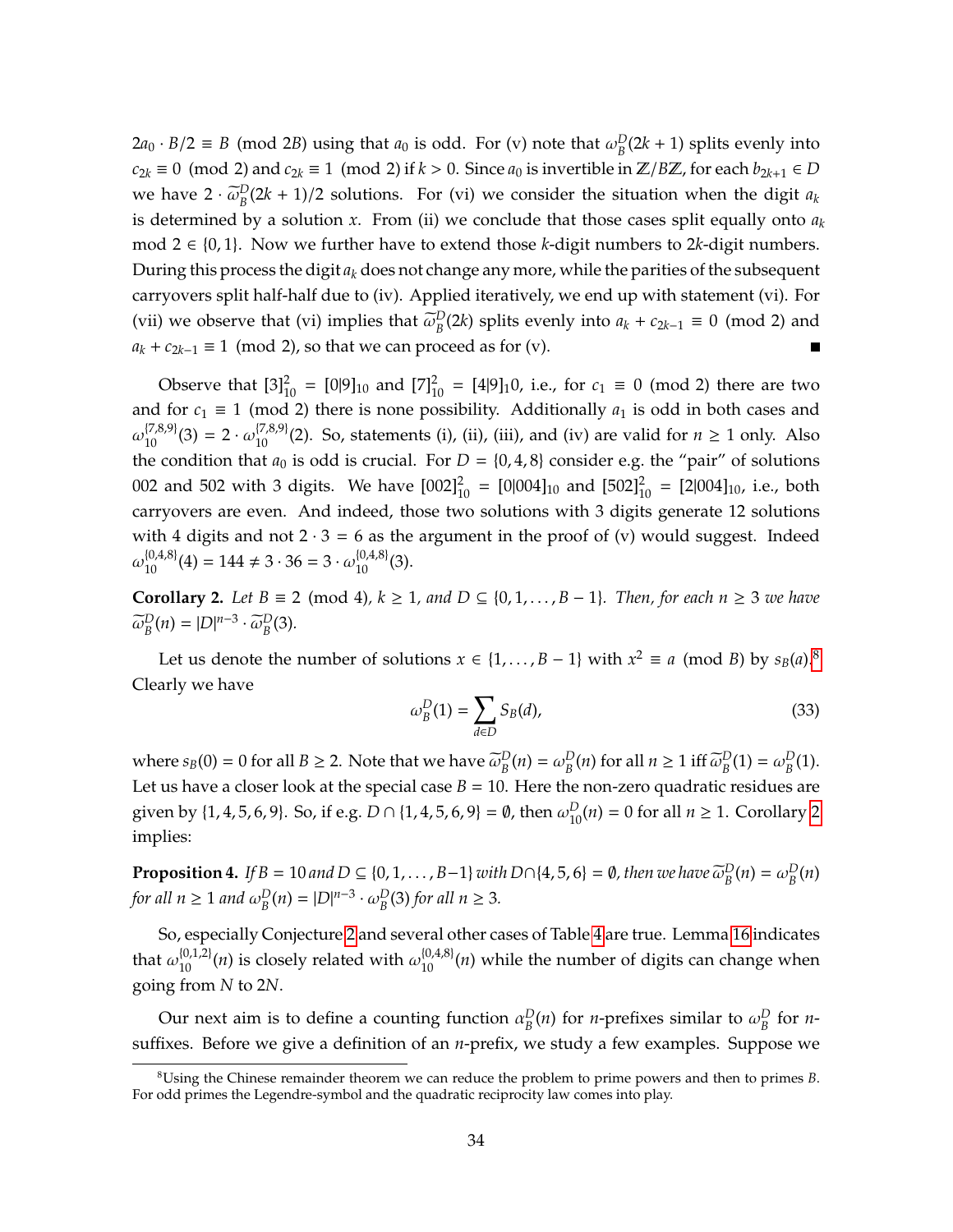want the 2-prefix to be 41. If only 4-digit squares are allowed, then

$$
\sqrt{4100} = 64.03124237
$$
 and  $\sqrt{4199} = 64.79969136$ 

shows that there is no such integer. However, is we allow 5-digit squares, then

$$
\sqrt{041000}
$$
 = 202.4845673 and  $\sqrt{041999}$  = 204.9365756

shows that we have the following two solutions

√

√

 $203^2 = 41209$  and  $204^2 = 41616$ 

both having [4, 1] as their leading two digits.

Lets us have another example and search for a number whose square starts with 569569. From √

$$
\sqrt{569569000000} = 754697.9528 \text{ and } \sqrt{569569999999} = 754698.6153
$$

we conclude that 754698 is a solution, i.e.,  $754698^2 = 569569071204$  starts with 569569. Similarly,

$$
\sqrt{05695690000000} = 2386564.476
$$
 and 
$$
\sqrt{0569569999999} = 2386566.571
$$

gives us the solutions

√

$$
2386565^2 = 5695692499225
$$
 and  $2386566^2 = 5695697272356$ .

In order to try to explain a few things we observe that

$$
\sqrt{x \cdot C + (C - 1)} - \sqrt{x \cdot C} \tag{34}
$$

is monotonically decreasing in *x* for each  $C > 0$ . We will choose  $C = B^k$ , where *B* is the basis, and will assume suitable bounds for *x*. Next we observe

$$
\sqrt{s+t} - \sqrt{s} = \frac{t}{\sqrt{s+t} + \sqrt{t}}
$$
\n(35)

for all  $s, t > 0$ . Not that the denominator of the right hand side is bounded between  $\max\{2\sqrt{t}, \sqrt{s}\}$  and  $2\sqrt{s+t}$ .

For our first cases, i.e. squares without a "leading zero" we have to choose  $C = B^k$  for some positive integer *k* and  $B^{k-1} \le x \le B^k - 1$ . With this we obtain

$$
\frac{1}{2} \leq \sqrt{x \cdot C + (C - 1)} - \sqrt{x \cdot C} < \sqrt{B},\tag{36}
$$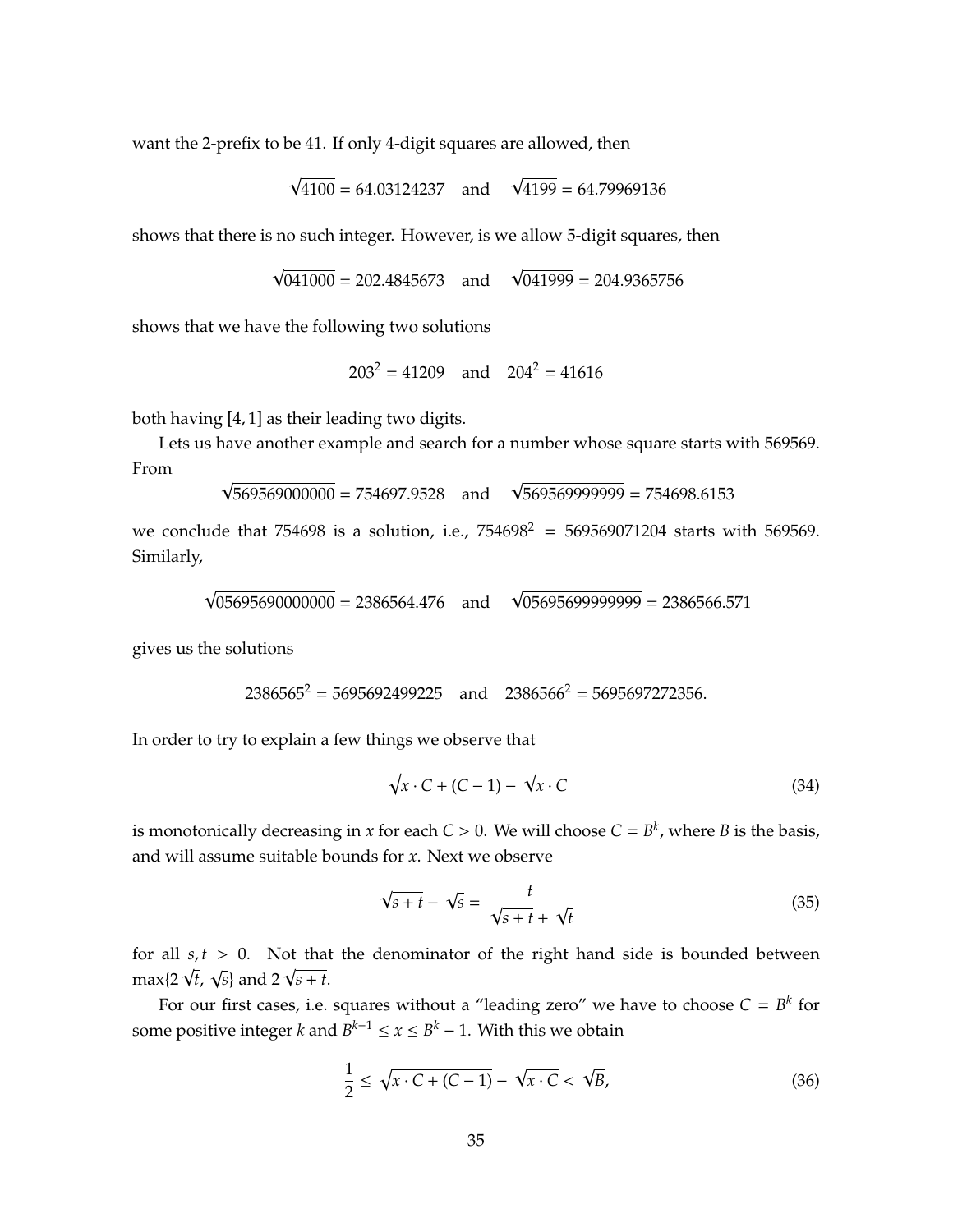i.e., we cannot guarantee a solution but there may be several solutions. For the second case we have to choose  $C = B^{k+1}$  for some positive integer *k* and  $B^{k-1} \le x \le B^k - 1$ . With this we obtain √

$$
\frac{\sqrt{B}}{2} \le \sqrt{x \cdot C + (C - 1)} - \sqrt{x \cdot C} < B,\tag{37}
$$

i.e. for  $B \ge 5$  we can always guarantee a solution, while the total number of solutions is upper bounded by *B*. Note that these estimations are valid for every sequence of leading digits, i.e., no special properties are used. So, if 0 < *D*, then there are exactly |*D*| *n* squares and if 0 ∈ *D* there are exactly  $(|D| - 1) \cdot |D|^{n-1}$  squares with the leading digits in *D* (including the possibility of a leading 0), provided that *B* is sufficiently large.

**Definition 2.** *By*  $\alpha_B^D$ *B* we denote the number of integers  $B^{n-\tfrac{1}{2}} \le x < B^{n+\tfrac{1}{2}}$  such that the first n digits *in base B of x*<sup>2</sup> *are contained in D.*

From the above we conclude

$$
\left\lfloor \frac{\sqrt{B}}{2} \right\rfloor \cdot |D|^n \le \alpha_B^D(n) \le \left( \left\lceil \frac{\sqrt{B}}{2} \right\rceil + B \right) \cdot |D|^n. \tag{38}
$$

<span id="page-35-1"></span>**Conjecture 4.** *If*  $B \in \mathbb{N}_{\geq 2}$  *and*  $D \subseteq \{0, 1, \ldots, B-1\}$  *with*  $|D| \geq 2$ *, then there exists a constant*  $c \in \mathbb{R}_{>0}$ *such that*  $\lim_{n\to\infty} \alpha_B^D$  $\binom{D}{B}(n)/|D|^n = c.$ 

## <span id="page-35-0"></span>**6 Search algorithms**

Suppose that  $P_{B,D}(n)$  is a list of all numbers  $x < B^n$  such that the last *n* digits of  $x^2$  in base *B* are contained in *D*. We can easily compute  $P_{B,D}(n + 1)$  from  $P_{B,D}(n)$  by prepending another suitable digit. As shown is Section [5](#page-29-0) the possibilities for the new digit do not need to be tried but can be computed. If we utilize the recursion from Lemma [1](#page-2-1) and also store the carryovers, then  $P_{B,D}(n)$  can be computed in  $#P_{B,D}(n) \cdot O(n)$  operations, which equals  $O(n \cdot |D|^n)$  operations if Conjecture [3](#page-32-0) is true. If we use depth-first search than be space requirement is just *O*(*n*). We may also compute all *n*-digit number in base *B* such that there squares consist of digits in *D* only. To this end we have just compute the leading *n* digits for all elements of  $P_{B,D}(n)$  using the recursion from Lemma [1.](#page-2-1) Since the number of candidates while decrease asymptotically, the algorithm will still need  $#P_{B,D}(n) \cdot O(n)$  operations only.

For exhaustive lists of *n*-prefixes we just have to loop over all  $|D|^n$  choices for the leading *n* digits of the square and compute bounds for the square roots. From Inequality [\(4\)](#page-35-1) we conclude that *n* · |*D*| *<sup>n</sup>* operations are needed. Again, if we use depth-first search than be space requirement is just *O*(*n*).

Since the conjectures order of magnitude of  $\omega^D_{\text{\tiny R}}$  $_B^D(n)$  as well as  $\alpha_B^D$  $B_B^D(n)$  is  $O(|D|^n)$ , computing the first*s* digits using prefixed and the last *n*−*s* digits using suffixes, we end up with *O*(*n*·|*D*| *n* ) operations, i.e.,  $O(n \cdot 3^n)$  operations in our situation where  $\#D = 3$ . Slightly more sophisticated,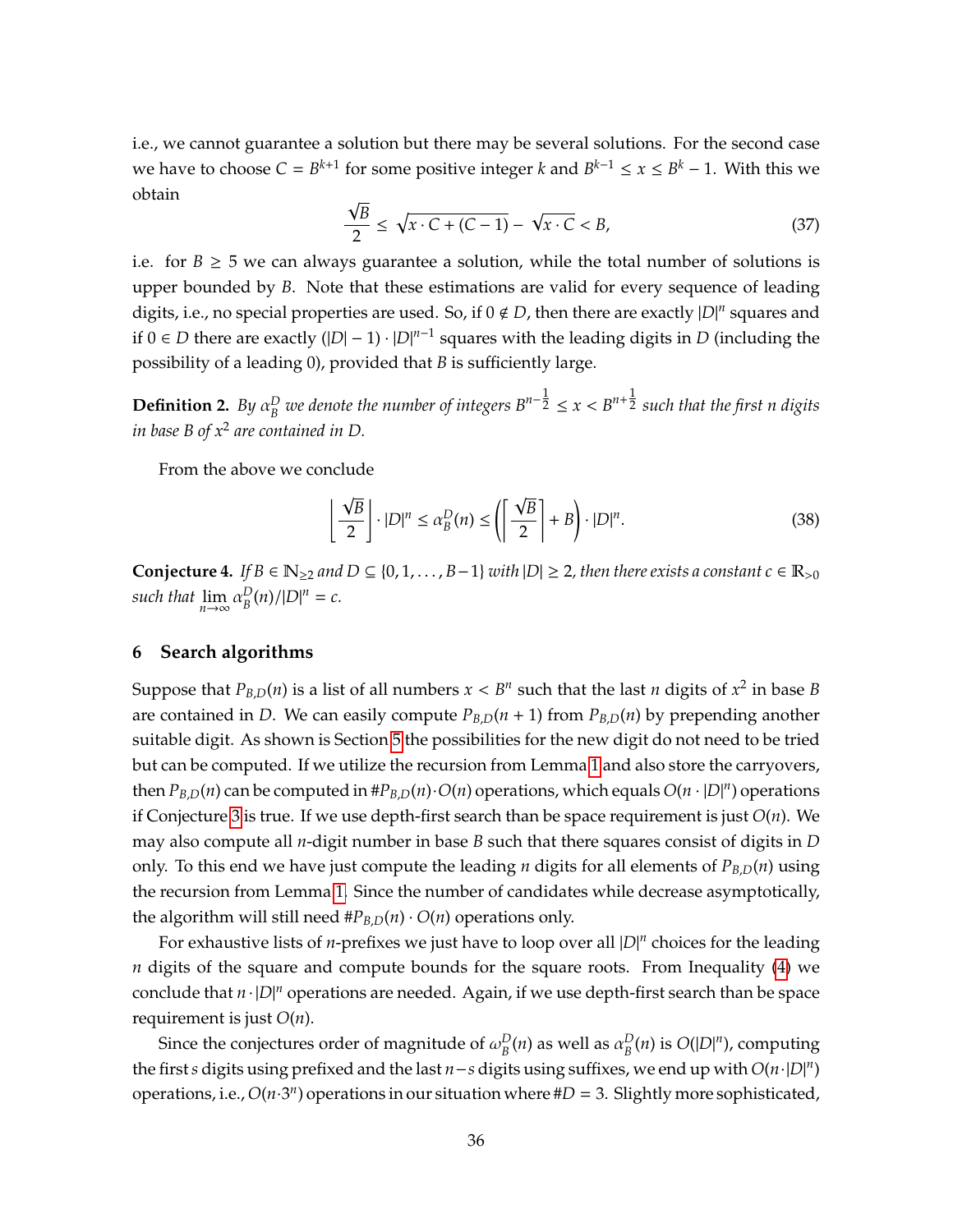we can compute lists of *p*-digit prefixes and *s*-digit suffixes, so that they overlap in *q* digits, see e.g. <http://djm.cc/rpa-output/arithmetic/digits/squares/three.digits.s>. Sticking to  $\#D = 3$  and assuming the truth of Conjecture [3,](#page-32-0) the computation of the two lists need  $O(n \cdot 3^p)$ and  $O(n \cdot 3^s)$  operations, respectively. If we assume that the overlaps scatter almost evenly over the 10<sup>*q*</sup> possible buckets for *B* = 10, then combining all possibilities needs  $O(n \cdot 3^{p+s}/10^q)$ operations. Choosing  $p = s = \ln 10/(2 \ln 10 - \ln 3) \cdot n$  and  $q = \ln(3)/\ln(10) \cdot n$  yields a search algorithm that needs roughly  $O(n \cdot 3^{0.657n})$  operations. The big drawback is that the space requirements are of the same order of magnitude. However, if we compute lists of *k*-suffixes, *k*-prefixes, loop over all *O*(32*<sup>k</sup>* ) combinations, and apply the just described algorithm for the central *n* digits, then we end up with a search algorithm using  $O((n+k)\cdot3^{2k+0.657n})$  operations and  $O(n \cdot 3^{0.657n})$  space for checking all numbers with at most  $n + 2k$  digits.

Let us consider the following heuristic argument. For a given base  $B \ge 2$  and a subset  $D \subseteq \{0, 1, \ldots, B-1\}$  of allowed digits we assume that there exist constants  $c_1, c_2 \in \mathbb{R}_{\geq 0}$  such that the number of *k*-suffixes is roughly  $c_1 \cdot |D|^k$  and the number of *m*-prefixes is roughly  $c_2 \cdot |D|^m$ . Combining an *m*-prefix with a *k*-suffix gives an *n*-digit root *r*, where  $n = m + k$ . By construction the last *k* digits of  $r^2$  are contained in *D*. If the carryovers don't interfere, then also the first *m* digits of  $r^2$  are contained in *D*. Noting that  $r^2$  contains either  $2n - 1$  or  $2n$ digits, the  $n - 1$  or *n* digits in the center have to be checked. For each digit we assume an independent probability of |*D*|/*B*. Under this assumptions the expectation for an *n*-digit root *r* with  $\omega_B(r^2) = D$  is given by

$$
c_1c_2|D|^n \cdot \left(\frac{|D|}{B}\right)^{n-s} = c_1c_2 \cdot \frac{|D|^{2n-s}}{B^{n-s}},\tag{39}
$$

where  $s \in \{0, 1\}$ . For simplicity we assume  $s = 0$ , so that the expectation is roughy  $c_1 c_2 \left(\frac{|D|^2}{B}\right)$ *B n* . By summing we conclude that the expected number of root solutions with at least *n* digits is given by

$$
c_1c_2\left(\frac{|D|^2}{B}\right)^n \cdot \frac{B}{B-|D|}.\tag{40}
$$

For  $B = 10$  and  $|D| = 3$  this expectation tends to zero for increasing *n*, so that the existence of infinite patterns shows that our independence assumption is wrong in general. Nevertheless the corresponding estimations are not too bad in many cases as shown exemplarily in Table [5.](#page-37-0) Here we have chosen the values for *c*<sup>1</sup> and *c*<sup>2</sup> according to the number of 10-suffixes and 10 prefixes. We give counts for the number of sporadic root solutions of length 25 or length between 10 and 25. Estimations are stated for the cases of  $20-$ , > 25, and  $10-25$  digits. Removing the solutions from infinite patterns certainly has an effect, so that we mark the triples *D* of allowed digits that permit infinite patterns in bold face. Triples *D* where  $c_1c_2$  is relatively large allow infinite patterns in many cases. A notably exception is  $D = \{1, 4, 6\}$ , which seems to allow no infinite pattern but many sporadic solutions. Here we have  $c_1c_2 =$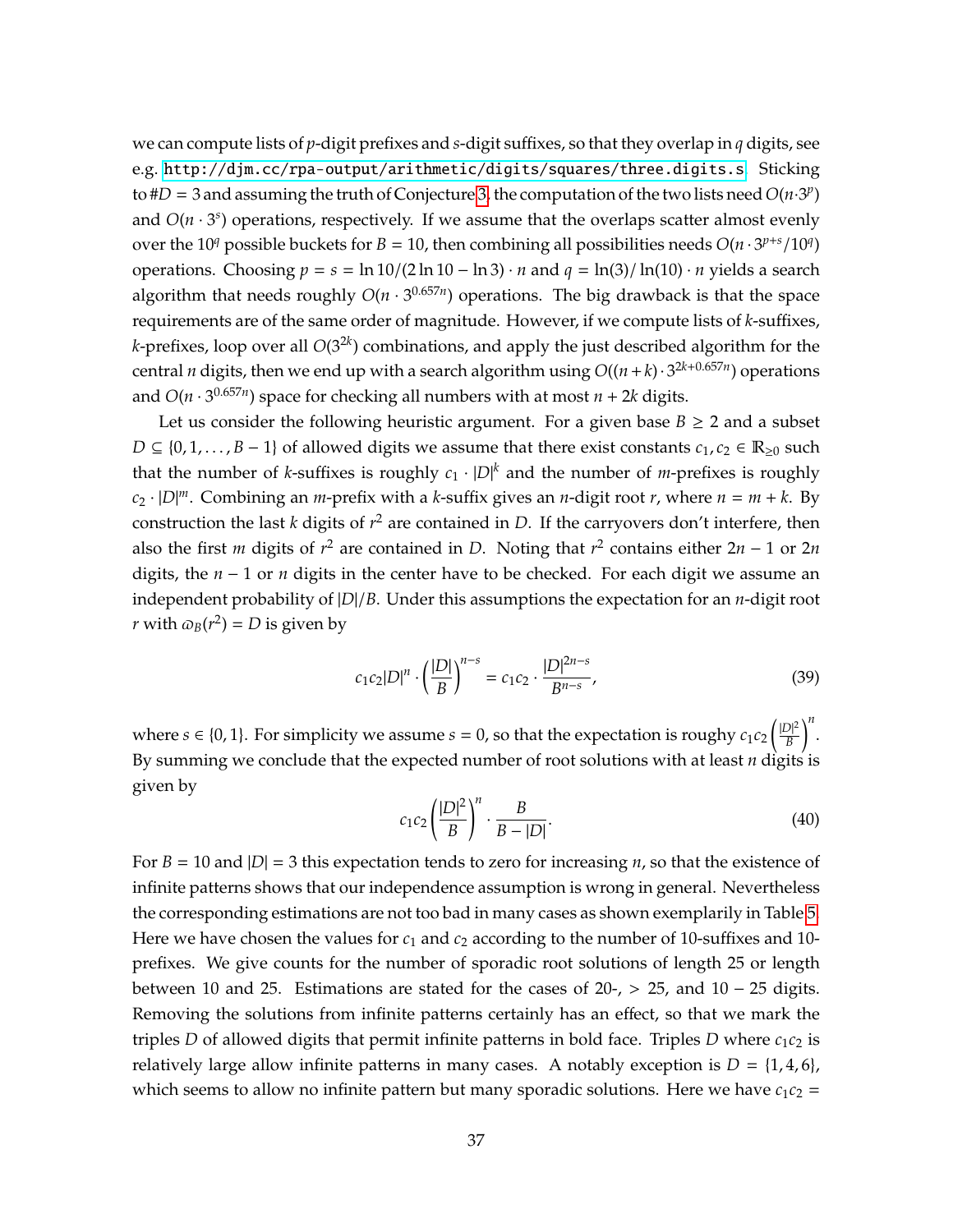<span id="page-37-0"></span>

| $\overline{D}$                 | $c_1$        | c <sub>2</sub> | #25-digit                     | est. 20-digit | $est. > 25$ -digit | est. $10 - 25$ -digit | $#10-25$ -digit                  |
|--------------------------------|--------------|----------------|-------------------------------|---------------|--------------------|-----------------------|----------------------------------|
| ${0, 1, 2}$<br>${0, 1, 3}$     | 0.89<br>0.30 | 1.79<br>2.08   | 8<br>$\boldsymbol{0}$         | 0.19<br>0.08  | 1.03<br>0.40       | 4.52<br>1.75          | 4<br>0                           |
| ${0, 1, 4}$                    | 2.10         | 2.17           | 25                            | 0.55          | 2.94               | 12.94                 | 13                               |
| $\{0, 1, 5\}$                  | 0.30         | 2.13           | $\frac{5}{7}$                 | 0.08          | 0.41               | 1.79                  | 3<br>5                           |
| ${0, 1, 6}$<br>$\{0, 1, 7\}$   | 1.37<br>0.30 | 2.09<br>2.02   | $\overline{2}$                | 0.35<br>0.07  | 1.85<br>0.39       | 8.13<br>1.70          | $\,1\,$                          |
| ${0, 1, 8}$                    | 1.19         | 2.00           | 6                             | 0.29          | 1.53               | 6.73                  | $\bf{4}$                         |
| $\{0, 1, 9\}$                  | 0.59         | 1.93<br>1.94   | $\mathbf{1}$<br>9             | 0.14          | 0.74               | 3.25                  | $\mathbf{1}$<br>$\overline{2}$   |
| ${0, 2, 4}$<br>${0, 2, 5}$     | 1.04<br>2.96 | 2.05           | 31                            | 0.25<br>0.74  | 1.31<br>3.93       | 5.75<br>17.28         | 15                               |
| ${0, 2, 9}$                    | 0.89         | 2.62           | 9                             | 0.28          | 1.50               | 6.61                  | $\overline{5}$                   |
| $\{0, 3, 4\}$<br>$\{0, 3, 6\}$ | 0.93<br>0.46 | 1.84<br>2.12   | 6<br>$\overline{2}$           | 0.21<br>0.12  | 1.11<br>0.63       | 4.86<br>2.77          | $\overline{2}$<br>$\overline{c}$ |
| $\{0, 3, 9\}$                  | 0.30         | 2.75           | $\,1$                         | 0.10          | 0.53               | 2.32                  | $\boldsymbol{0}$                 |
| $\{0, 4, 5\}$                  | 0.92         | 1.70           | 10                            | 0.19          | 1.01               | 4.43                  | 5                                |
| ${0, 4, 6}$<br>$\{0, 4, 7\}$   | 1.62<br>0.90 | 1.86<br>1.99   | 13<br>$\overline{\mathbf{c}}$ | 0.37<br>0.22  | 1.95<br>1.16       | 8.58<br>5.10          | 9<br>$\,1\,$                     |
| ${0, 4, 8}$                    | 1.78         | 2.16           | 9                             | 0.47          | 2.48               | 10.93                 | 5                                |
| ${0, 4, 9}$                    | 2.05         | 2.74           | 8<br>$\mathbf{1}$             | 0.68          | 3.63<br>0.39       | 15.96<br>1.69         | 6<br>$\mathbf{1}$                |
| $\{0, 5, 6\}$<br>$\{0, 5, 9\}$ | 0.38<br>0.30 | 1.57<br>2.62   | $\overline{c}$                | 0.07<br>0.09  | 0.50               | 2.20                  | $\overline{c}$                   |
| $\{0, 6, 7\}$                  | 0.44         | 1.47           | $\overline{4}$                | 0.08          | 0.42               | 1.84                  | $\mathbf{1}$                     |
| $\{0, 6, 9\}$<br>$\{0, 7, 9\}$ | 1.36<br>0.30 | 2.44<br>2.19   | 4<br>$\,1$                    | 0.40<br>0.08  | 2.15<br>0.42       | 9.44<br>1.85          | $\mathbf{1}$<br>$\,1\,$          |
| $\{0, 8, 9\}$                  | 1.19         | 1.50           | 2                             | 0.22          | 1.15               | 5.03                  | $\mathbf{1}$                     |
| $\{1, 2, 3\}$                  | 0.59         | 2.43           | 12                            | 0.17          | 0.93               | 4.09                  | 5                                |
| ${1, 2, 4}$<br>${1, 2, 5}$     | 1.87<br>2.07 | 2.84<br>3.00   | 19<br>29                      | 0.65<br>0.76  | 3.44<br>4.02       | 15.13<br>17.65        | 8<br>17                          |
| ${1, 2, 6}$                    | 1.03         | 3.00           | 12                            | 0.38          | 2.00               | 8.80                  | 3                                |
| $\{1, 2, 7\}$                  | 0.59         | 3.00           | $\overline{4}$                | 0.22          | 1.15               | 5.06                  | $\overline{c}$                   |
| ${1, 2, 8}$<br>${1, 2, 9}$     | 0.89<br>1.19 | 2.92<br>2.91   | 11<br>12                      | 0.32<br>0.42  | 1.68<br>2.23       | 7.38<br>9.80          | 6<br>4                           |
| $\{1, 3, 4\}$                  | 0.79         | 2.77           | 9                             | 0.27          | 1.41               | 6.20                  | 4                                |
| ${1, 3, 6}$                    | 1.54         | 3.28           | 18                            | 0.61          | 3.26               | 14.32                 | 6                                |
| $\{1, 3, 8\}$<br>$\{1, 4, 5\}$ | 0.30<br>0.57 | 3.32<br>2.85   | $\overline{2}$<br>8           | 0.12<br>0.20  | 0.64<br>1.05       | 2.80<br>4.61          | $\mathbf{1}$<br>$\bf{4}$         |
| $\{1, 4, 6\}$                  | 2.46         | 3.18           | 38                            | 0.95          | 5.05               | 22.22                 | 21                               |
| $\{1, 4, 7\}$                  | 0.78         | 3.34           | 8                             | 0.32          | 1.68               | 7.38                  | 5                                |
| ${1, 4, 8}$<br>$\{1, 4, 9\}$   | 2.02<br>0.91 | 3.36<br>3.55   | 21<br>9                       | 0.83<br>0.39  | 4.39<br>2.08       | 19.30<br>9.15         | 13<br>3                          |
| $\{1, 5, 6\}$                  | 1.47         | 2.74           | 22                            | 0.49          | 2.59               | 11.40                 | 15                               |
| $\{1, 5, 8\}$<br>$\{1, 6, 7\}$ | 0.30<br>1.45 | 3.23<br>2.64   | $\overline{4}$<br>$\,$ 8 $\,$ | 0.12<br>0.47  | 0.62<br>2.48       | 2.72<br>10.89         | 3<br>$\,1\,$                     |
| $\{1, 6, 8\}$                  | 1.37         | 3.00           | 21                            | 0.50          | 2.65               | 11.66                 | 9                                |
| $\{1, 6, 9\}$                  | 2.06         | 3.35           | 21                            | 0.84          | 4.46               | 19.62                 | 11                               |
| $\{1, 7, 8\}$<br>$\{1, 8, 9\}$ | 0.30<br>0.59 | 2.53<br>2.49   | 3<br>8                        | 0.09<br>0.18  | 0.48<br>0.95       | 2.13<br>4.20          | $\boldsymbol{0}$<br>3            |
| $\{2, 3, 4\}$                  | 0.86         | 2.07           | 8                             | 0.22          | 1.15               | 5.05                  | $\overline{\mathbf{c}}$          |
| $\{2, 3, 5\}$                  | 1.48         | 2.41           | 12                            | 0.43          | 2.31               | 10.14                 | $\overline{2}$                   |
| $\{2, 3, 6\}$<br>$\{2, 3, 9\}$ | 0.40<br>0.59 | 2.62<br>2.66   | 3<br>11                       | 0.13<br>0.19  | 0.67<br>1.02       | 2.94<br>4.47          | 3<br>5                           |
| $\{2, 4, 5\}$                  | 2.44         | 2.35           | 18                            | 0.70          | 3.70               | 16.28                 | 13                               |
| $\{2, 4, 6\}$                  | 1.43         | 2.63           | 13                            | 0.46          | 2.43               | 10.69                 | 6                                |
| $\{2, 4, 7\}$<br>$\{2, 4, 8\}$ | 0.79<br>1.05 | 2.83<br>2.85   | $\sqrt{2}$<br>11              | 0.27<br>0.36  | 1.44<br>1.93       | 6.35<br>8.50          | $\overline{c}$<br>7              |
| $\{2, 4, 9\}$                  | 1.87         | 3.05           | 24                            | 0.70          | 3.70               | 16.25                 | 11                               |
| $\{2, 5, 6\}$                  | 4.29<br>1.48 | 2.52<br>2.80   | 35<br>12                      | 1.31<br>0.50  | 6.98<br>2.68       | 30.68<br>11.79        | 16<br>$\bf{4}$                   |
| $\{2, 5, 7\}$<br>$\{2, 5, 8\}$ | 1.48         | 3.02           | 15                            | 0.54          | 2.90               | 12.73                 | 10                               |
| $\{2, 5, 9\}$                  | 2.07         | 3.28           | 17                            | 0.83          | 4.40               | 19.33                 | 5                                |
| $\{2, 6, 7\}$<br>$\{2, 6, 9\}$ | 0.53<br>0.91 | 2.45<br>3.13   | $\bf{4}$<br>13                | 0.16<br>0.35  | 0.85<br>1.84       | 3.72<br>8.09          | 3<br>8                           |
| $\{2, 7, 9\}$                  | 0.59         | 2.86           | 6                             | 0.21          | 1.10               | 4.82                  | 3                                |
| ${2, 8, 9}$                    | 0.89         | 2.44           | 6                             | 0.26          | 1.40               | 6.17                  | 3                                |
| $\{3, 4, 5\}$<br>$\{3, 4, 6\}$ | 0.48<br>1.22 | 1.93<br>2.20   | 11<br>12                      | 0.11<br>0.33  | 0.60<br>1.74       | 2.62<br>7.64          | 5<br>5                           |
| $\{3, 4, 7\}$                  | 0.69         | 2.44           | 5                             | 0.21          | 1.10               | 4.82                  | $\bf{4}$                         |
| $\{3, 4, 8\}$                  | 0.91<br>0.76 | 2.45<br>2.54   | $\overline{7}$<br>$\,4\,$     | 0.27<br>0.23  | 1.44<br>1.24       | 6.35<br>5.47          | 5<br>$\,1$                       |
| $\{3, 4, 9\}$<br>$\{3, 5, 6\}$ | 0.94         | 2.11           | 14                            | 0.24          | 1.29               | 5.67                  | $\bf{4}$                         |
| $\{3, 6, 7\}$                  | 0.98         | 2.29           | 5                             | 0.27          | 1.45               | 6.37                  | $\overline{\mathbf{c}}$          |
| $\{3, 6, 8\}$<br>$\{3, 6, 9\}$ | 0.44<br>1.61 | 2.54<br>2.85   | $\bf{4}$<br>13                | 0.14<br>0.56  | 0.72<br>2.96       | 3.18<br>13.00         | 3<br>6                           |
| $\{3, 8, 9\}$                  | 0.30         | 2.22           | 4                             | 0.08          | 0.42               | 1.86                  | $\overline{c}$                   |
| ${4, 5, 6}$                    | 1.41         | 1.77           | 21                            | 0.30          | 1.61               | 7.08                  | $11\,$                           |
| $\{4, 5, 7\}$<br>${4, 5, 8}$   | 0.46<br>0.92 | 2.02<br>2.24   | 8<br>6                        | 0.11<br>0.25  | 0.60<br>1.33       | 2.63<br>5.83          | 3<br>$\overline{2}$              |
| $\{4, 5, 9\}$                  | 0.61         | 2.34           | 6                             | 0.17          | 0.92               | 4.06                  | $\overline{c}$                   |
| ${4, 6, 7}$                    | 1.08         | 1.96           | 7                             | 0.26          | 1.37               | 6.02                  | 6                                |
| $\{4, 6, 8\}$<br>${4, 6, 9}$   | 1.63<br>2.39 | 2.19<br>2.56   | 11<br>16                      | 0.44<br>0.74  | 2.31<br>3.94       | 10.17<br>17.34        | $\bf{4}$<br>9                    |
| $\{4, 7, 8\}$                  | 0.91         | 2.12           | 4                             | 0.23          | 1.24               | 5.45                  | $\,2$                            |
| $\{4, 7, 9\}$                  | 0.74         | 2.50           | 3<br>9                        | 0.23          | 1.20<br>2.98       | 5.28<br>13.09         | $\,1\,$<br>$\,1\,$               |
| ${4, 8, 9}$<br>${5, 6, 7}$     | 2.11<br>0.78 | 2.18<br>1.61   | $\overline{7}$                | 0.56<br>0.15  | 0.81               | 3.56                  | 6                                |
| ${5, 6, 8}$                    | 0.33         | 1.84           | $\,1$                         | 0.07          | 0.39               | 1.71                  | $\boldsymbol{0}$                 |
| ${5, 6, 9}$<br>${5, 8, 9}$     | 1.46<br>0.30 | 2.07<br>1.97   | 9<br>$\overline{\mathbf{c}}$  | 0.37<br>0.07  | 1.96<br>0.38       | 8.61<br>1.66          | 3<br>$\mathbf 1$                 |
| $\{6, 7, 8\}$                  | 0.44         | 1.49           | $\boldsymbol{0}$              | 0.08          | 0.42               | 1.87                  | $\boldsymbol{0}$                 |
| $\{6, 7, 9\}$                  | 1.54         | 1.73           | 11                            | 0.32          | 1.73               | 7.58                  | 7                                |
| ${6, 8, 9}$<br>$\{7, 8, 9\}$   | 1.41<br>0.30 | 1.70<br>1.41   | 12<br>$\mathbf{1}$            | 0.29<br>0.05  | 1.55<br>0.27       | 6.80<br>1.19          | $\overline{4}$<br>$\mathbf 1$    |

Table 5: Estimations for the number of sporadic solutions.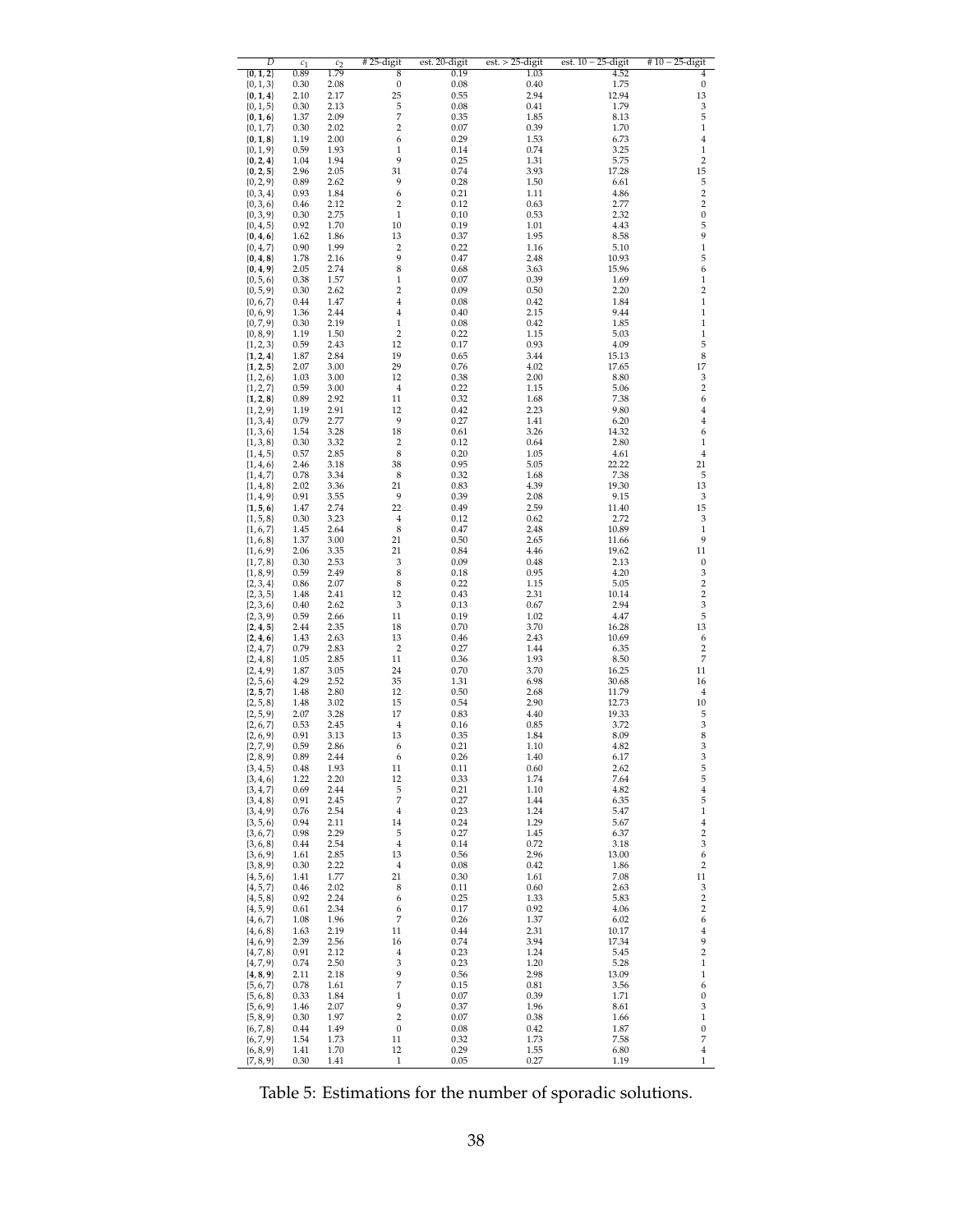7.82, the estimated number of solutions with 10 − 25 digits is 22.22 and there are indeed 21 of them. The estimation for the number of solutions with more than 25 digits is even as large as 5.05, so that searching more extensively seems to make sense.

## **References**

- <span id="page-38-2"></span>[1] M. A. Bennett and A.-M. Scheerer. Squares with three nonzero digits. In *Number Theory– Diophantine Problems, Uniform Distribution and Applications*, pages 83–108. Springer, 2017.
- <span id="page-38-5"></span>[2] J.-M. De Koninck. *Those fascinating numbers*. American Mathematical Soc., 2009.
- <span id="page-38-1"></span>[3] R. K. Guy. *Unsolved problems in number theory*, volume I of *Probem books in mathematics*. Springer-Verlag, 1994.
- <span id="page-38-0"></span>[4] I. Vardi. *Computational recreations in Mathematica*. Addison Wesley Longman Publishing Co., Inc., 1991.

## **Appendix**

### <span id="page-38-3"></span>**A** Results for base  $B = 9$

In Table [6](#page-39-0) we list a few infinite patterns in base  $B = 9$ . Since  $B = 3^2$  we have  $\varphi_9((3N)^2) =$  $\varphi_9(N^2)$  ∪ {0}. So, for the cases 0 ∈ *D* of allowed digits we assume that 3 does not divide *N*. A corresponding "dual pattern" always exists and can be constructed easily. For applications of Theorem [1](#page-16-1) with  $u = 1$  we only give three examples. Due to the relation between examples with decimal digits in  $\{0, 1, 2\}$  and those with decimal digits in  $\{0, 4, 8\}$ , see Lemma [16,](#page-17-1) we have dropped the patterns for the latter. Patterns constructed by Lemma [12](#page-12-0) come in pairs if *r*  $\neq$  *s* and we only state the examples with *r*  $\leq$  *s* or *r*  $>$  *s* if *s* would be divisible by 3 otherwise.

#### <span id="page-38-4"></span>**Lemma 21.** *For*  $B = 9$  *let*

$$
N_1 = \left[1, \underbrace{0, \ldots, 0}_{k \text{ times}}, 2, \underbrace{0, \ldots, 0}_{n \text{ times}}, 2, \underbrace{0, \ldots, 0}_{k \text{ times}}, 1\right]_B = 1 + 2 \cdot B^{k+1} + 2 \cdot B^{n+k+2} + 1 \cdot B^{n+2k+3}
$$

*and*

$$
N_2 = \left[2, \underbrace{0, \ldots, 0}_{k \text{ times}}, 1, \underbrace{0, \ldots, 0}_{n \text{ times}}, 1, \underbrace{0, \ldots, 0}_{k \text{ times}}, 2\right]_B = 2 + 1 \cdot B^{k+1} + 1 \cdot B^{n+k+2} + 2 \cdot B^{n+2k+3}.
$$

Then,  $N_1^2$  and  $N_2^2$  have digits in  $\{0, 1, 4\}$  in base B if

*k* + *n* + 2, 2*k* + 2, 2*k* + *n* + 3, 2*k* + *n* + 4, 2*k* + 2*n* + 4, *and* 3*k* + *n* + 4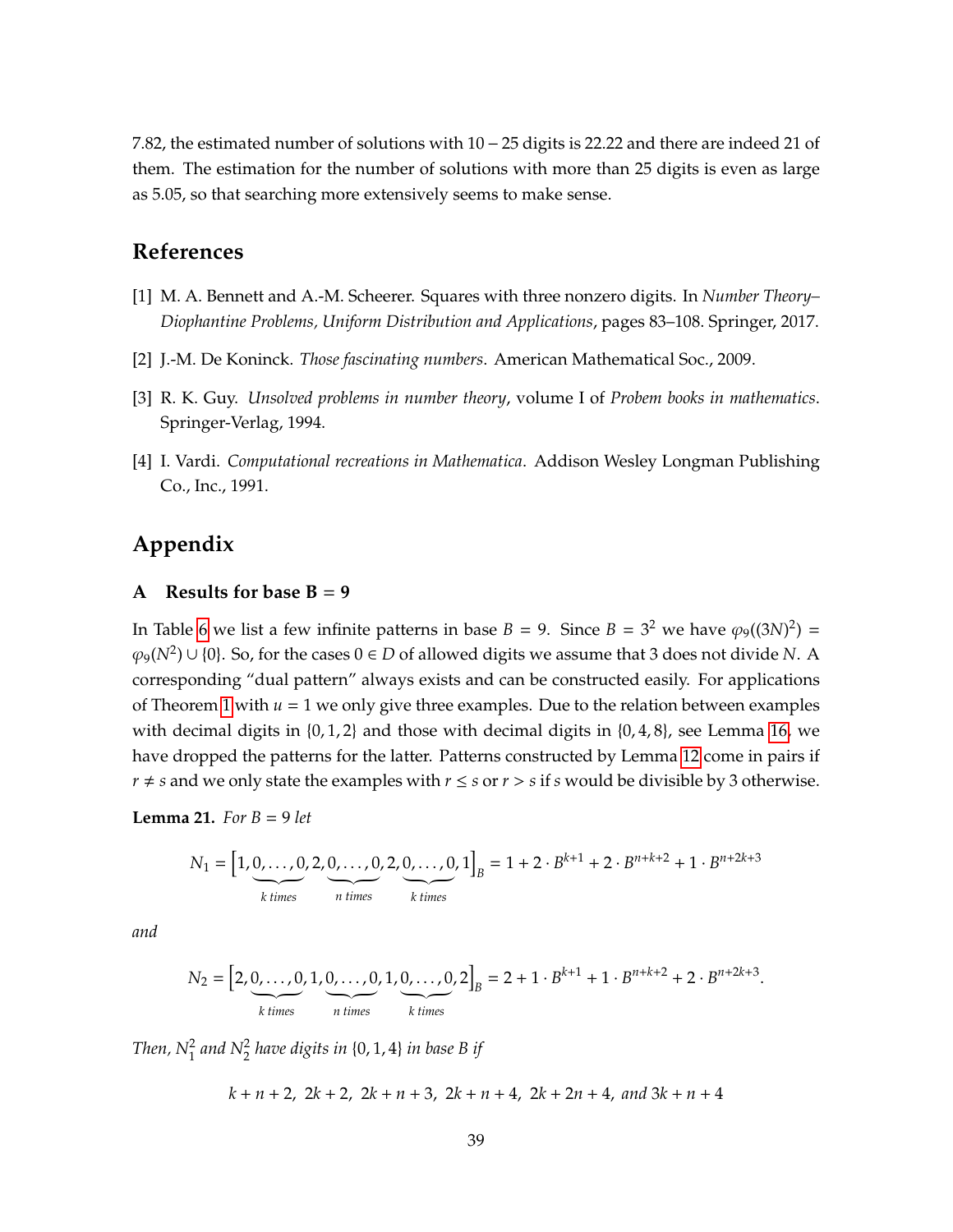<span id="page-39-0"></span>

| pattern                                  | condition                  | D             | explanation                                           |
|------------------------------------------|----------------------------|---------------|-------------------------------------------------------|
| $1(0)_n 1$                               | $n \geq 0$                 | $\{0, 1, 2\}$ | Theorem 1 with $u = 1$                                |
| $1(0)_n 1(0)_{n+1} 1$                    | $n \geq 0$                 | $\{0, 1, 2\}$ | Theorem 1 with $u = 1$                                |
| $1(0)_{n}11$                             | $n \geq 1$                 | $\{0, 1, 2\}$ | Theorem 1 with $u = 1$                                |
| $1(0)_n 1(0)_n 4(0)_n 1(0)_n 1$          | $n \geq 1$                 | $\{0, 1, 2\}$ | Lemma 22                                              |
| $1(0)_n 5(0)_n 1$                        | $n \geq 1$                 | $\{0, 1, 3\}$ | Lemma 17 with $(r_0, r_1, r_2; c) = (1, 5, 1; 0)$     |
| $1(0)_n 16(0)_n 1$                       | $n \geq 1$                 | $\{0, 1, 3\}$ | Lemma 17 with $(r_0, r_1, r_2; c) = (1, 15, 1; 1)$    |
| $1(0)_n 2$                               | $n \geq 0$                 | $\{0, 1, 4\}$ | Lemma 12 with $r = 1$ , $s = 2$                       |
| $1(0)_n 2(0)_k 2(0)_n 1$                 | $n > k \geq 1$             | $\{0, 1, 4\}$ | Lemma 21                                              |
| $2(0)_n 1(0)_k 1(0)_n 2$                 | $n > k \geq 1$             | $\{0, 1, 4\}$ | Lemma 21                                              |
| $1(0)_n 20222(0)_{n+3}1$                 | $n \geq 1$                 | $\{0, 1, 4\}$ | Lemma 17 with $(r_0, r_1, r_2; c) = (1, 13304, 1; 1)$ |
| 21(0) <sub>n</sub> 85(0) <sub>n</sub> 21 | $n \geq 1$                 | $\{0, 1, 4\}$ | Lemma 17 with $(r_0, r_1, r_2; c) = (19, 77, 19; 1)$  |
| $3(0)_n 1$                               | $n \geq 0$                 | $\{0, 1, 6\}$ | Lemma 12 with $r = 3$ , $s = 1$                       |
| $126(0)_n38$                             | $n \geq 2$                 | $\{0, 1, 6\}$ | Lemma 12 with $r = 105$ , $s = 35$                    |
| $1(0)_n8$                                | $n \geq 0$                 | $\{0, 1, 7\}$ | Lemma 12 with $r = 1$ , $s = 8$                       |
| $4(0)_n8$                                | $n \geq 0$                 | $\{0, 1, 7\}$ | Lemma 12 with $r = 4$ , $s = 8$                       |
| $8(0)_n 10434$                           | $n \geq 2$                 | $\{0, 1, 7\}$ | Lemma 12 with $r = 8$ , $s = 6916$                    |
| $8(0)_n 4(0)_n 8$                        | $n \geq 1$                 | $\{0, 1, 7\}$ | Lemma 17 with $(r_0, r_1, r_2; c) = (8, 4, 8; 0)$     |
| $8(0)_n 10434(0)_{n+2}8$                 | $n \geq 2$                 | $\{0, 1, 7\}$ | Lemma 17 with $(r_0, r_1, r_2; c) = (8, 6916, 8; 2)$  |
| $1(0)_{n+1}8(0)_n1$                      | $n \geq 1$                 | $\{0, 1, 7\}$ | Lemma 17 with $(r_0, r_1, r_2; c) = (1, 8, 1; 0)$     |
| $8(0)_n 104(0)_{n+2}8$                   | $n \geq 2$                 | $\{0, 1, 7\}$ | Lemma 17 with $(r_0, r_1, r_2; c) = (8, 85, 8; 0)$    |
| $(8)_n 5(0)_n 1$                         | $n \geq 1$                 | $\{0, 1, 8\}$ | Lemma 23                                              |
| $1(0)m(8)k5(0)k1$                        | $2 \leq k + 1 \leq m < 2k$ | $\{0, 1, 8\}$ | Lemma 24                                              |
| $(4)_{n}5$                               | $n \geq 1$                 | $\{2, 6, 7\}$ | Section 3.1                                           |

Table 6: Explanations for some infinite patterns in base  $B = 9$ .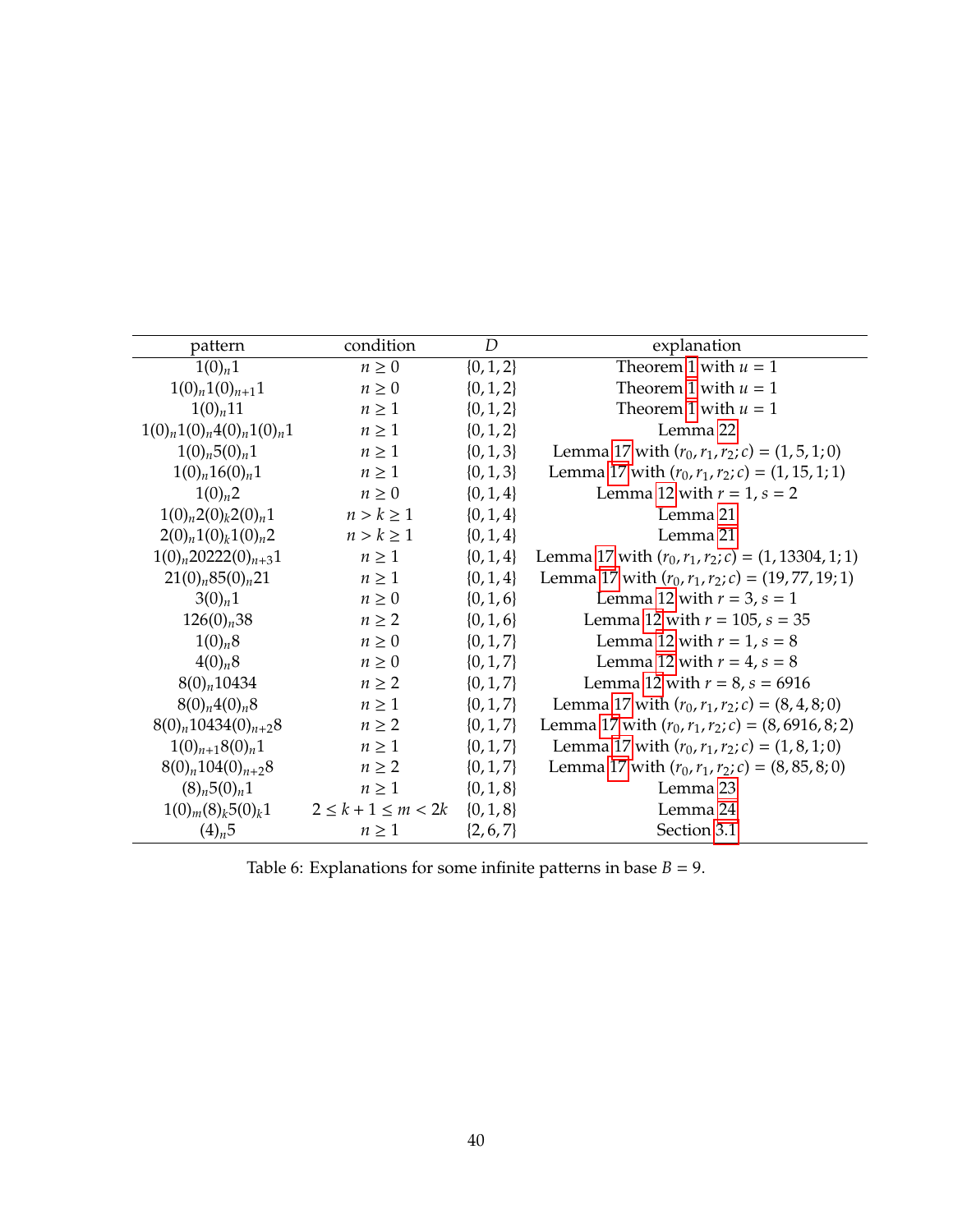are pairwise different. The conditions are e.g. satisfied if  $k > n$ .

*Proof.* We have

$$
N_1^2 = 1 + 4 \cdot B^{k+1} + 4 \cdot B^{k+n+2} + 4 \cdot B^{2k+2} + 10 \cdot B^{2k+n+3} + 4 \cdot B^{2k+2n+4} + 4 \cdot B^{3k+n+4} + 4 \cdot B^{3k+2n+5} + 1 \cdot B^{4k+2n+6}
$$

and

$$
N_2^2 = 4 + 4 \cdot B^{k+1} + 4 \cdot B^{k+n+2} + 1 \cdot B^{2k+2} + 10 \cdot B^{2k+n+3} + 1 \cdot B^{2k+2n+4} + 4 \cdot B^{3k+n+4} + 4 \cdot B^{3k+2n+5} + 4 \cdot B^{4k+2n+6}.
$$

In base *B* = 9 we can replace the terms  $10 \cdot B^{2k+n+3}$  by  $1 \cdot B^{2k+n+3} + 1 \cdot B^{2k+n+4}$ . Note that the pairs of exponents that are not mentioned in the statement cannot coincide.  $\blacksquare$ 

<span id="page-40-0"></span>**Lemma 22.** *For each*  $n \geq 2$  *and*  $B = 9$  *the integer* 

$$
N = 1 + 1 \cdot B^n + 4 \cdot B^{2n} + 1 \cdot B^{3n} + 1 \cdot B^{4n}
$$
 (41)

*satisfies*  $D_B(N^2) = \{0, 1, 2\}.$ 

*Proof.* We compute

$$
N^2 = 1 + 2 \cdot B^n + 9 \cdot B^{2n} + 10 \cdot B^{3n} + 20 \cdot B^{4n} + 10 \cdot B^{5n} + 9 \cdot B^{6n} + 2 \cdot B^{7n} + B^{8n},
$$

so that  $9 = 1 \cdot 9 + 0$ ,  $10 = 1 \cdot 9 + 1$ , and  $20 = 2 \cdot 9 + 2$  imply the stated result.

<span id="page-40-1"></span>**Lemma 23.** *For*  $B = 9$  *let* 

$$
N = 1 + 5 \cdot B^k + (B^{k-1} - 1) \cdot B^{k+1}.
$$
 (42)

 $\blacksquare$ 

 $\text{If } k \geq 2 \text{, then } \varphi_9(N^2) = \{0, 1, B - 1\} = \{0, 1, 8\}.$ 

*Proof.* We compute

$$
N^2 = 1 + 10 \cdot B^k - 2 \cdot B^{k+1} + 27 \cdot B^{2k} - 10 \cdot B^{2k+1} + B^{2k+2} + 10 \cdot B^{3k} - 2 \cdot B^{3k+1} + B^{4k}
$$
  
= 1 + 1 \cdot B^k - 1 \cdot B^{k+1} + 2 \cdot B^{2k+1} + 1 \cdot B^{3k} - 1 \cdot B^{3k+1} + B^{4k}  
= 1 + 1 \cdot B^k + B^{k+1} \cdot (B^k - 1) + 1 \cdot B^{2k+1} + 1 \cdot B^{3k} + B^{3k+1} \cdot (B^{k-1} - 1).

The sequences  $B^x \cdot (B^y - 1)$  correspond to a sequence of *y* times digit  $B - 1 = 8$ . Note that for  $k \geq 2$  the indicated digits 1 and 8 do not interfere.

<span id="page-40-2"></span>**Lemma 24.** *For*  $B = 9$  *let* 

$$
N = 1 + 5 \cdot B^k + (B^{k-1} - 1) \cdot B^{k+1} + B^m. \tag{43}
$$

*If*  $k \ge 2$  *and*  $3k + 1 \le m < 4k$ , then  $\varphi_9(N^2) = \{0, 1, B - 1\} = \{0, 1, 8\}.$